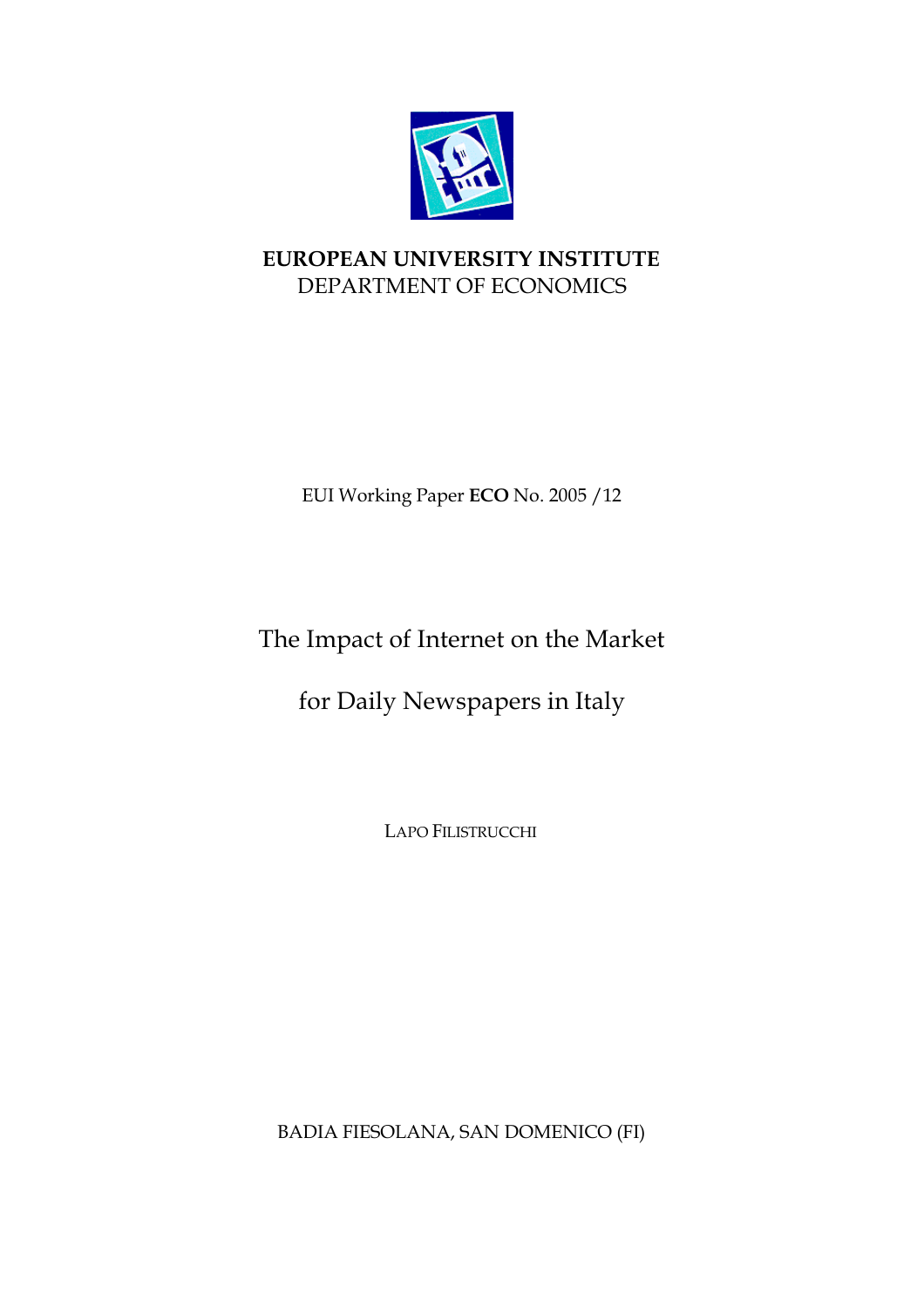All rights reserved. No part of this paper may be reproduced in any form Without permission of the author(s).

> ©2005 Lapo Filistrucchi Published in Italy in October 2005 European University Institute Badia Fiesolana I-50016 San Domenico (FI) Italy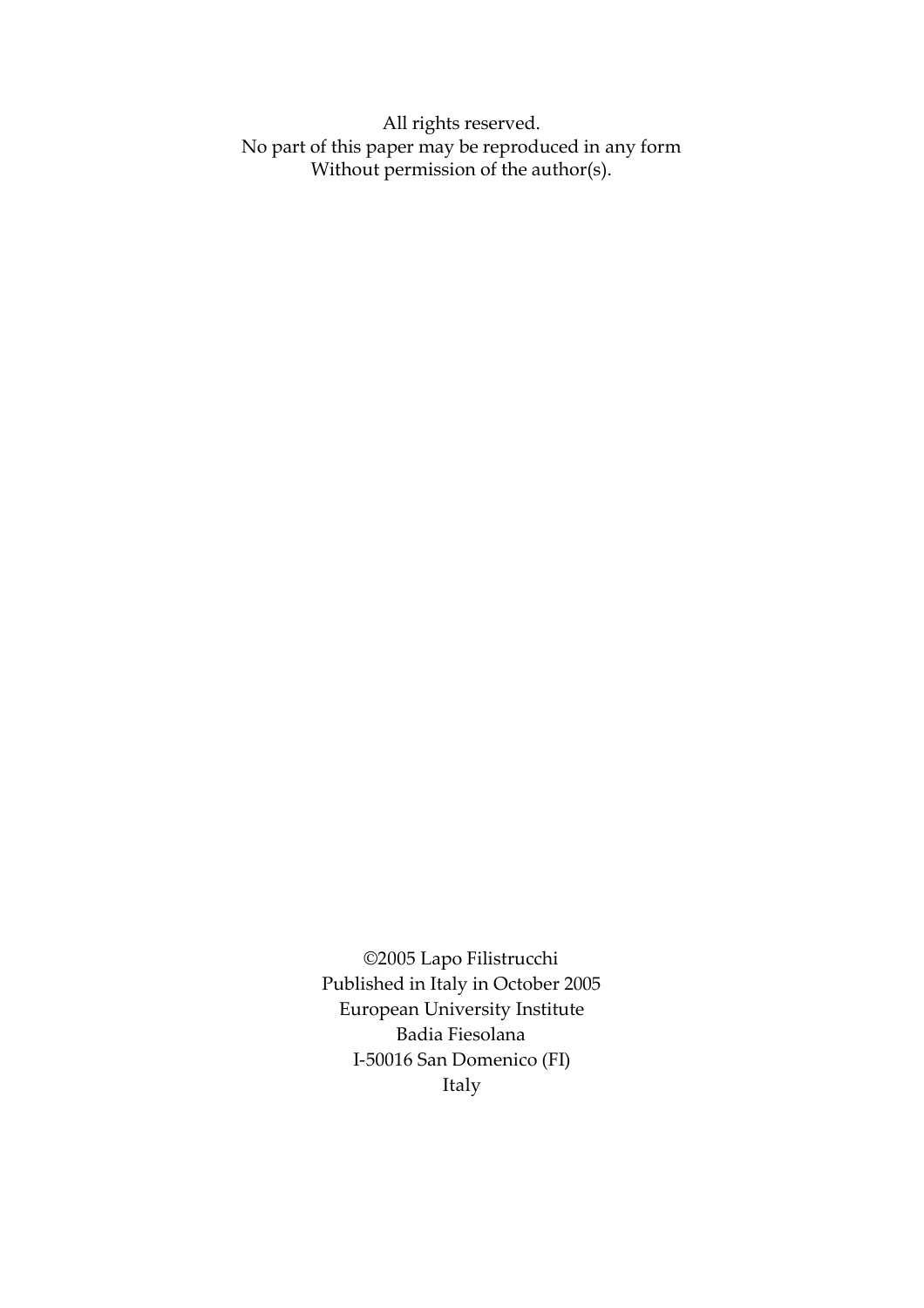# **The Impact of Internet on the Market for Daily Newspapers in Italy**

## Lapo Filistrucchi<sup>[•](#page-2-0)</sup>[°](#page-2-1)

First draft: June 2001 This version: September 2005

#### **ABSTRACT**

Recent years have seen a surge in websites that provide news for free and, up to the end of 2001, daily newspapers in Italy have shown a growing trend towards making available online for free the exact articles published on paper.

To assess whether on-line news and traditional daily newspapers are substitute, complement or independent goods, I model the choice between different daily newspapers as a discrete choice among differentiated products. Considering the availability of a website as a newspaper characteristic and controlling for other observable and unobservable characteristics of newspapers and of the outside good, I estimate a logit model of demand on market level data from 1976 to 2001 for the main national daily newspapers in Italy.

Results suggest that opening a website had a negative impact both on the sales of the newspaper who opened it and on those of its rivals. I calculate the implied short-run and approximated long-run losses in both sales and profits and provide some evidence of the additional negative effect stemming from the general availability of Internet and on-line news.

Results also contribute to explaining why, starting from the end of 2001, many publishers introduced a fee to read on-line the paper edition of the newspaper.

Keywords: *daily newspapers, Internet, websites, substitution, discrete choice models, product differentiation, dynamics, market level data.* 

JEL Classification: C2, D12, L12, O3.

<span id="page-2-0"></span><sup>•</sup> I am grateful to Massimo Motta and Andrea Ichino for their trust and comments. I also wish to thank Fabian Bornhorst, Timothy Bresnahan, Paul Chwelos, Stephan Fahr, Bronwyn Hall, Helmut Lutkepohl, Johan Stennek, Frank Vella and participants in the Microeconometrics Working Lunch, Second Year Forum 2001/02 and Third Year Forum 2002/03 at the EUI as well as participants in the Economics of Industry Work in Progress Seminar 2002/03 at the LSE and participants in ESSID-2001, the 4th Kiel-Munich Workshop on the Economics of Information and Network Industries, 31st EARIE Conference, the 2004 IDEI conference on Economics of Electronic Communication Markets and the 5th ZEW Conference on the Economics of Information and Communication Technologies. Finally, I am indebted for many suggestions to my colleague Elena Argentesi, with whom I have been building the database on the market for daily newspapers in Italy. All remaining errors in the paper are however mine. Financial support from CESIFIN "Alberto Predieri" Foundation for my visiting period at LSE is gratefully acknowledged.

<span id="page-2-1"></span><sup>°</sup> European University Institute and University of Siena. Address: European University Institute, Department of Economics, via della Piazzuola 43, 50133 Firenze (Italy). Email: lapo.filistrucchi@iue.it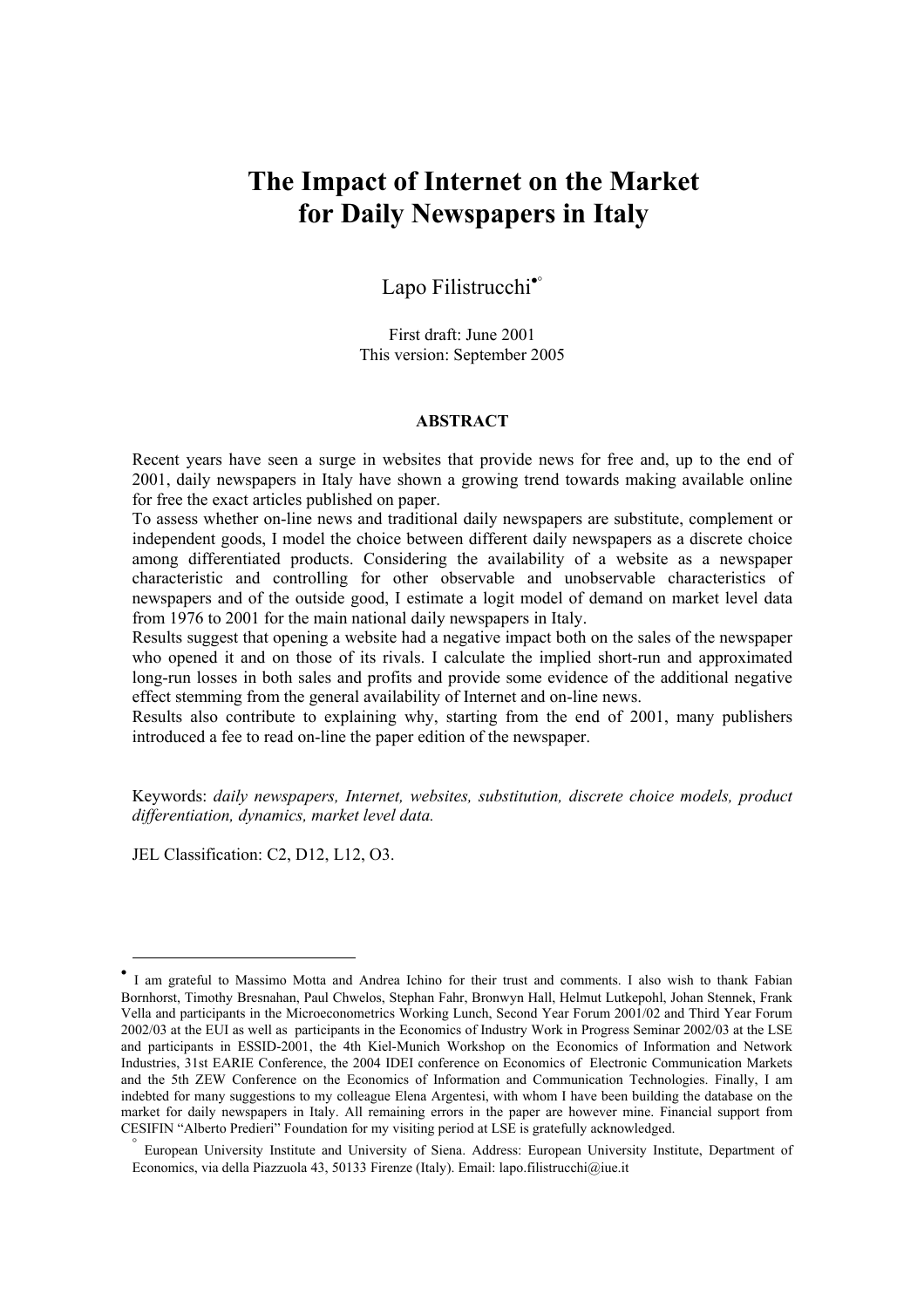#### **1. INTRODUCTION**

Internet has undoubtedly been the major economic innovation of the last two decades. Among its main effects was the introduction of new products, such as music, videos, e-books and news. Yet the question of whether these new products are substitutes, complements or independent goods has only recently received some attention in the literature.

This paper looks at the market for daily newspapers in Italy, which in the last ten years has witnessed a surge in the number of websites which provide news and other information for free and, up to the end of 2001, a growing trend by daily newspapers publishers towards putting online the exact articles published on paper.

Table 1 below reports the results from a survey of the Italian research centre Censis, carried out in the year 2000. Almost 26% of the people interviewed reported "using less" newspapers and magazines since they started surfing on Internet<sup>1</sup>.

**Table 1 - Changes in the use of old media because of Internet (% of population above 14 years of age)** 

| "Since I use Internet I use less " |      |  |  |
|------------------------------------|------|--|--|
| <b>Books</b>                       | 29.2 |  |  |
| Newspapers and magazines           | 25.8 |  |  |
| TV                                 | 50.5 |  |  |
| Radio                              | 21.6 |  |  |

*Censis, 2001* 

 $\overline{a}$ 

*(Note that it was possible to give more than one answer.)*

Unfortunately the question did not distinguish between magazines and newspapers and it is also not clear whether the respondents were just spending less time reading the newspaper they bought or they were actually buying fewer newspapers<sup>2</sup>. This paper therefore investigates whether less people buy daily newspapers because of Internet.

In fact, following the appearance of Internet and on-line news, a priori three substitution effects can be expected: one from the general availability of Internet, as people allocate less time to reading (and thus do not buy newspapers) because they prefer surfing on the net (effect 1), a second one from the general availability of news online, whereby people do not buy newspapers as they prefer

<span id="page-3-0"></span><sup>&</sup>lt;sup>1</sup> Similarly a survey of U.S. adult Internet users carried out in 1997, cited in Barsh et al.(1999), reports that in 1995 13% spent less time reading newspapers and 12% of them spent less time reading magazines, while in 1997 both numbers had

<span id="page-3-1"></span>grown to 16%.<br><sup>2</sup> It is also not clear whether those 74% of people who did not read less in fact read as much as before or read more, that is whether, although for 26% people there was some kind of substitution, for others there was complementarity, in which case at the aggregate there might be smaller substitutability, independence or even complementarity between the new and the old product.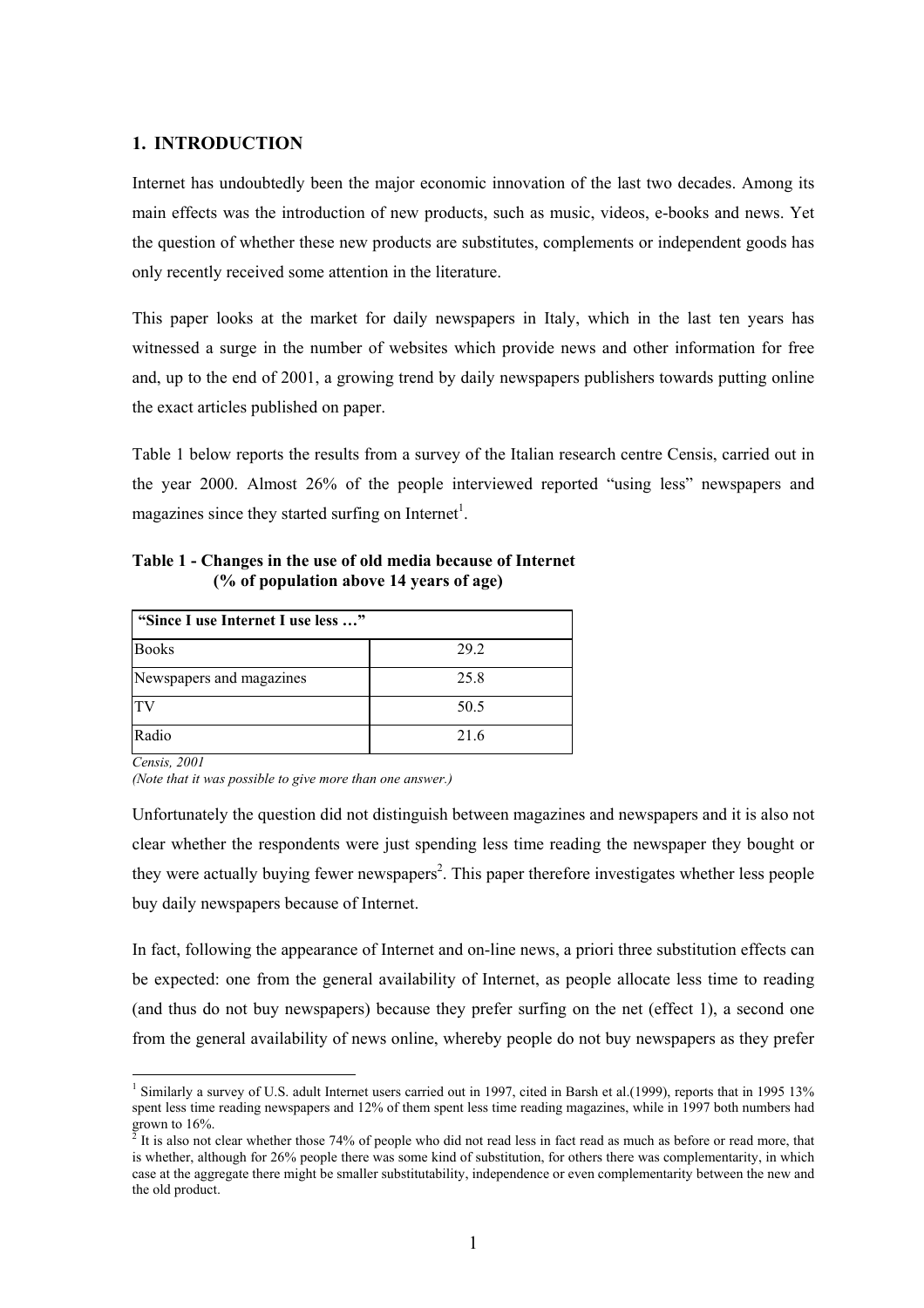to read news via Internet (effect  $2^3$ , and a third one from the opening of the website of the newspaper itself and the availability of the exact articles of the printed edition, whereby people do not buy a newspaper as they prefer to read it on the Internet (effect  $3)^4$  $3)^4$ .

I focus here on the third of these three conceivable substitution effects, and I therefore look for the effect of the appearance of a daily newspaper website on its market share on paper and on those of its rivals. In addition I look for some evidence on the first two effects jointly, that is of the general availability of Internet and news on-line.

There is one simple reason why online news and daily newspapers might be substitutes: the news appearing on websites are easily the same of those on the daily newspapers<sup>[5](#page-4-2)</sup>. Even more, they are usually fresher. The substitutability might be stronger between a daily newspaper and its website because of a brand effect if a traditional reader likes<sup>6</sup> or trusts his newspaper more than other information sources. In addition, when the paper edition is available online, a surfer finds on-line the exact content of the paper edition (which is exactly the case for daily newspaper in Italy in the period I consider).

But there are also reasons to expect daily newspapers and online news to be complements. One might for instance expect online readers to get interested in a piece of news they read online and buy a newspaper to read more about it or vice versa a newspaper reader might want to go on-line to get fresh updates on some news or find older references to the issue by searching the news archives. Often a website might provide additional content and services which have found no space on the traditional newspaper, such as discussion forums, blogs, smaller cities weather forecasts, audio and video content and so on. Again this complementarity might be stronger between a daily newspaper and its website because of a brand effect if the traditional reader likes or even trusts more his newspaper or an on-line reader likes a daily newspaper website (or the preview of its paper content) and decides to buy the paper edition. In addition, a website might promote subscriptions to the traditional edition by simplifying the process of subscription itself.

<span id="page-4-0"></span><sup>&</sup>lt;sup>3</sup> The market for newspaper is usually believed to have already experienced the first two kinds of substitution effects as the appearance of TV changed the reading habits of the Italian population and the appearance of TV news put an end to the second daily edition of most Italian newspapers. See FIEG(1982-2002), Censis(1961-2002).<br><sup>4</sup> Since, as reported below, a growing number of daily newspaper websites has developed an original online edition in

<span id="page-4-1"></span>addition to making available online the paper edition, one could further distinguish between whether people do not buy the paper edition of the newspaper because they prefer to read it online (effect 3a) or whether they do so because they prefer to read the online edition (effect 3b).

<span id="page-4-2"></span>Notice that there is no copyright on news themselves but only on the way they are written. It is therefore impossible by both nature and law to stop news from spreading. This is why it has always been so important for traditional newspaper to be the first to write a piece of news. But even this advantage has lost its importance on the Internet, as websites can be updated much more frequently than daily newspapers.

<span id="page-4-3"></span> $6$ <sup>-</sup>A reader might like a newspaper more than others which provide the same news because of the newspaper's layout or because of the way these news are presented or commented, the leading journalists or, more generally, the editorial line.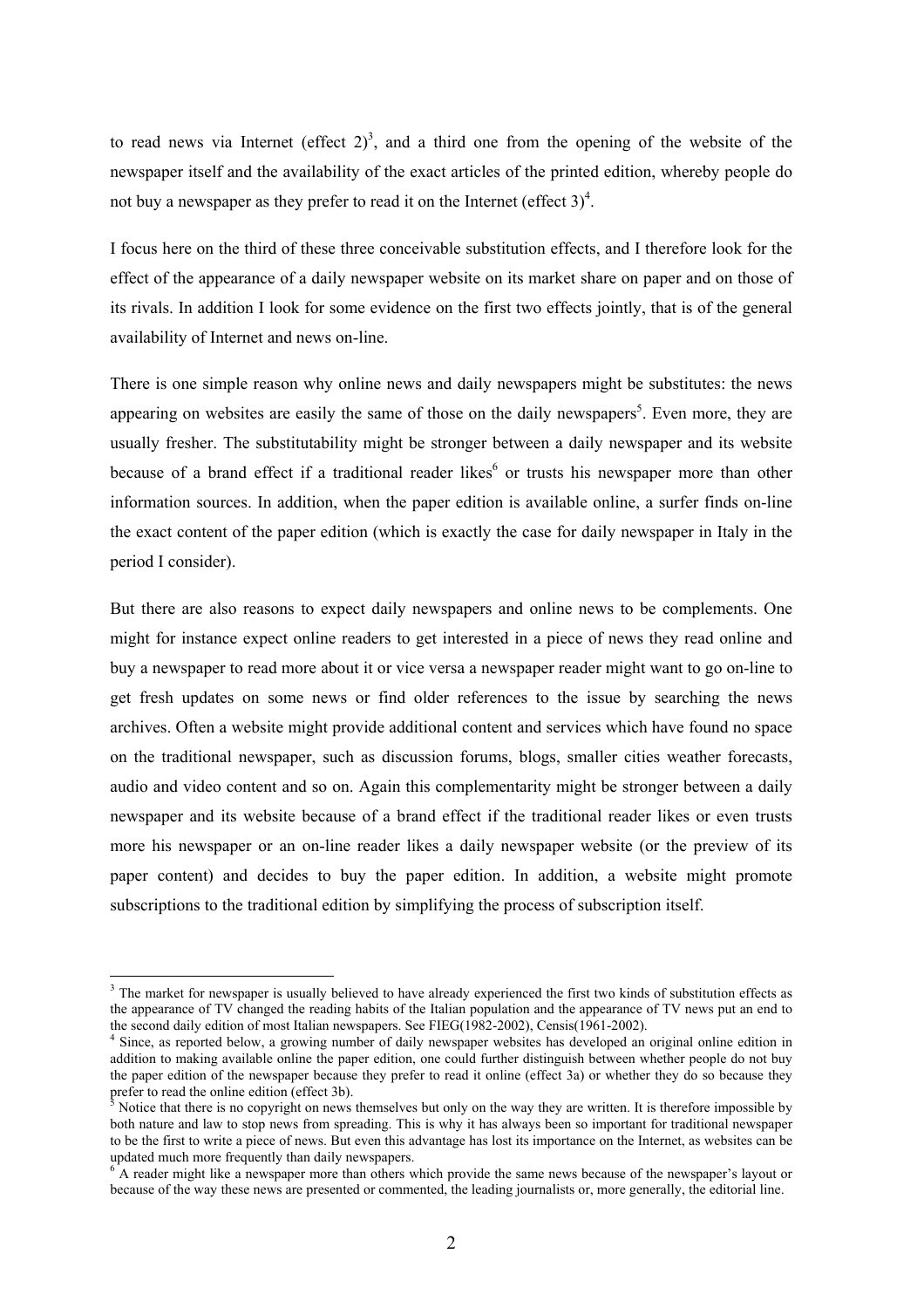Finally, the place (work, home, pub...) and the support (on paper, on screen) where news are read might substantially contribute to diversify the products. At the extreme, one could expect the two goods to be independent if for instance reading a traditional newspaper at home or in a bar is perceived to be so different than reading it on-line<sup>7</sup>. Yet the on-line and the paper product might also be independent at the aggregate level if the website only attracts highly price sensitive consumers who would not otherwise buy the newspaper or attracts only readers from abroad.

To assess whether traditional daily newspapers and their on-line websites are substitute, complement or independent goods, I model consumer choice among different daily newspapers as a choice for a differentiated product, consider the existence of a website as a product characteristic of the traditional newspaper and estimate a logit model of demand using market level data for the period 1976-2001 on the four main national newspapers in Italy, namely *Corriere della Sera*, *La Repubblica*, *La Stampa* and *Il Giornale,* of which all except *Il Giornale* launched and maintained a website in the period under consideration. I then calculate the effect of the decision to go online on the number of copies sold.

Results suggest that website provision had a negative impact on the sales of those who opened it and on their rivals. The estimated average short-run loss in sales per issue due to the joint openings of the websites is 23,350 for *Corriere della Sera*, 30,765 for *La Repubblica*, 24,810 for *La Stampa*  and 9,055 for *Il Giornale*, respectively around 3.6%, 5.1%, 6.9% and 3.9%. The average short-run loss from an own website is instead estimated to be 3.1%, that from a rival website 1.5%. The approximated<sup>[8](#page-5-1)</sup> average long-run losses due to the joint appearance of their websites are instead estimated to be respectively 197,965 , 260,836 , 210,348 and 76,775, approximately 30.5%, 43.2%, 58.5% and 33.1%. The average approximated long-run<sup>9</sup> loss from an own website is instead estimated to be 26.4%, that from a rival website 12.8%. Finally, there also seems to be some evidence of an additional negative effect due to the general availability of Internet and on-line news.

<span id="page-5-2"></span>The loss in sales is estimated to have lead to substantial losses in profits due to a decline in both sales and advertising revenues. Given the average per copy profit margin for our sample of newspapers obtained from balance-sheet data, the estimated average short-run loss per day over the period 1997-2001 due to the joint openings of the websites is 76,292,139 Italian lire (base:1995)

<span id="page-5-0"></span> $<sup>7</sup>$  Of course, these two experiences might also be judged to be complementary, although in this case, if we don't want to</sup> assume that reading a second time the same piece of news has any marginal utility, we have to assume some constraint on online or on-paper reading.

<span id="page-5-1"></span><sup>&</sup>lt;sup>8</sup> See below and Filistrucchi(2005) for the necessity to calculate an approximation and, more generally, a discussion of dynamics in a discrete choice logit model.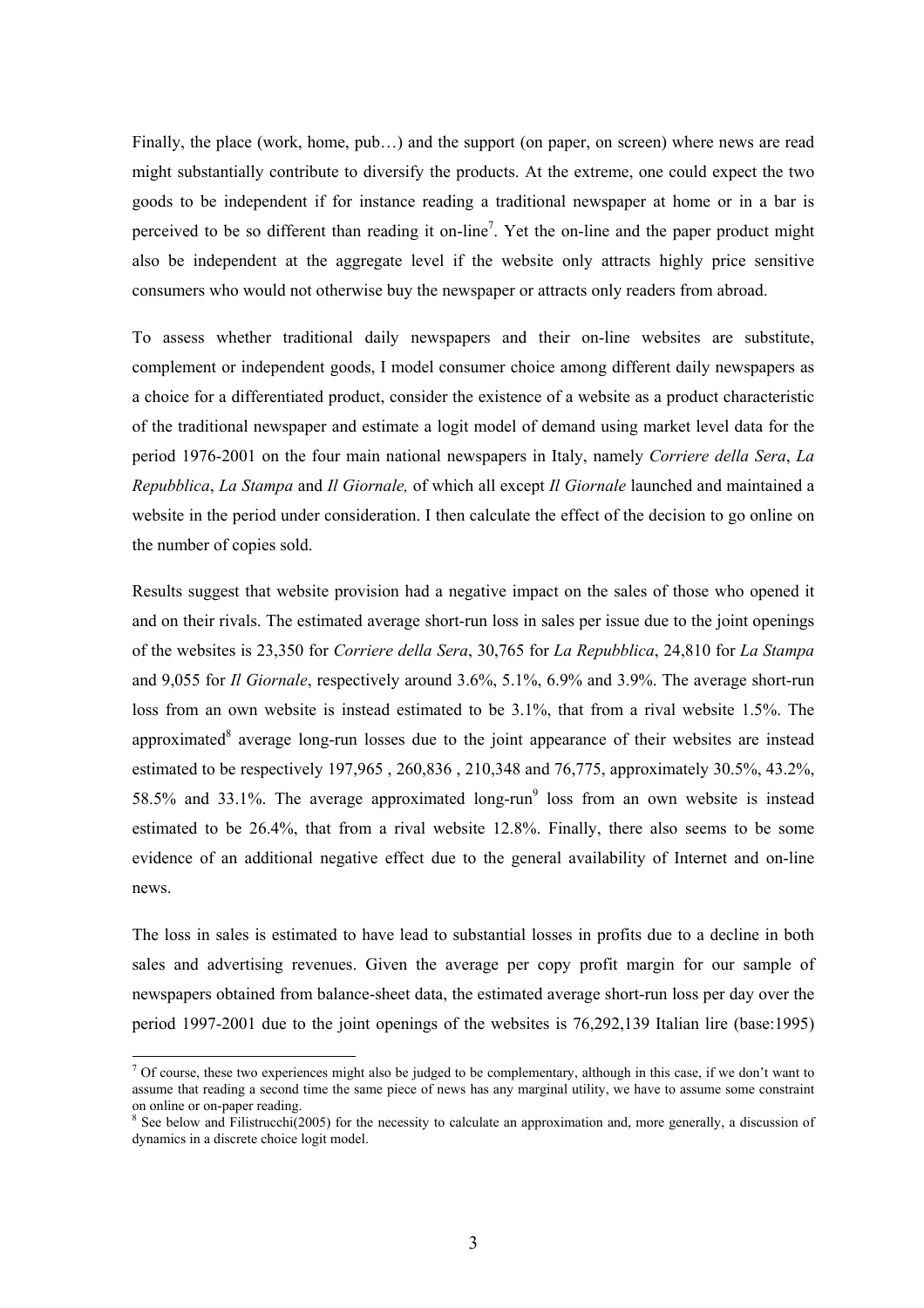for *Corriere della Sera*, 93,070,701 for *La Repubblica*, 80,206,593 for *La Stampa* and 29,699,231 for *Il Giornale*, while the long-run ones are respectively 646,830,507 , 789,084,819 , 680,018,566 and 251,800,102.

Unsurprisingly, starting from the end of 2001, many Italian daily newspapers introduced a fee to read on-line the paper edition of the newspaper. And so did in particular *La Repubblica* in January 2002 and *La Stampa* in 2003.<sup>[10](#page-6-0)</sup>

After discussing in the next section the existing literature, in section 3 I give a brief description of the traditional newspaper market in Italy, define the relevant market and describe the sample of newspapers on which I carry out my analysis. In section 4 I describe the development of the on-line market for news in Italian and the history and features of the websites of the four newspapers in my sample. Section 5 introduces the structural model of demand whereas section 6 provides a general overview of the dataset and section 7 discusses the estimation. Section 8 reports and comments on the results. Finally, in section 9, I conclude and discuss possible rationales for the decision to open a daily newspapers website.

### **2. THE LITERATURE**

The question of whether on-line news and news on-paper are substitutes, complements or independent goods had not initially received much attention in the literature.

A few papers in the business literature have dealt with newspapers on-line (Mings & White (2000), Cameron, Curtin & al. (1996) and Cameron, Hollander et al. (1997)). But only very recently, contemporaneously to my work, some papers have dealt with the issue of on-line and traditional newspapers.<sup>11</sup>

<sup>.&</sup>lt;br>9 <sup>9</sup>The long-run effect is defined as the limit for  $t \rightarrow \infty$  of the effect of a permanent change in the

characteristic. All other things being equal it therefore measures the effect of the decision to go on line if that decision is not reversed.<br><sup>10</sup> *Corriere della Sera* just set up a fee to access the pdf version and the archive of the paper edition. The non pdf online

<span id="page-6-0"></span>version of the paper edition is still freely accessible after registration. Il Giornale opened its website much later than the

<span id="page-6-1"></span> $11$  Most of the previous econometric work on the traditional market for daily newspapers had attempted to estimate either the price elasticity of demand, as Reekie (1976) and Blair & Romano (1993), to identify the main features of the pricing decisions by a newspaper publisher, as Booth et al. (1991) and Fisher & Konieczy (2000), or to assess the cause of the observed trend towards monopolisation as Dertouzos & Trautman (1990). Cecchetti (1986) has instead studied the frequency of price adjustment whereas Willis (2000) has estimated price adjustment costs in the US market for magazines. Some other studies, such as Hakfoort & Weigand (2000), have dealt with the market for magazines, which of course shares many features with the one for daily newspapers.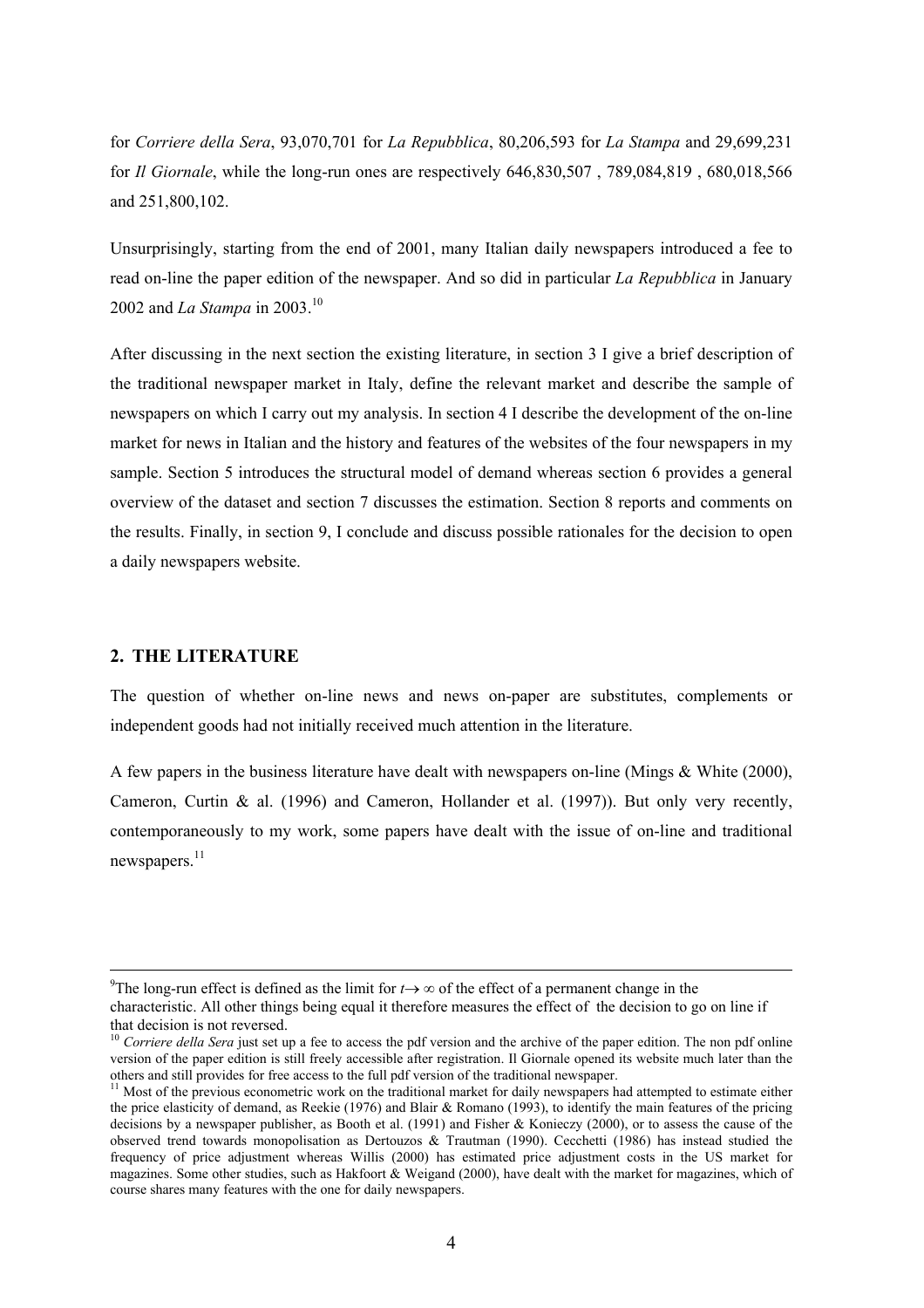Kaiser (2003) has analysed the effect of website provision on the demand for German women's magazines. Estimates from a static and a dynamic<sup>12</sup> nested logit demand model on quarterly market level data from 1996 to 2001 for 41 magazines suggest that website provision did not significantly affect magazine's market shares, which would imply that either they are independent goods or at the aggregate level the complementarity and the substitution effects balance out. The latter seems more likely as there appears however to be evidence of positive spillover effects<sup>13</sup> from the presence of competitor's websites, which suggests that across newspapers the complementary effect is higher than the substitution one. A distinctive feature of the German women's magazine is however, as reported by Kaiser, that the content of the paper edition is not available online. More recently, Kaiser & Kongsted(2005) analyze the relationship between website visits, magazine demand and the demand for advertising pages using Granger non-causality tests on quarterly data for the German magazine market between 1998 and 2004. They find evidence for positive effects from website visits to circulation, suggesting that news online and on paper are complement goods. They do not however allow for cross effects of the other magazines' websites. They also report that none of the magazines makes the printed version fully available online.

Gentzkow (2005) has instead tested for substitutability, independence or complementarity between the Washington Times, the Washington Post and the washingtonpost.com<sup>14</sup> in a model that allows multiple choices and complementarity using consumer level data. Estimates of his model on pooled data from a survey conducted twice a year between March 2000 and February 2003, controlling for consumer characteristics provides evidence for moderate substitutability between the Washington Post and its on-line edition. The loss in readership of the paper edition due to the presence of the website is estimated to be approximately 1.7%<sup>15</sup>. Given the nature of the data, which at each point in time are observations of different samples of individuals and anyway start after the introduction of the website, there is little identification of the website effect coming from the time dimension.

Finally, Simon (2005) analyses the effect on magazines circulation in the US of the different levels<sup>16</sup> of digital content of their website and using annual market level data on 556 magazines from 1996 to 2001 finds substantial evidence of substitution, with the greatest cannibalization of paper sales taking place when digital access to the entire on paper content is offered on-line. The

<span id="page-7-0"></span> $12$  The dynamic model is obtained by adding lags of the dependent variable to the aggregate demand equation obtained from the discrete choice model. For a discussion of the ambiguities involved, see below and Filistrucchi(2005).<br><sup>13</sup> Kaiser calls it "awareness" spillover.<br><sup>14</sup> Given the small number of observations in the sample. Gentzk

<span id="page-7-1"></span>

<span id="page-7-2"></span>analysis, therefore restricting the estimation of the website cross-effect to that of the post.com on the Washington Times.<br><sup>15</sup> Gentzkow does not unfortunately report the cross effect of the post.com on the Washington Tim

<span id="page-7-3"></span>elasticity of the post.com with respect to the Washington Times' price), although it is probably small (given that the previous elasticity is).<br><sup>16</sup> Simon ranks available online content in four categories: related content (that which does not appear on paper), preview

<span id="page-7-4"></span>content, selected articles and all articles of the paper edition.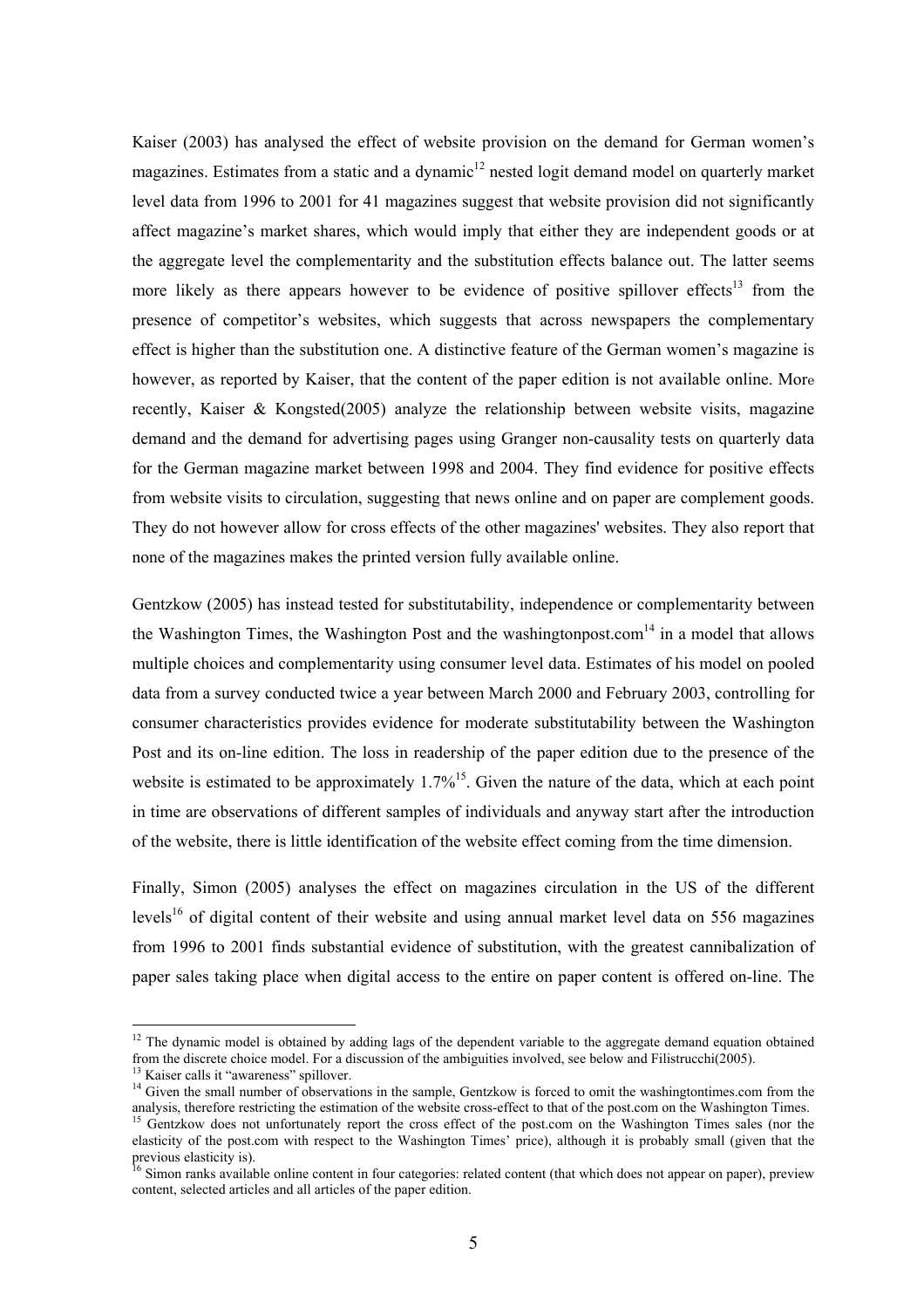loss in circulation due to the presence of a website is estimated to be approximately 2.5%, which rises to 10% if the full content of the paper edition is available on-line for free<sup>17</sup>. In addition, the effect of all traditional rivals having<sup>18</sup> a website is estimated to be  $-6.8\%$ <sup>19</sup>. He also finds that both having full online access to the paper edition<sup>20</sup> and having rivals with a website reduce international sales more than US sales. Also the negative effect of a rival website is stronger on foreign sales than on US sales. Competition between traditional newspapers is however modelled only by allowing circulation to depend on the number of competitors.

My results are therefore qualitatively in line with those of both Gentzkow (2005) and Simon (2005), although I additionally distinguish between a short and a long-run effect. They are also not inconsistent with those of Kaiser (2003) and Kaiser & Kongsted(2005), given Simon (2005) finding that substitutability is the highest when there is full on-line access to the magazine content and the fact that, in the period I am considering, all the three newspapers who had a website made available on-line for free the exact content they had on paper.

#### **3. NATIONAL DAILY NEWSPAPERS**

 $\overline{a}$ 

In order to investigate if there is any evidence of a substitution or complementarity between the product on paper and the one on-line, I choose to carry out the analysis on the four main national daily newspapers, namely *Corriere della Sera*, *La Repubblica*, *La Stampa* and *Il Giornale*. I follow here the definition of national newspapers market used by the Italian Federation of Newspapers Publishers (FIEG) $^{21}$ , as done also by the Italian Antitrust Authority in a complaint investigated

<span id="page-8-0"></span> $17$  Simon also finds that this effect is due to the effect on subscriptions rather than on sales at the newsstand which seem instead to suffer relatively more from the availability of related content. In Italy however, subscriptions are only a very small proportion of total sales, the opposite of what Simon reports for US magazines, where one can explain the finding by saying that either subscribers are more price sensitive or that non subscribers are more interested in the news

<span id="page-8-1"></span><sup>&</sup>lt;sup>18</sup> Unfortunately, Simon does not distinguish also between the different level of content provided by rival websites.<br><sup>19</sup> This effect is instead higher on subscription than on newsstand sales.<br><sup>20</sup> As Simon suggests, th

<span id="page-8-2"></span>

<span id="page-8-3"></span>readers, who could access the newspaper earlier and not pay the additional mail costs they likely face with respect to the national subscribers.

<span id="page-8-4"></span><sup>&</sup>lt;sup>21</sup> The Italian Federation of Newspapers Publishers (FIEG) traditionally classifies daily newspapers according to their geographic diffusion, to their content and to whether they are owned by a political party or not. It therefore distinguishes between a) provincial b) regional c) multiregional d) national e) political f) financial g) sport and other) daily newspapers. But the market for daily newspapers has also been evolving substantially in the 26 years under consideration. Many national newspapers have been adding local chronicles through the years, while others made agreements with local newspapers which allowed the two to be sold together at a lower price. Moreover, there has been a growing trend of both national and local newspapers to become generalist, by adding richer business and sport sections. Last but not least, the '90s saw the introduction of all kinds of weekly supplements and of a growing number of promotions which resulted in the bundling of the copy of the daily newspapers with books, videotapes, cassettes, audio CDs, CD-ROMs and, more recently, DVDs. Although in most cases bundling left the consumer free to buy the newspaper alone or together with the bundled product (mixed bundling), in the case of some weekly magazines bundled to the newspaper, if the reader wanted to read the newspaper (the weekly magazine), he had to buy the supplement (the newspaper) and was thus forced to pay the higher price for the bundle (pure bundling). In the econometric analysis which follows I try to control for these evolving characteristics of daily newspapers.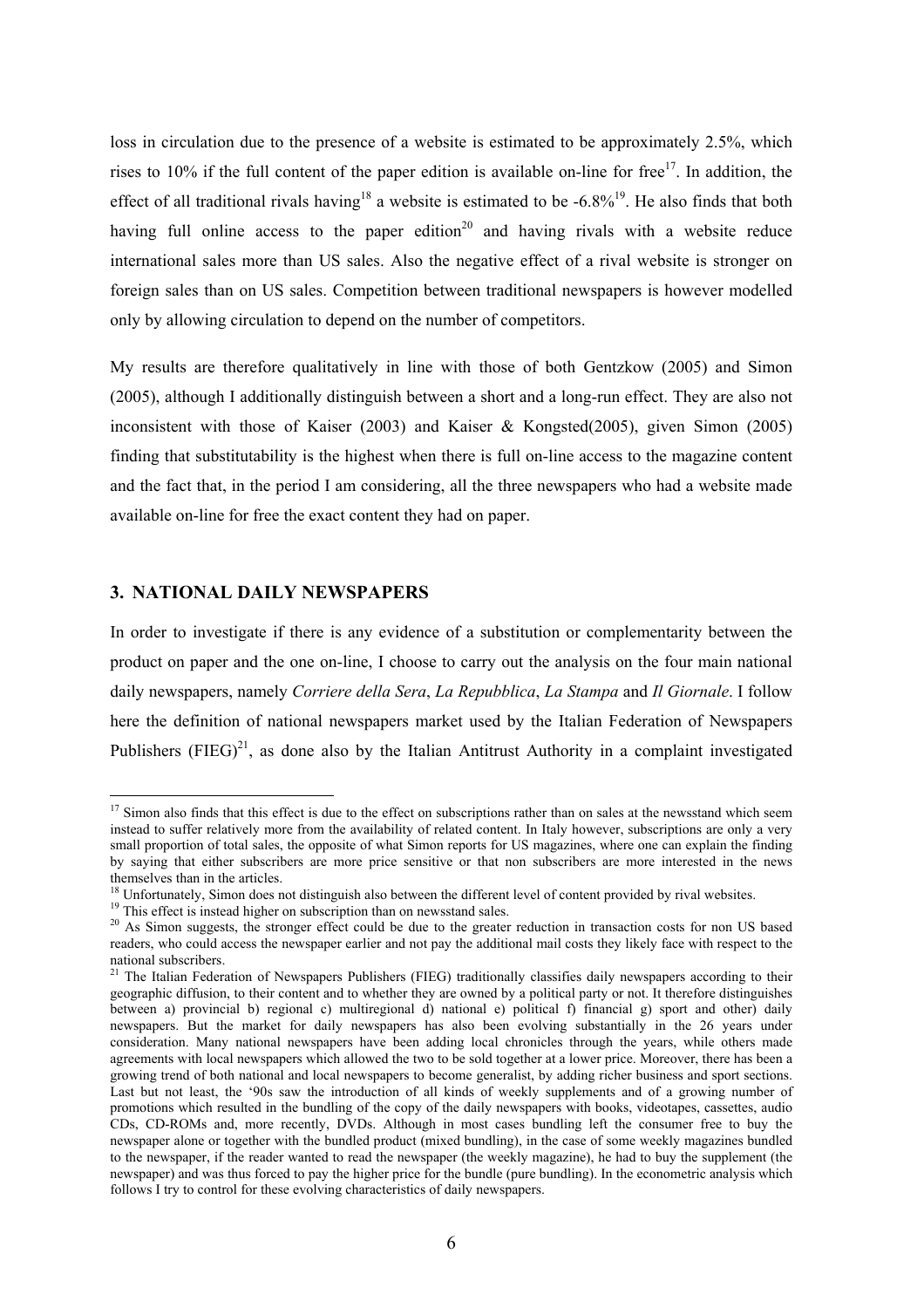some years ago<sup>22</sup>. According to FIEG, the four newspapers above belong to the national market together with *L'Avvenire, Il Giorno* and *Il Foglio* but even alone account for most of the sales in that market. For instance, in 2001 *Corriere della Sera*, *La Repubblica*, *La Stampa* and *Il Giornale* alone accounted for 91% of the average daily sales of the national daily newspapers, whereas the national daily newspapers accounted for almost 36% of all the average daily sales of daily newspapers in Italy.<sup>23</sup>





Figure 1 reports the average daily sales in each month from January 1976 to December 2001 for these four daily newspapers. *Corriere della Sera,* founded in March 1876, has been, in the last few years, the one selling more copies, fiercely competing with *La Repubblica,* which was born exactly in January 1976<sup>24</sup>, while *La Stampa*, which having been founded in Febbraio 1867 is the oldest, shows consistently lower sales in the period considered here. Finally *Il Giornale* was instead launched in June 1974 and is the one with the smallest circulation among the four. The opening of

<span id="page-9-2"></span><span id="page-9-0"></span> $22$ See Decision 3354/95 Ballarino vs. Grandi Quotidiani

<span id="page-9-1"></span><sup>&</sup>lt;sup>23</sup> Today in Italy there are well above 100 registered daily newspapers. However, many of them have a very limited circulation and some are not even sold at the newsstand. For instance, only 64 publishers of 70 daily newspapers are today members of FIEG (thought they constitute by far the most of the market in terms of circulation) and only 52 daily newspapers certified for advertising purposes by Accertamenti Diffusione Stampa (ADS). Interestingly, tabloids are in practice not existent in the daily market (though they are quite widespread in the weekly and especially in the monthly ones) while free daily newspapers appeared only in 2000.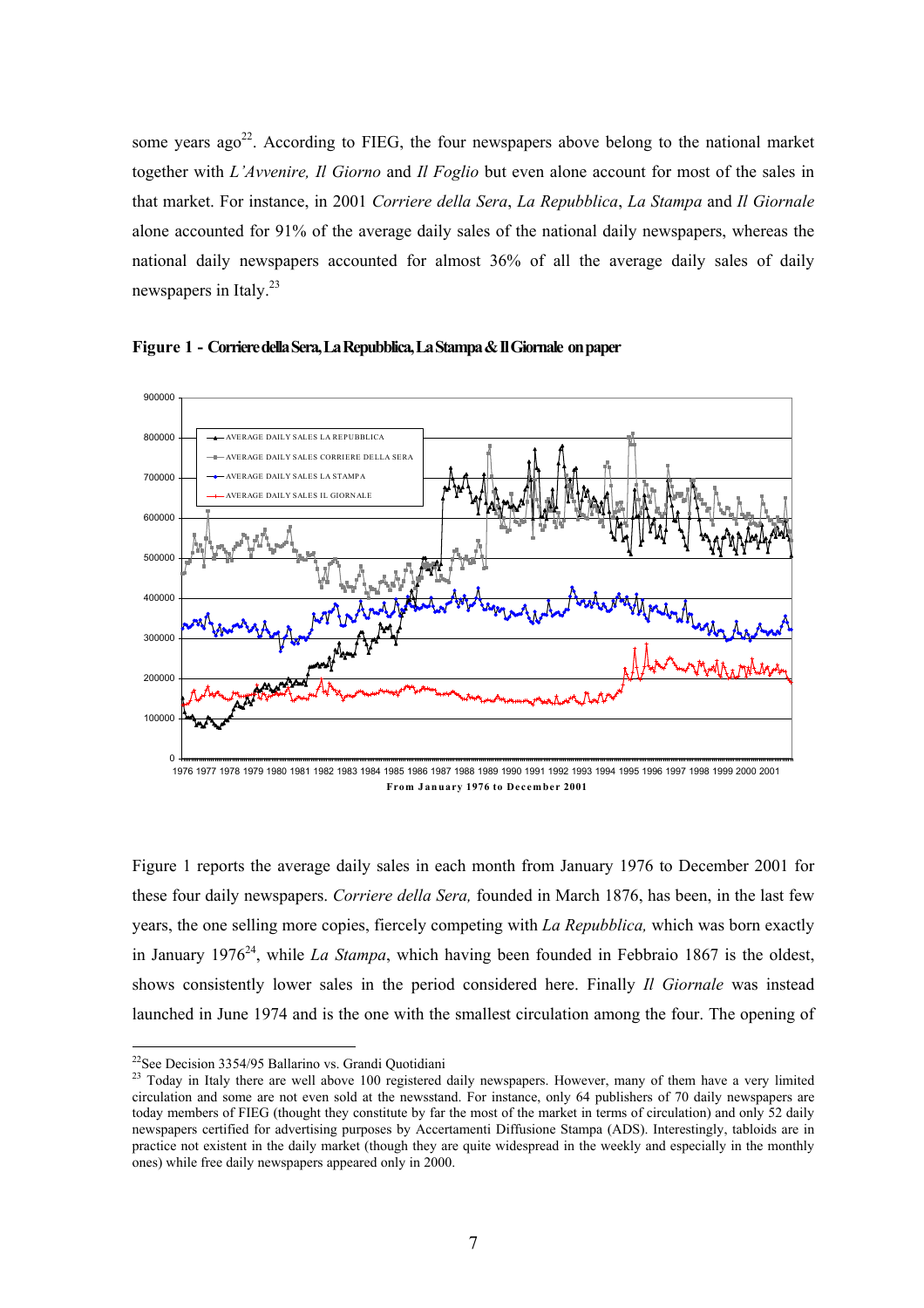the website is an event which took place near the end of the period considered here, as we will discuss in the next section.<sup>[25](#page-10-0)</sup>

A particular feature of the Italian newspaper market has always been the lack of price competition. Up to the end of 1987 the price was regulated. From the  $1<sup>st</sup>$  of January 1988 the price was officially liberalized. However, up to today suspicious coordination of price changes appears to be common practice, at least among the main national newspapers<sup>26</sup>. Only through pure bundling to weekly magazines a limited variability of prices across newspapers has appeared<sup>27</sup>. Table 2 shows the nominal price of the four daily newspapers in my sample from January 1976 to December 2001 in a day of the week when none of them issues a supplement. It is evident at first sight that prices have always changed almost simultaneously even after their liberalization. It is because of this particular feature that in the econometric analysis I will claim to be allowed to consider prices as econometrically exogenous, or at least pre-determined, to the single publisher decision.

| <b>Since</b> | Corriere della Sera | La Repubblica | La Stampa | Il Giornale |
|--------------|---------------------|---------------|-----------|-------------|
| 01/06/74     | 150                 | 150           | 150       | 150         |
| 01/05/77     | 200                 | 200           | 200       | 200         |
| 11/03/79     | 250                 | 250           | 250       | 250         |
| 01/08/79     | 300                 | 300           | 300       | 300         |
| 17/08/80     | 400                 | 400           | 400       | 400         |
| 01/08/82     | 500                 | 500           | 500       | 500         |
| 01/02/83     | 500                 | 500           | 500       | 500         |
| 01/07/84     | 600                 | 600           | 600       | 600         |
| 20/10/85     | 650                 | 650           |           | 650         |
| 05/01/86     |                     |               | 650       |             |
| 01/08/86     | 700                 | 700           | 700       | 700         |
| 14/06/87     | 800                 | 800           | 800       | 800         |
| 01/03/88     | 900                 | 900           | 900       | 900         |
| 01/08/88     | 1,000               | 1,000         | 1,000     | 1,000       |
| 01/08/90     | 1,200               | 1,200         | 1,200     | 1,200       |
| 28/06/93     | 1,300               | 1,300         | 1,300     | 1,300       |
| 02/01/95     | 1,400               | 1,400         | 1,400     | 1,400       |
| 10/04/95     | 1,500               | 1,500         | 1,500     | 1,500       |
| 01/06/01     |                     |               |           | 1,700       |
| 01/12/01     | 1,700               | 1,700         | 1,700     |             |

*unit of measure: Italian lire* 

<sup>&</sup>lt;sup>24</sup> Unsurprisingly the graph of its average daily sales seems to follow the usual S-shape well-known in the literature on product diffusion, which already suggests the necessity to use a dynamic model of demand.<br><sup>25</sup> Looking at the graphs it is also possible to notice that a strong monthly seasonality affects the data. The timing of the

<span id="page-10-0"></span>spikes which can be observed in January 1989 for *Corriere della Sera* and in January 1987 for *La Repubblica* coincide respectively with *Portfolio* and *Replay*, two games of the lotto kind which could be played only and simply by buying a copy of the newspaper (at the normal price). The jump in sales for *Il Giornale* which took place in 1994 coincides in time with the appearance into politics of its owner Silvio Berlusconi.

<span id="page-10-1"></span><sup>&</sup>lt;sup>26</sup> See the Italian Antitrust Authority communication to the Italian Authority for Broadcasting and the Publishing Industry in January 1996. More in Argentesi&Filistrucchi(2005).

<span id="page-10-2"></span> $27$  For a discussion on identification of the price effect when it varies only with bundling see Argentesi&Filistrucchi(2005).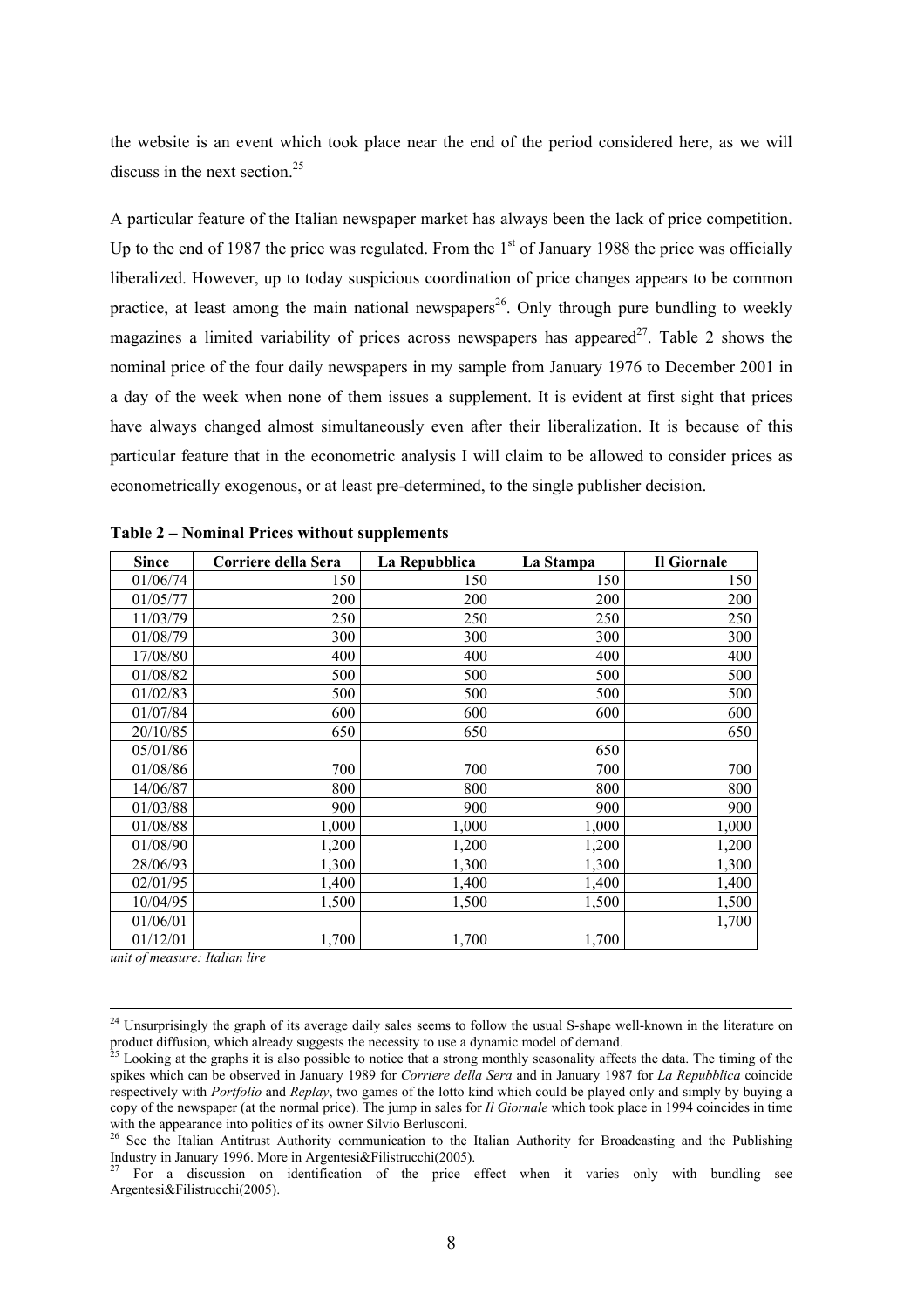#### **4. NEWS ON THE WEB**

The last few years have witnessed a surge in the number of websites providing news and other information, as reported in Table 3 below. Many of them were opened by publishers already present in the traditional markets, but a growing number of them is constituted by webzines, that is publications which are available on-line only.

Most traditional publishers are by now on-line, albeit with much different products and not always with a product specially designed for the web. In particular 106 Italian daily newspapers were present on-line in December 2001.<sup>[28](#page-11-0)</sup>

| Site type                         | Dec.<br>1997 | Dec.<br>1998 | Dec.<br>1999 | Dec.<br>2000 | Dec.<br>2001 |  |
|-----------------------------------|--------------|--------------|--------------|--------------|--------------|--|
| Daily newspapers                  | 44           | 54           | 62           | 76           | 106          |  |
| Periodicals                       | 226          | 326          | 501          | 559          | .051         |  |
| Webzines                          | 128          | 197          | 412          | 772          | .141         |  |
| Total<br>$\overline{\phantom{a}}$ | 398          | 577          | 975          | 1408         |              |  |

**Table 3 - Number of news and information sites by type and date** 

*Source: Webtim[e29](#page-11-1)*

The increase in the number of news and information sites corresponded also to an increase in the quality of the sites themselves. Among daily newspapers in particular there appears to have been a growing trend towards putting online the exact articles published on paper, but also an increasing tendency towards developing an original on-line edition, as reported in Table 4 below.

| <b>On line content</b>         | Dec.<br>1997 | Dec.<br>1998   | Dec.<br>1999   | Dec.<br>2000 | Dec.<br>2001 |
|--------------------------------|--------------|----------------|----------------|--------------|--------------|
| All articles                   | 11           | 25             | 33             | 54           | 73           |
| Some articles                  | 6            | 6              | 8              |              | 10           |
| First page                     | 6            | 7              | 8              |              |              |
| Presentation                   | 6            | 8              | 7              | 4            | 12           |
| Under construction             | 5            | 3              | 3              | 6            |              |
| Not updated                    | 6            | $\overline{2}$ | $\overline{0}$ | ጎ            |              |
| Newspapers review              | 4            | 3              | 3              | າ            |              |
| Total                          | 44           | 54             | 62             | 76           | 106          |
| of which                       |              |                |                |              |              |
| with editorial portal          | €            | $\Omega$       | 4              | 23           | 23           |
| with local portal              | 0            | 3              | 3              | 10           | 17           |
| with on-line newspaper edition |              |                |                | 9            | 12           |

**Table 4 - Number of daily newspaper websites by maximum on-line content and date** 

*Source: Webtime* 

<span id="page-11-0"></span><sup>28</sup> The first newspaper to appear online was the local *L'Unione Sarda* at the beginning of 1995, followed by the political

<span id="page-11-1"></span>*L'Unità* in August and the national *La Stampa* in September.<br><sup>29</sup> *Webtime* is an online observatory on news on the web. Its address is <u>www.ipse.com</u>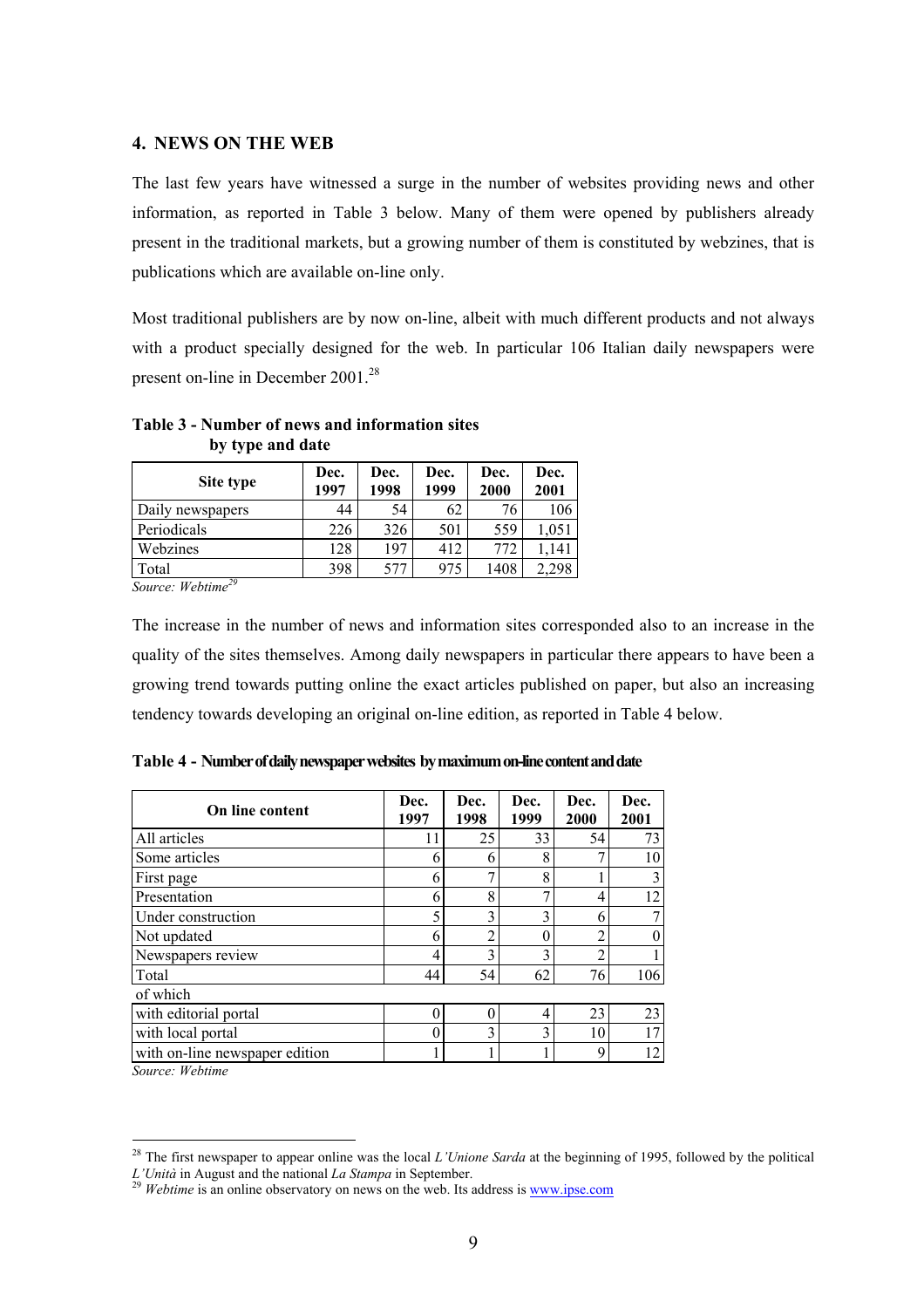Up to the end of 2001 all daily newspaper websites did not charge any fee to access to the information and news they provided, even for reading the articles which appeared also on the traditional newspaper. Since the end of 2001 some of them started to charge a fee, usually to access on-line the paper edition and/or to consult its catalogue.<sup>[30](#page-12-0)</sup>

Among the four national newspapers in my sample the first one to go on-line was *La Stampa*, which opened its website *www.lastampa.it* in September 1995 and since the beginning made available on the web the traditional newspaper. Only in December 1999 however it started to provide an original on-line edition. *Corriere della Sera* opened its website in December 1996 and it too put on-line the exact articles of the printed edition, but initially the website had to be found inside the website of the publisher holding company RCS. Only in January 1998 was the new website *www.corriere.it* opened and in June 2000 it started to provide in addition to all the articles of its printed edition an original on-line edition. The official website of *La Repubblica* was instead opened in January 1997 at the address *www.repubblica.it*<sup>31</sup>. From its very beginning it started to provide an original on-line newspaper. Finally *Il Giornale* opened a website www.*ilgiornale.it* in May 2005 only, well outside our sample period, and chose to provide both an original on-line edition and full access to the pdf version of the newspaper.

After a two month trial registration period, in January 2002 *La Repubblica* introduced fees to read on-line the traditional newspaper and search its archive, while maintaining free access to its on-line edition. From the same date it became also possible to download the whole newspaper in pdf format. In January 2003 *La Stampa* adopted a similar business model. *Corriere della Sera*, which had already required registration since August 2000, chose instead to charge a fee only to access the pdf of the paper edition. Maybe because its site is relatively young Il Giornale still provides fpr free full access to the content of the paper edition.

Unfortunately data on on-line readership for newspapers websites, for news sites in general and evidence on Internet use are impossible to find for the first years of life of news websites and more generally of Internet. Even when available they are not easily comparable to each other because standards in measuring Internet audience have been varying a  $10t^{32}$ . As a result I cannot use them in

<span id="page-12-0"></span> $30$  Most of them offered subscriptions for a given period of time, others also for a given number of issues. It appears in any case that a new business model is believed necessary for the future. This provides weak evidence in favour of product substitutability. But an alternative or additional explanation could be their inability to cover costs through online

<span id="page-12-1"></span>advertising following the end of the .com bubble on the stock exchange and the economic downturn that followed.<br><sup>31</sup> There was a brief but successful trial in April 1996 when La Repubblica opened a specialised website on t

<span id="page-12-2"></span> $32$  Internet diffusion and use can be measured by number of hosts, by number of Internet accounts or through surveys or panels of individuals (or households). Internet traffic to a website can be measured either through surveys, panels of surfers, website log files and/or through website cookies. Only in March 2002 Audiweb has started to operate, providing complete measures of Internet audience in Italy for advertising purposes. Still it chose to provide two kinds of audience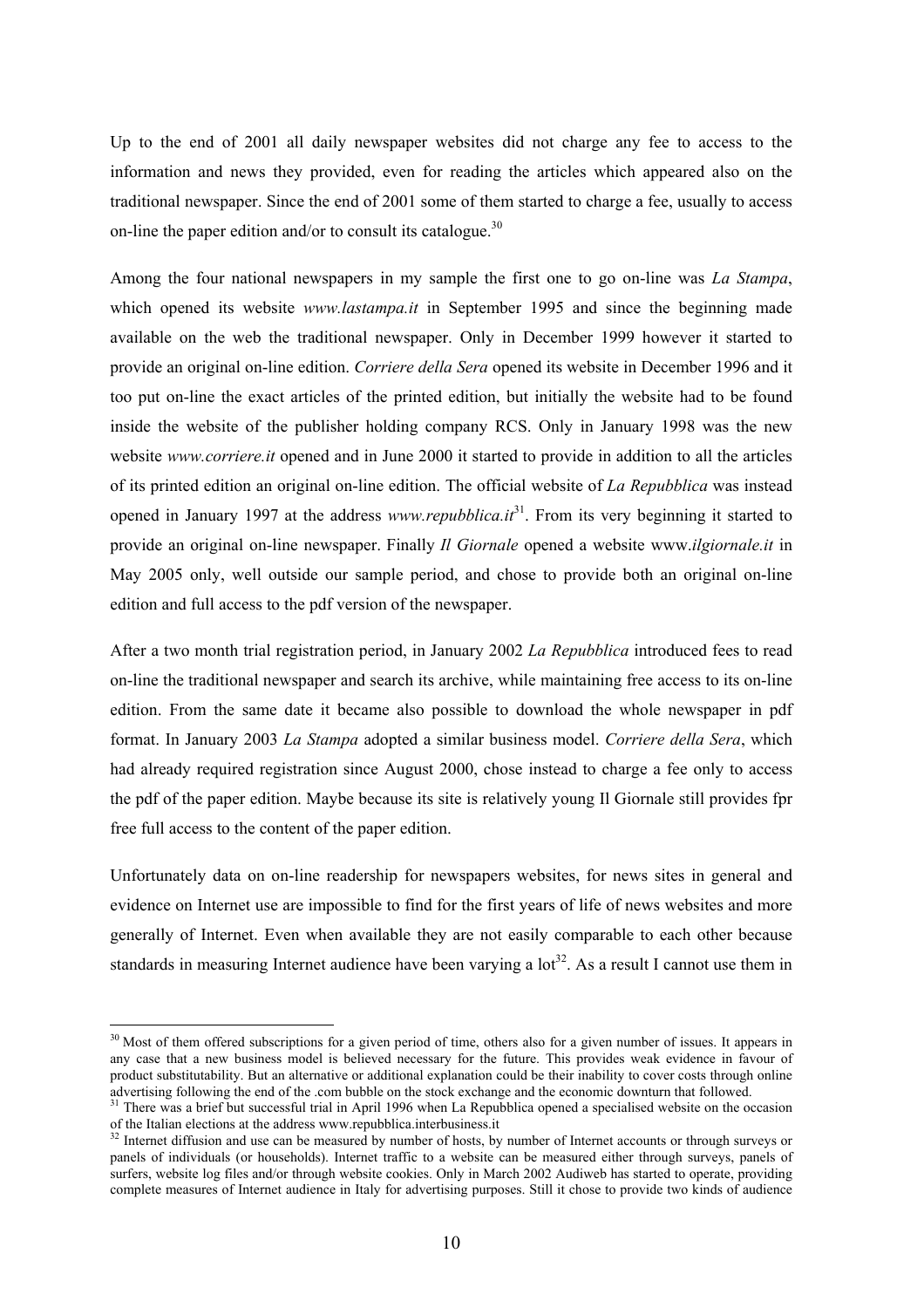the estimation process to identify the three candidate Internet effects mentioned above.<sup>33</sup> They offer however a descriptive, albeit incomplete, picture and some qualitative findings.

According to all sources, *La Repubblica* has up to now been by far the most popular newspaper website and also one of the most popular news and information sites for connections from Italy. Figure 2 shows average daily page views per month for *La Repubblica*<sup>34</sup>, *Corriere della Sera* and *La Stampa*, from January 1999 to December 2002. Although the panel of observations is very unbalanced and quite incomplete, average daily page views for *Corriere della Sera* appear to be lower than those for *La Repubblica[35](#page-13-2)* but higher than those for *La Stampa*.

Figure 3 shows instead average daily page views for *La Repubblica*, in each month from January 1999 to January 2001, disaggregated by sectors of the website. In this period, page views relating to the traditional edition of the newspaper grew from 66,447 to 218,813 and were, after the homepage itself, the main component of overall page views (around 20%), with the on-line edition being the third most visited<sup>36</sup>. So that the possibility of a full access to the content of the paper edition appears to be a very appreciated feature of a daily newspaper's website. In addition, on-line news reading appears to have been growing considerably and to have become a substantial phenomenon well before the year 2001, the end of our sample period.

measures: those deriving from a panel of individuals and those deriving from website log files. It set however rules for the collection of each of these data. See www.audiweb.it

<span id="page-13-0"></span> $33$  Another difficulty when one wants to use data on online news readership in the estimation is that, unless registration and a password is required, it is not easy to identify how many different individuals (or households) chose to access a website in a given day, which would be the equivalent of how many people (or households) bought a copy of the newspaper. So that one has to trust, if at all available, the representativity of panels of individuals (or households) or of those who did not delete cookies. Downloaded pages (also called page views), although the most easily available measures of Internet traffic, do not in general allow to distinguish between the number of individuals (or households) who chose the product and the intensity of use (pages read). In addition data on page views have to be cleaned, as for instance downloading a page twice might be due to the first attempt not being completely successful or automatic refresh of an open window.

<span id="page-13-1"></span> $34$  On the first day of its life, the 14<sup>th</sup> of January 1997, the website of *La Repubblica* recorded approximately 500,000 page views. During the 19 days trial period in April 1996 it had enjoyed an average of approximately 300,000 page views a day.<br><sup>35</sup> Also other sources suggest the same ranking. In May 2001, for instance, using a panel of online surfers, Nielsen-

<span id="page-13-2"></span>NetRatings estimated 724,473 unique visitors and 15,804,751 page views for La Repubblica while respectively 384,351 and 7,676,761 for *Corriere della Sera*. Exactly one year before through 12,000 random phone-calls to Italians above 14 years of age Between had estimated 1,140,000 online readers for La Repubblica and only 540,000 for *Corriere della* 

<span id="page-13-3"></span>*Sera.*<br><sup>36</sup> However, it is impossible to say how much of the observed growth in the number of downloaded pages is due to an increase in the number of online readers and how much is instead due to an increased number of pages read by each of them.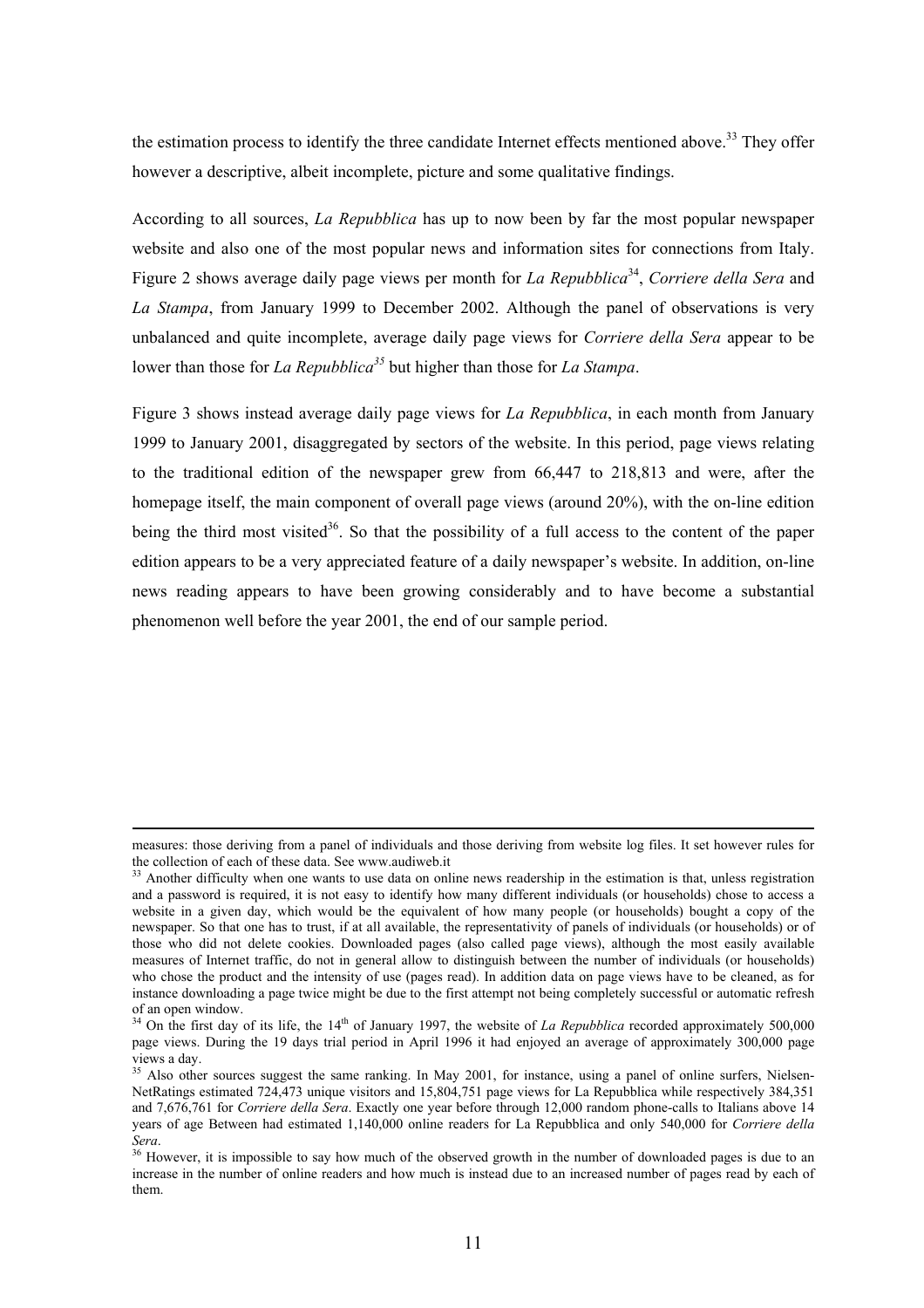

**Figure 2 - Corriere della Sera, La Repubblica & La Stampa online** 

**Figure 3 - La Repubblica on line** 

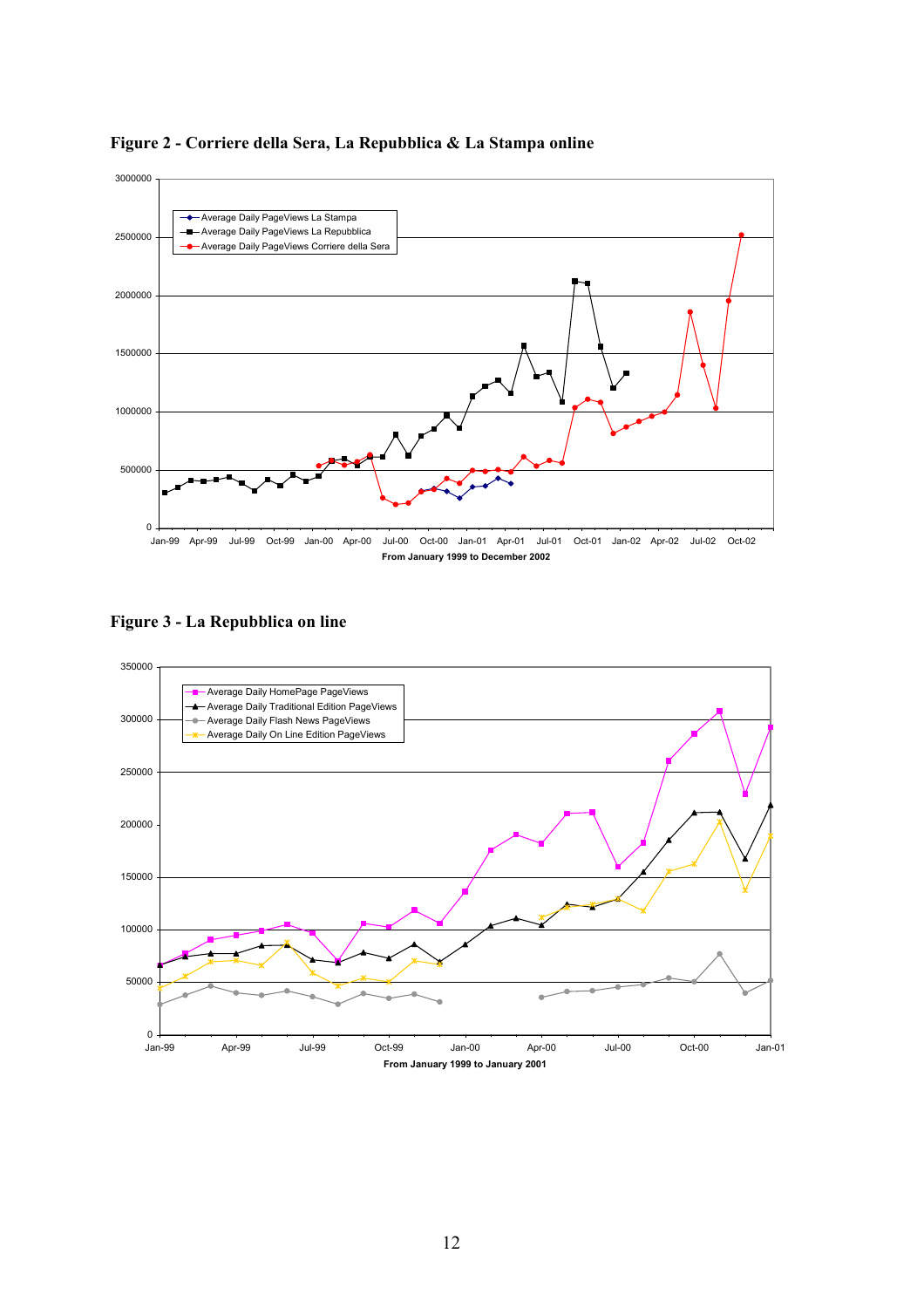#### **5. THE MODEL**

<span id="page-15-2"></span> $\overline{a}$ 

In order to test for product substitutability or complementarity, I follow Kaiser(2003) and model consumer choice among different newspapers as a choice for a differentiated product, consider website availability as a product characteristic and derive a logit model of demand.

The starting assumption, which is common to fixed coefficients models of product differentiation in general, is the following functional form of consumer *i* indirect utility from reading newspaper *j*  at time *t* on day *d* of the week:

$$
u_{ijtd} = \alpha (y_{it} - p_{jd}) + \overline{x}_{jd} \overline{\beta} + \xi_{jd} + \varepsilon_{ijtd}
$$
 (1)

where  $y_{it}$  is the income of consumer *i* at time *t*,  $p_{itd}$  is the price of newspaper *j* at time *t* on day *d* of the week,  $\bar{x}_{id}$  is a vector of observed characteristics (including havng a website),  $\xi_{id}$  is an unobserved (by the econometrician) characteristic,  $\varepsilon_{\text{i}t\text{d}}$  is a mean-zero stochastic term,  $\alpha$  is consumers marginal utility from income and  $\overline{\beta}$  is a vector of taste coefficients.

Such an indirect utility specification assumes a quasi-linear utility function, free therefore of wealth effects, which sounds plausible for daily newspapers. It also assumes that both observed and unobserved product characteristics are the same across all individuals in the market and thus rules out both the possibility of different supplements, promotions and chronicles in different regions and of different prices for different consumers<sup>37</sup>. Finally, the marginal utility from income and the taste parameters are assumed fixed across consumers and, as a result, consumers heterogeneity enters only through the separable additive random shock  $\varepsilon_{\text{iird}}$ .

As consumers may decide not to read any of the daily newspapers considered (or any newspaper at all), an outside good is introduced<sup>38</sup>, consuming which yields to consumer *i* at time *t* on day *d* of the week the indirect utility:

$$
u_{i\text{odd}} = \alpha y_{it} + \xi_{\text{odd}} + \varepsilon_{i\text{odd}}\,. \tag{2}
$$

Since the outside good is a composite one, its price and its characteristics are not defined. The price of the outside good is then assumed to be equal to zero<sup>39</sup> and all the characteristics are assumed to

<span id="page-15-0"></span><sup>&</sup>lt;sup>37</sup> Whereas there are in general no discounts in the price to consumers, not even for subscriptions, and local supplements and promotions are not frequent, local chronicles and bundling to local daily newspapers at an unchanged price are quite common.

<span id="page-15-1"></span><sup>&</sup>lt;sup>38</sup> In the absence of an outside good, the model would assume consumers to be forced to choose one of the newspapers. Therefore, it would assume that, if all newspapers opened a website at the same point in time, this would not influence the aggregate sales of all the newspapers, which would be unfortunate, since it would in fact amount to assuming that no substitution takes place between the paper and the online product.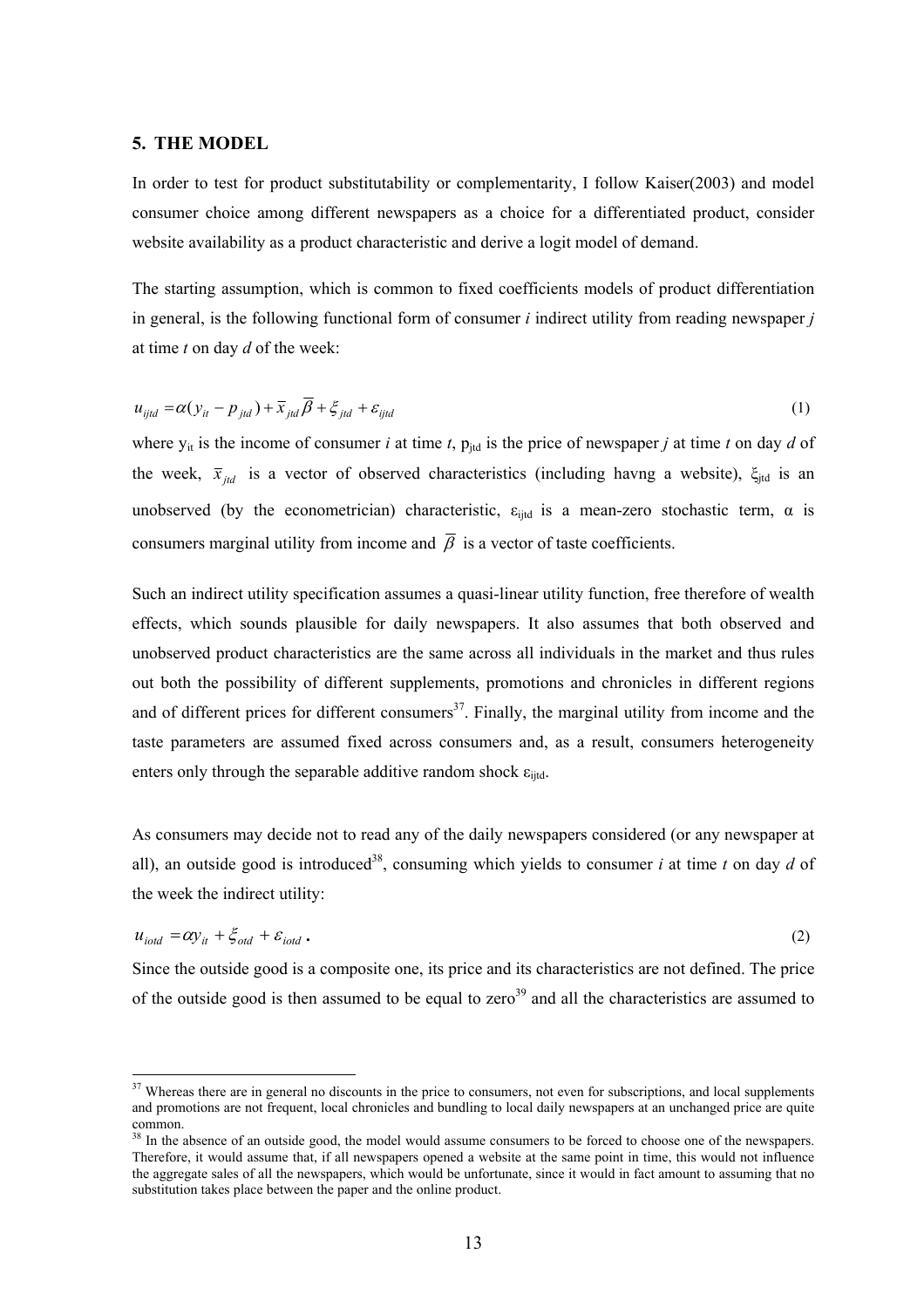be unobservable<sup>40</sup>. But as  $\xi_{\text{odd}}$  is not identified, the standard practice is to set it equal to 0, which, as the term  $\alpha y_{it}$  eventually vanishes because it is common to all products, is equivalent to normalizing the mean utility from the outside good to  $zero<sup>41</sup>$ .

Consumers mean utility,  $\delta_{\text{jtd}}$  from reading newspaper *j* at time *t* on day *d* of the week is instead given by:

$$
\delta_{jtd} = E_i[u_{ijtd}] = \alpha(y_i - p_{jd}) + \overline{x}_{jd}\overline{\beta} + \xi_{jtd}
$$
\n(3)

Consumers are then assumed to purchase the newspaper which gives them the highest utility. For convenience, they are assumed to be never indifferent between buying one or another newspaper and never to choose more than one newspaper. The latter assumption is common to most empirical studies on differentiated products markets, the usual justification being that assuming otherwise is econometrically very cumbersome and the assumption is instead, at worst, a reasonable approximation. That is because multiple purchases, though by no means uncommon, are not the rule and in any case even if two products are bought together they are then often consumed at different times, so that the multiple purchase is just an organisational device.<sup>42</sup> Furthermore, if the potential market size is defined large enough, we might also claim that observed multiple purchases by the same individual are the result not only of his choice but also of somebody else's decision. In particular, if potential market size is defined as total population instead of number of households, the observation that an individual buys two newspapers might, at least to a certain extent, reflect the fact that he is buying one newspaper for himself and another for another member of his household who asked him to.

Decomposing  $\xi_{\text{it}} = \zeta_{\text{id}} + \zeta_t + \eta_{\text{itd}}$ , with  $\eta_{\text{itd}}$  a random shock independent of  $\varepsilon_{\text{i}}$  allows me to model newspaper-day and time specific unobserved characteristics. Given that the assumption of no correlation between the observed product characteristics and the unobserved product characteristics, which lies at the basis of the random effect specification, does not appear plausible, I consider ζjd as an unknown parameter specific to each product *j* on day *d* of the week, thus leading to a fixed effects model. This choice also allows me to better estimate product differentiation, as in

<sup>&</sup>lt;sup>39</sup> In other words, the consumer is assumed to be choosing between buying one of the above newspapers or not buying it, not between buying one of the newspapers above or buying something else. The decision of whether to buy something is not simultaneous.<br> $40$  Or equivalently, both the price and the characteristics are assumed to be unobservable and therefore included in  $\xi_{\text{odd}}$ .

<span id="page-16-0"></span>

<span id="page-16-1"></span><sup>&</sup>lt;sup>41</sup> So that neither the market shares of the outside good nor those of the inside goods respond to changes in the characteristics or in the price of the outside good, unless time fixed effects are used, as discussed below.<br><sup>42</sup> In this market, the latter justification is, however, weaker than usual, as newspapers become quickly old and buying

<span id="page-16-2"></span>two newspapers in the morning may indeed be equivalent to buying one newspaper in the morning and one in the evening, but very different from buying one today and one tomorrow.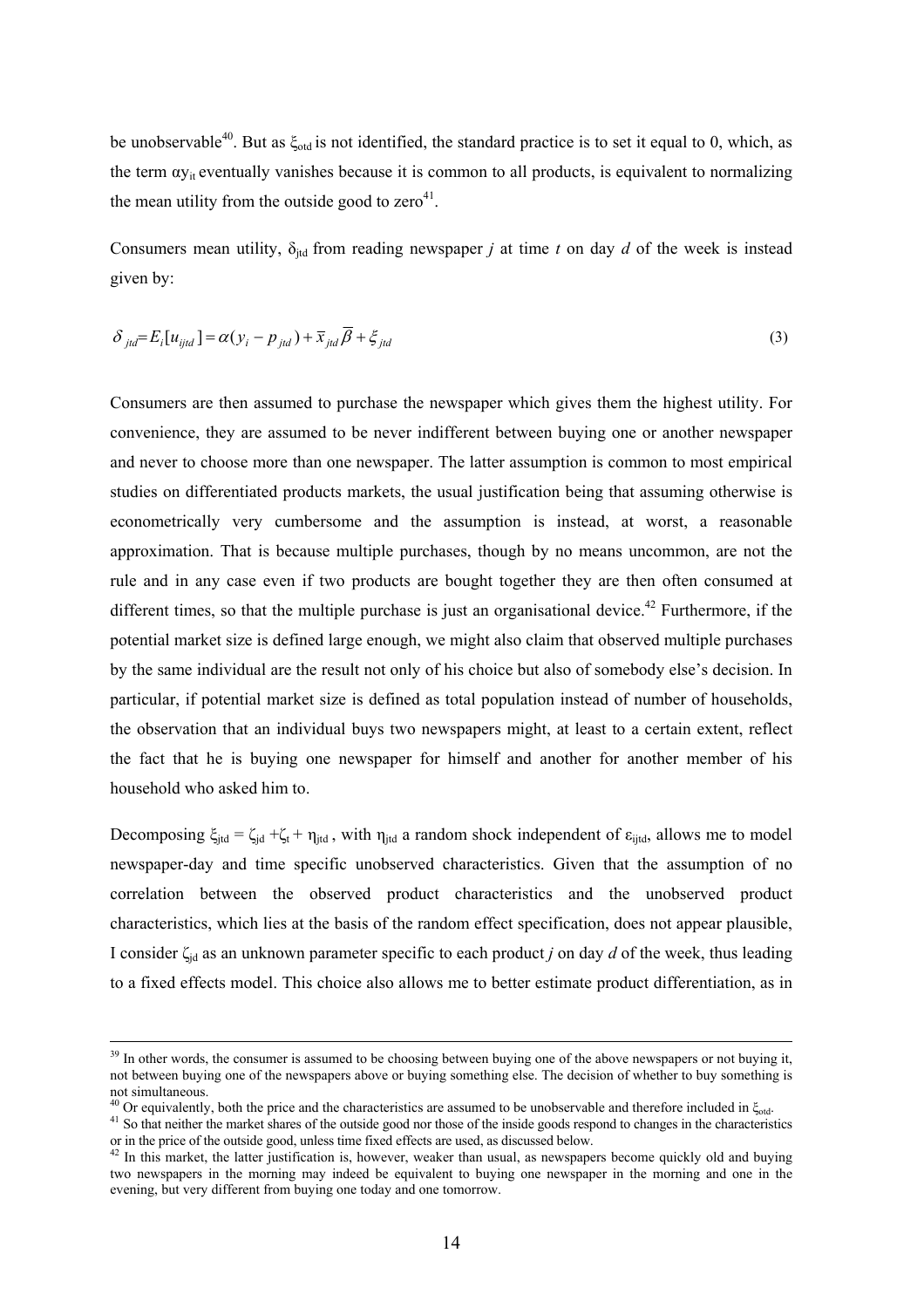this model the product fixed effects are usually believed to capture also the vertical component.<sup>43</sup> In addition, using product-day fixed effects instead of both product fixed effects and day fixed effects has the advantage of leaving room to a different ranking of newspapers for each day of the week, thus allowing vertical product differentiation to vary across days of the week. Moreover, given that unobserved (to me) newspapers' characteristics vary also across day of the week, product-day fixed effects help to identify the Internet effect.

The inclusion of time fixed effects is instead justified by the necessity to control for the change through time in the utility of the outside good. There are many reasons why the latter may change in time. As a result of the appearance of TV, video games, CDs, DVDs, Internet and, more generally, of alternatives to reading a newspaper<sup>44</sup>, the characteristics and price of the outside good might change. Also, changes in the average consumer taste may change the relative utility of the choice to buy the newspaper with respect to any of the activities included in the composite outside good. As its utility is by construction normalised to zero, the absence of time fixed effects or some equivalent control<sup>[45](#page-17-2)</sup> would raise questions of identification for the estimated coefficients, particularly so in the case of the website effect, which in my model is identified through a dummy variable only.

However, controlling for changes in the utility of the outside good also defines the substitution effect measured by the website dummy variable. In as much as it is possible to assume that the general availability of news on line has the same negative percentage impact on the market shares of all the newspapers in the sample, the substitution effects 1) and 2) discussed above will be captured, among many other things, by the time dummy variables. As a result, the coefficient on the website dummy variable will measure only the substitution effect 3), that is will capture the loss in market share of a traditional newspaper due to people who shift to reading the same newspaper website.

I then assume that  $\varepsilon_{ijtd}$  is i.i.d. across consumers and products and that it is distributed according to a type I extreme value distribution. Assuming  $\varepsilon_{\text{i}t\text{d}}$  to be i.i.d. across consumers rules out, in particular, the possibility that individual specific random shocks are correlated across products or equivalently only allows shocks to demand to be correlated across products if they are not individual specific

All the assumptions above lead to a logit model, where the market share of product *j* at time *t* on day *d* of the week are given by:

<span id="page-17-0"></span><sup>43</sup> See Nevo (2001).

<span id="page-17-1"></span><sup>&</sup>lt;sup>44</sup> See Censis (1961-2002) and Censis (2001).

<span id="page-17-2"></span><sup>&</sup>lt;sup>45</sup> An alternative to time fixed effects is the use of a polynomial trend, as in Argentesi (2004) and Argentesi&Filistrucchi(2005) or the use of year and month fixed effects, as Kaiser (2003). The time fixed effects are however more flexible in controlling for changes in the utility of the outside good.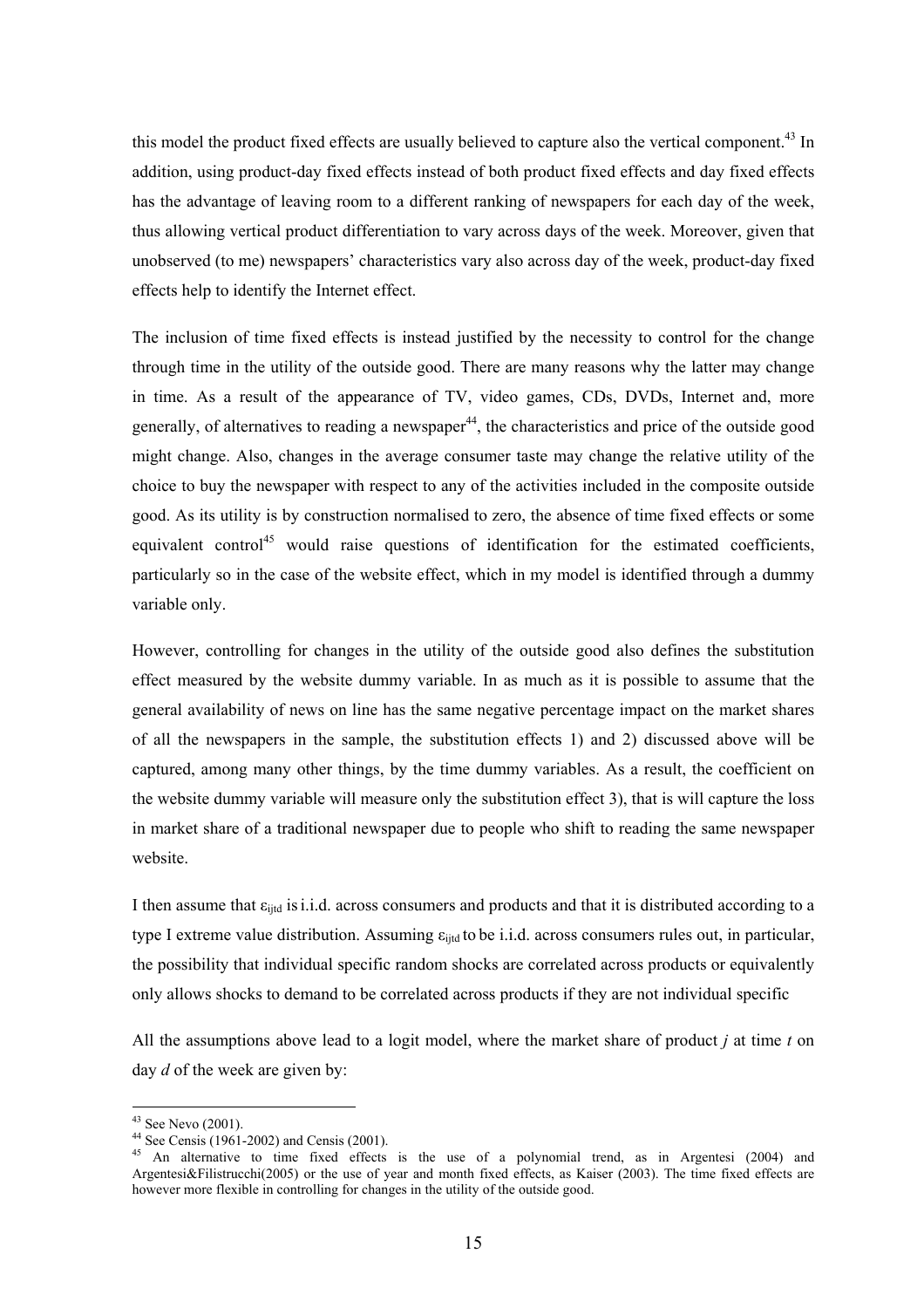$$
S_{_{jtd}} = Prob\{u_{_{ijtd}} \geq u_{_{iktd}} \ \forall_{_{k\neq\,j}}\,\}
$$

which implies

$$
s_{jld} = \frac{\exp(\delta_{jld})}{1 + \sum_{k \neq 0} \exp(\delta_{kld})}
$$
 for any newspaper j (4)

and

$$
s_{0td} = \frac{1}{1 + \sum_{k \neq 0} \exp(\delta_{kd})}
$$
 for the outside option<sup>46</sup>. (5)

It should be noted that the presence of an outside good with market share  $s_{0td}$  means that observations of newspapers sales are not sufficient to calculate market shares. As a result it is necessary to introduce the concept of potential market size as distinct from the observed market size which would simply be the sum of national newspapers sales. Thus the definitions of market size and market shares are different from the ones commonly used. Potential market size can either be assumed or estimated by parameterising it as depending on some market level data (such as population) which vary across time. Here, as discussed below, I assume potential market size is equal to population above 14 years of  $age<sup>47</sup>$ .

For any given characteristic which is expressed by a continuous variable x its own and cross marginal effects on market shares are:

$$
\frac{\partial s_{jld}}{\partial x_{jld}} = \beta (1 - s_{jld}) s_{jld}
$$
(6)

and

$$
\frac{\partial s_{jd}}{\partial x_{kd}} = -\beta s_{kd} s_{jd} \text{ with } k \neq j. \tag{7}
$$

So that the own and cross elasticities of the market shares with respect to that characteristic are respectively:

$$
\eta_{jjtd} = \frac{\partial s_{jd}}{\partial x_{jd}} \frac{x_{jd}}{s_{jd}} = \beta x_{jd} (1 - s_{jd})
$$
\n(8)

and

$$
\eta_{\text{jkd}} = \frac{\partial s_{\text{jtd}}}{\partial x_{\text{kd}}} \frac{x_{\text{kd}}}{s_{\text{jtd}}} = -\beta x_{\text{kd}} s_{\text{kd}} \text{ with } k \neq j. \tag{9}
$$

<span id="page-18-0"></span><sup>&</sup>lt;sup>46</sup> Note that the term  $y_{it}$  drops out as it is common to all options.  $47$  An alternative would be using the number of households.

<span id="page-18-1"></span>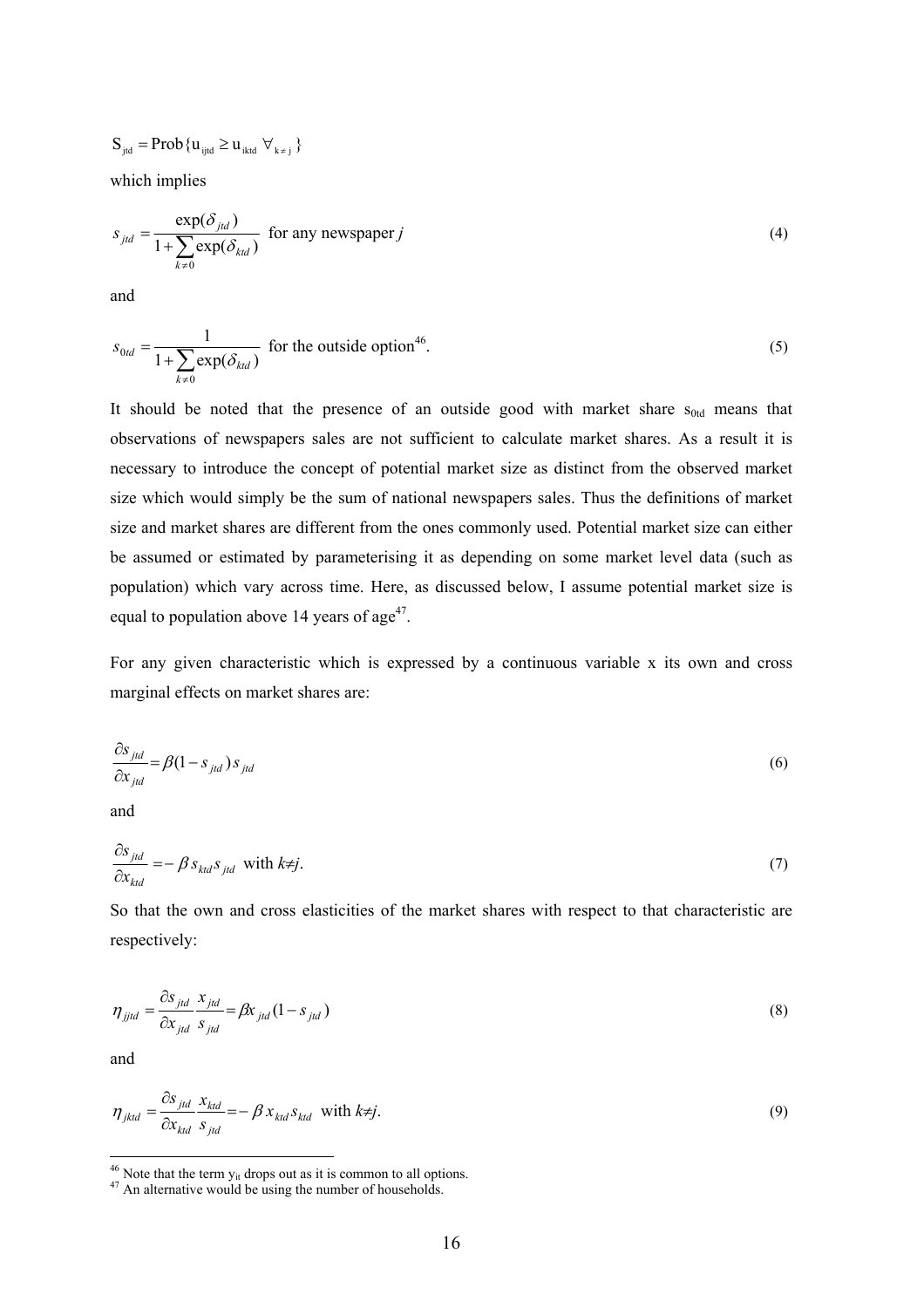The model thus predicts a different demand, different market shares and therefore different marginal effects and elasticities for each time *t* and each day *d* of the week.

If the characteristic is instead a dummy variable the derivatives and elasticities above are not defined. However, defining  $\delta_{jtd}(1)$  as  $\delta_{jtd}$  when x=1 and defining  $\delta_{jtd}(0)$  as  $\delta_{jtd}$  when x=0, the own effect of the characteristic can be calculated as

$$
\frac{\Delta s_{jld}}{\Delta x_{jld}} = \frac{\exp(\delta_{jld}(1))}{1 + \sum_{n \neq 0, J} \exp(\delta_{nld}(0)) + \exp(\delta_{jld}(1))} - \frac{\exp(\delta_{jld}(0))}{1 + \sum_{n \neq 0} \exp(\delta_{nld}(0))}
$$
(10)

for any newspaper *j* , while the cross effect of the characteristic is

$$
\frac{\Delta s_{jid}}{\Delta x_{kd}} = \frac{\exp(\delta_{jid}(0))}{1 + \sum_{n \neq 0,k} \exp(\delta_{nd}(0)) + \exp(\delta_{kd}(1))} - \frac{\exp(\delta_{jid}(0))}{1 + \sum_{n \neq 0} \exp(\delta_{nd}(0))}
$$
(11)

for any newspaper *j* and

$$
\frac{\Delta s_{\text{old}}}{\Delta x_{\text{ktd}}} = \frac{1}{1 + \sum_{n \neq 0, k} \exp(\delta_{\text{nd}}(0)) + \exp(\delta_{\text{ktd}}(1))} - \frac{1}{1 + \sum_{n \neq 0} \exp(\delta_{\text{nd}}(0))}
$$
(12)

for the outside option.

 $\overline{a}$ 

Finally, dividing each newspaper market share by the outside good market share, simplifying and taking natural logarithms leads to the following market shares equation to estimate:

$$
\delta_{jd} \equiv \ln(s_{jd}) - \ln(s_{od}) = \overline{x}_{jd} \overline{\beta} + \alpha p_{jd} + \zeta_{jd} + \zeta_t + \eta_{jd}
$$
\n(13)

As it is well-known to the empirical industrial organization literature<sup>48</sup>, the use of a logit model to estimate demand places restrictive assumptions on own and cross price elasticities or equivalently on own and cross marginal effects of price. The same restrictions are placed on the marginal effects and elasticities with respect to any characteristic which is measured as a continuous variable. In particular, two newspapers with the same market shares will have the same own derivative and also the same cross derivative with respect to any third newspaper. In addition cross derivatives are symmetric. So that conditional on market shares, own and cross elasticities depend only on the characteristic which changes, while in addition all newspapers have the same elasticity of demand with respect to any given newspaper. That is because additive separability together with the i.i.d.

<span id="page-19-0"></span> $48$  See for instance Berry (1994), Berry et al. (1995) and Nevo (2000)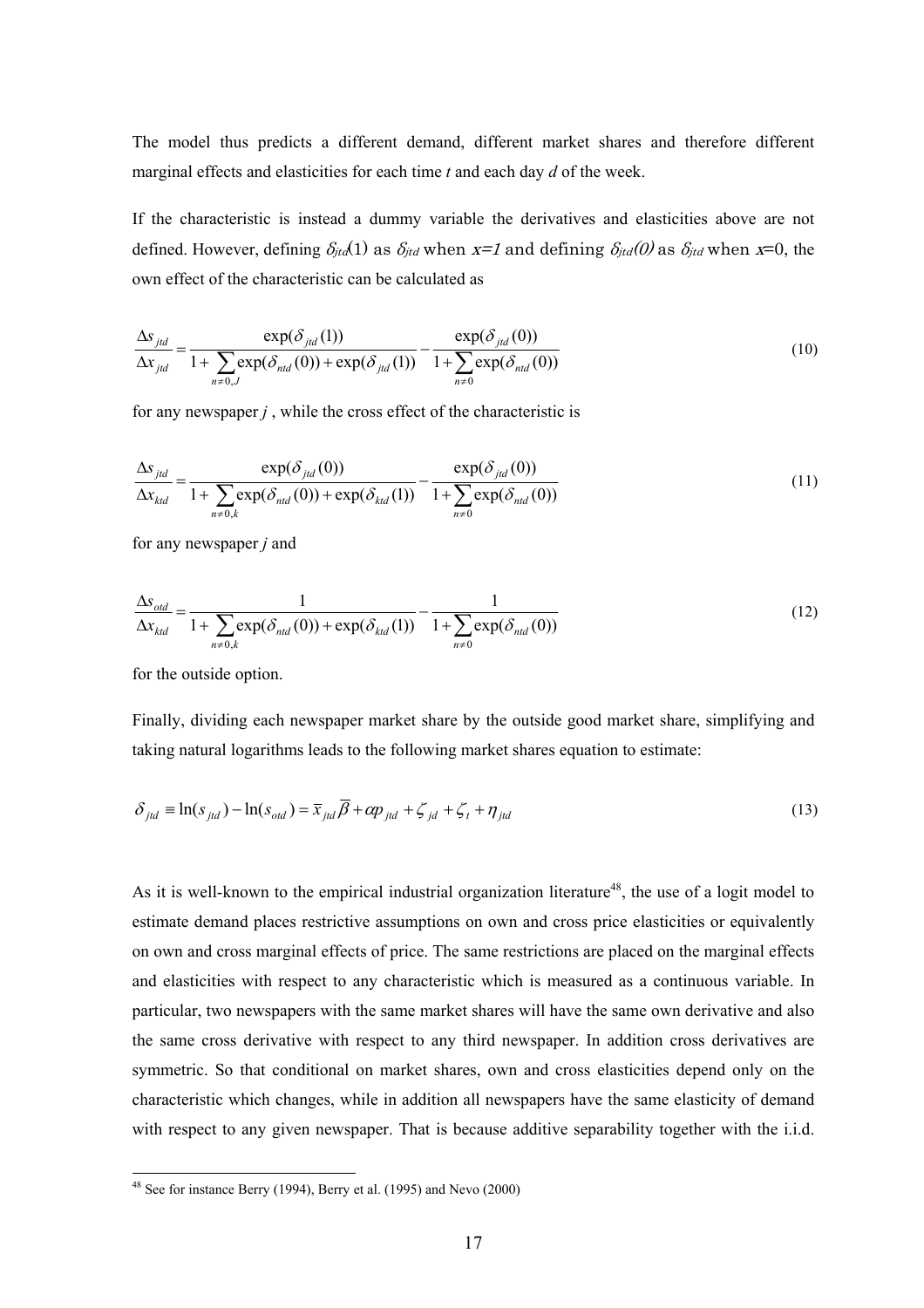structure of the random shocks, when the amount of a positive (negative) characteristic of one newspaper is raised (decreased), requires consumers to substitute towards other newspapers in proportion to market shares, regardless of the other newspapers characteristics<sup>49</sup>. The same restrictions extend of course to the case of a characteristic measured as a dummy variable.<sup>[50](#page-20-1)</sup>

Whereas the restrictions on own and cross price derivatives and elasticities do not appear to be too much of a problem in this case as I am not directly interested in the effect of price, those on the effects of product characteristics are potentially more problematic. However, I analyse a sample of newspapers, which although differentiated, is quite homogeneous, so that assuming substitution to take place on the basis of market shares is likely to be a good approximation.

Yet even in this context some concerns might be raised with respect to the substitution towards the outside good. In fact, when using, as potential market size, the population above 14 year of age, the highest market share is the one of the outside good<sup>51</sup>. As a result, for any increase in a product characteristic which provides positive (negative) utility, most of the consumers are assumed to substitute from (towards) the outside good. However, the characteristic I am interested in is the availability of a website. Then, if a daily newspaper publisher opens a website and there is substitution away from the paper edition of that newspaper, the assumption that most people do not substitute towards other national newspapers but rather substitute towards the composite outside good is not at all restrictive, as in this case the outside good includes the choice of reading news on-line.

Last but not least, considering the availability of a website as a newspaper characteristic in a logit model, introduces a restriction on the sign of the cross marginal effects, in that it assumes the introduction of the website to have a positive effect on the competitors sales. As reported below, to release this assumption I let the utility of a given newspaper depend also on the number of competitors' websites, which I include in the vector of characteristics  $\bar{x}_{i,d}$   $\bar{\beta}$ . Although this does not release the other assumptions of the logit model, it allows for the sign of the cross marginal effect to be decided by the estimation.

<span id="page-20-0"></span> $49$  See Berry (1994) and Nevo (2000)

<span id="page-20-1"></span><sup>&</sup>lt;sup>50</sup> Although traditionally the most frequently used model specifications have been logit and nested logit, recent research often uses also the more flexible mixed logit models (Berry & al (1995), Nevo (2001), McFadden & Train (2000), Petrin (2002)). Such a model is more general and allows for substitution between products to depend on product characteristics through observable consumers demographics. But it is not solvable analytically and requires estimation by simulation (Nevo (2000)). So that logit or nested logit models not only offer interesting benchmark cases but are still widely used for their computational simplicity or when the implied restrictions on price elasticities and marginal effects are not considered crucial (Brenkers & Verboven (2002). Kaiser (2003). Rysman (2004)), which I believe is the c

<span id="page-20-2"></span> $^{51}$  This would be true even if I used the number of households as potential market size.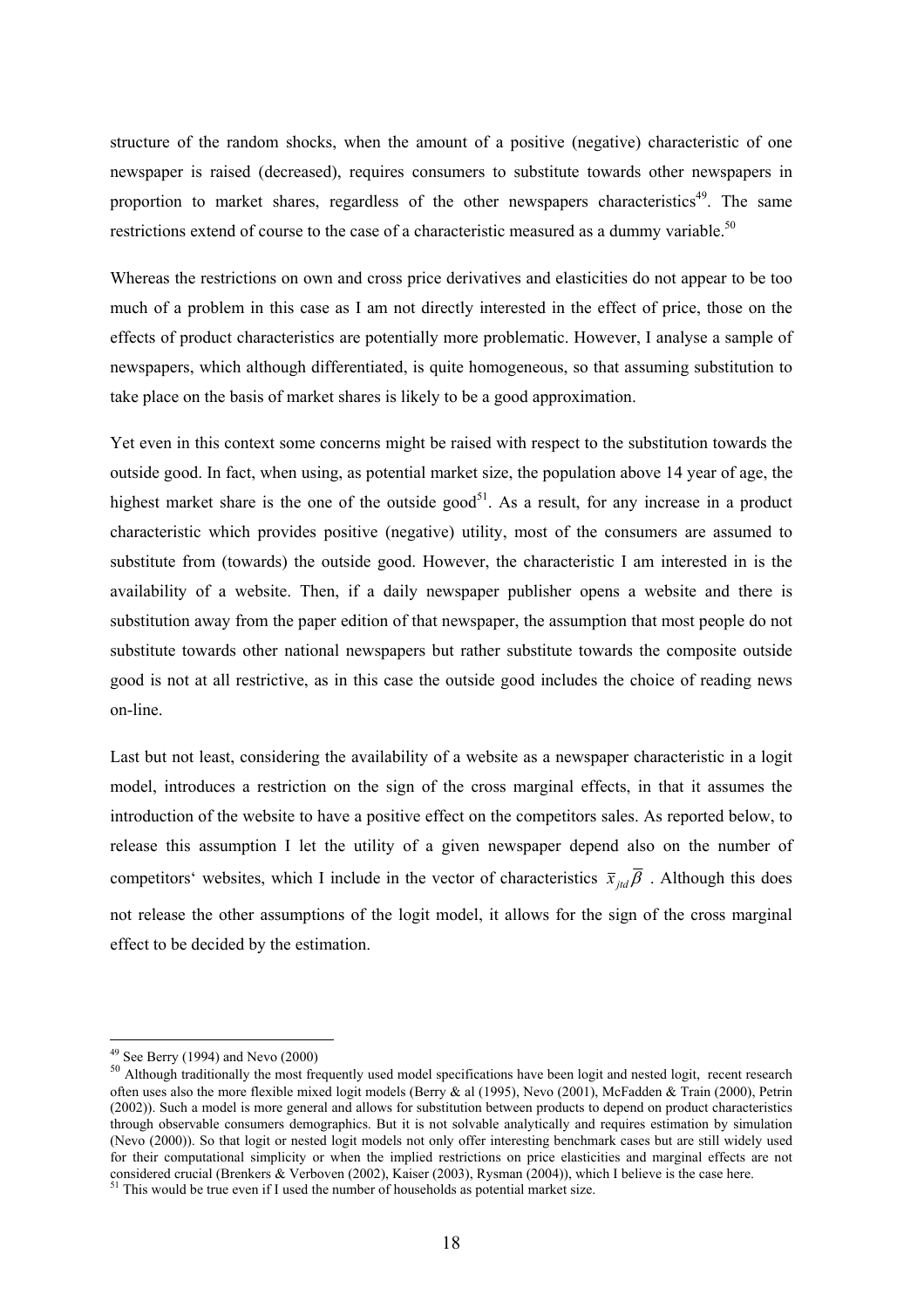#### **6. THE DATA**

The dataset I use in the analysis mainly draws from the data collected every year, from 1976 onwards, by the association Accertamenti Diffusione Stampa (ADS) for advertising purposes. Newspapers are free to choose whether to have their data certified by ADS or not, but if they choose so they are obliged to provide all the information required and the truthfulness of the reported information is verified by the ADS. Most of the Italian newspapers chose certification, some of them did not, or at least did so only discontinuously.

The information available for each newspaper includes, at various levels of disaggregation, data on sales, prints, gift copies, free subscriptions and paid subscriptions. In particular, they include data on average daily sales in each month and average daily prints in each month and for each different day of the week in each month<sup>52</sup>.

We then added to the database other relevant information, mainly obtained by newspaper publishers themselves, such as the nominal prices of the newspapers, the dates of editor changes and their names, the dates the different supplements first appeared, the list of all promotions with the corresponding periods and the dates the different local chronicles were added to some of the national newspapers or the national newspaper was bundled to a local one.

For the purpose of this study, I also collected the dates of the opening of the newspapers web-sites, the period the traditional newspaper was available on-line for free and, more generally, the dates of major changes to the characteristics of the websites.

I choose to estimate the model on sales data at the newsstand, thus leaving aside the number of paid subscriptions. As in my sample period Internet news are a relatively recent phenomenon and subscriptions are bound to react with lags to any external shock, the effect of news on-line on traditional newspapers would be more difficult to detect if subscription were considered. In doing so I implicitly assume that an observed decline in the average daily sales would not be matched by a counter increase in paid subscription<sup>53</sup>. In fact, the latter are only a very small part of most Italian daily newspapers circulation<sup>54</sup>, mainly because traditionally copies to subscribers have always been delivered through the general mail service, which implies they reach destination in the middle of the morning, too late for people going to work<sup>55</sup>.

<span id="page-21-1"></span><span id="page-21-0"></span>

 $52$  Thus, for instance, for the Mondays of July 1979, the Tuesdays of that month and so on.<br> $53$  This could happen for instance if having a web page makes it easier to subscribe to the paper edition. But subscribers migh

<span id="page-21-2"></span> $54$  In 2001 for instance paid subscriptions amounted to only 6.8 % of total circulation for national daily newspapers and to 9% for all daily newspapers certified by ADS . See FIEG (2002).<sup>55</sup> See FIEG(2002).

<span id="page-21-3"></span>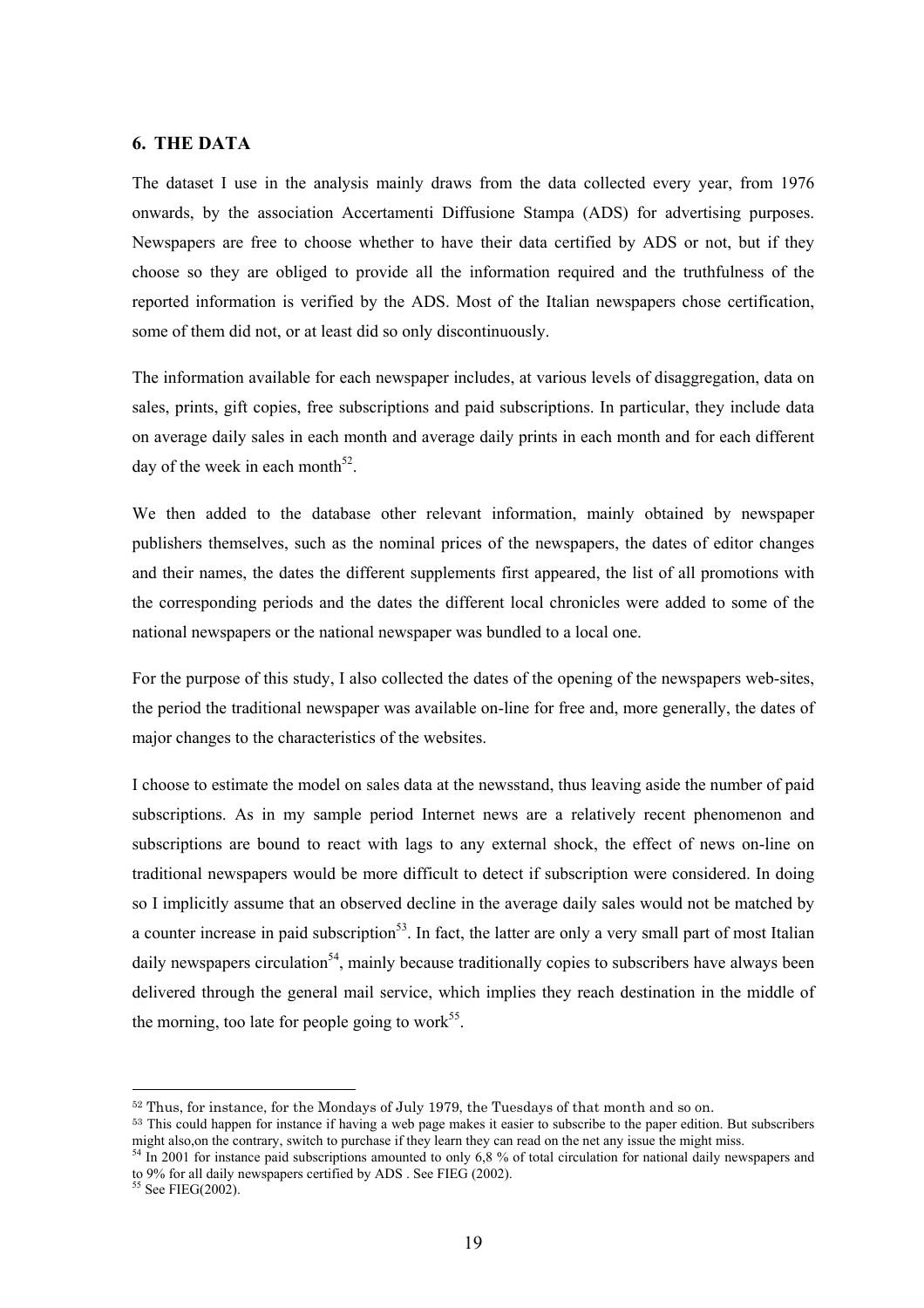By using monthly observations, I would be unable to control adequately for confounding factors when identifying the effect of the website, as I would not, for instance, exploit the fact that weekly supplements are bundled to a given newspaper only on given days of the week and that on that day the price is higher compared to same newspaper in other days and to other newspapers on that day. As I have data on average daily prints for each different day of the week in each month and I can calculate the average daily ratio of sales to prints in each month, I derive data on average daily sales by day of the week multiplying prints by this ratio. The plausibility of the results clearly relies on the assumption that the ratio is constant across days of the weekin a given month. This is an assumption that, of course, I cannot test but that I believe reasonable and that allows me to enjoy the greater information provided by more disaggregated data<sup>56</sup>.

Potential total market size was defined as total Italian population above 14 years. This is the usual potential readers definition in studies on newspapers consumption<sup>57</sup>. As estimates of population were available only for the beginning or the end of each year, the data were interpolated linearly to get monthly observations<sup>58</sup>.

Market shares  $s_{\text{ind}}$  were thus calculated as the number of sales of newspaper *j* at time *t* on day *d* of the week over total Italian population above 14 years of age at time  $t^{59}$ . As discussed above, average daily sales on each day of the week in each month were calculated multiplying the average daily prints on that day of the week by the ratio of average daily sales to the average daily prints in that month. Since for some years and for some daily newspapers the prints (and sales) of the daily newspaper when bundled to the supplement were recorded separately by ADS, average daily sales and average daily prints by month were calculated by averaging with weights given by the effective number of issue reported by ADS, whereas average daily prints by day of the week in each month were obtained with weights given by the number of each day of the week in the month<sup>60</sup>.

The outside good market share was calculated as  $s_{\text{odd}} = 1 - \sum_j$  $s_{\text{odd}} = 1 - \sum s_{\text{jtd}}$ . Clearly it enjoyed the highest market share.

Average nominal prices for each day of the week in each month were obtained by averaging over the official nominal prices of the newspaper with weights given by the number of each day of the

<span id="page-22-0"></span><sup>&</sup>lt;sup>56</sup> Alternatively one could use prints as a proxy for sales, assuming the latter to be just a constant proportion, as in Argentesi (2004) and Argentesi&Filistrucchi(2005). Results do not change substantially if average daily prints for each day of the week in a month are used as the dependent variable.<br><sup>57</sup> See FIEG (1982-2002), Censis (1961-2002) and also Kaiser (2003).<br><sup>58</sup> Results are however qualitatively robust to using a constant potential market size

<span id="page-22-1"></span>

<span id="page-22-2"></span>

<span id="page-22-3"></span>

<span id="page-22-4"></span>to be. Official days in which newspapers are not sold due to holidays were instead considered.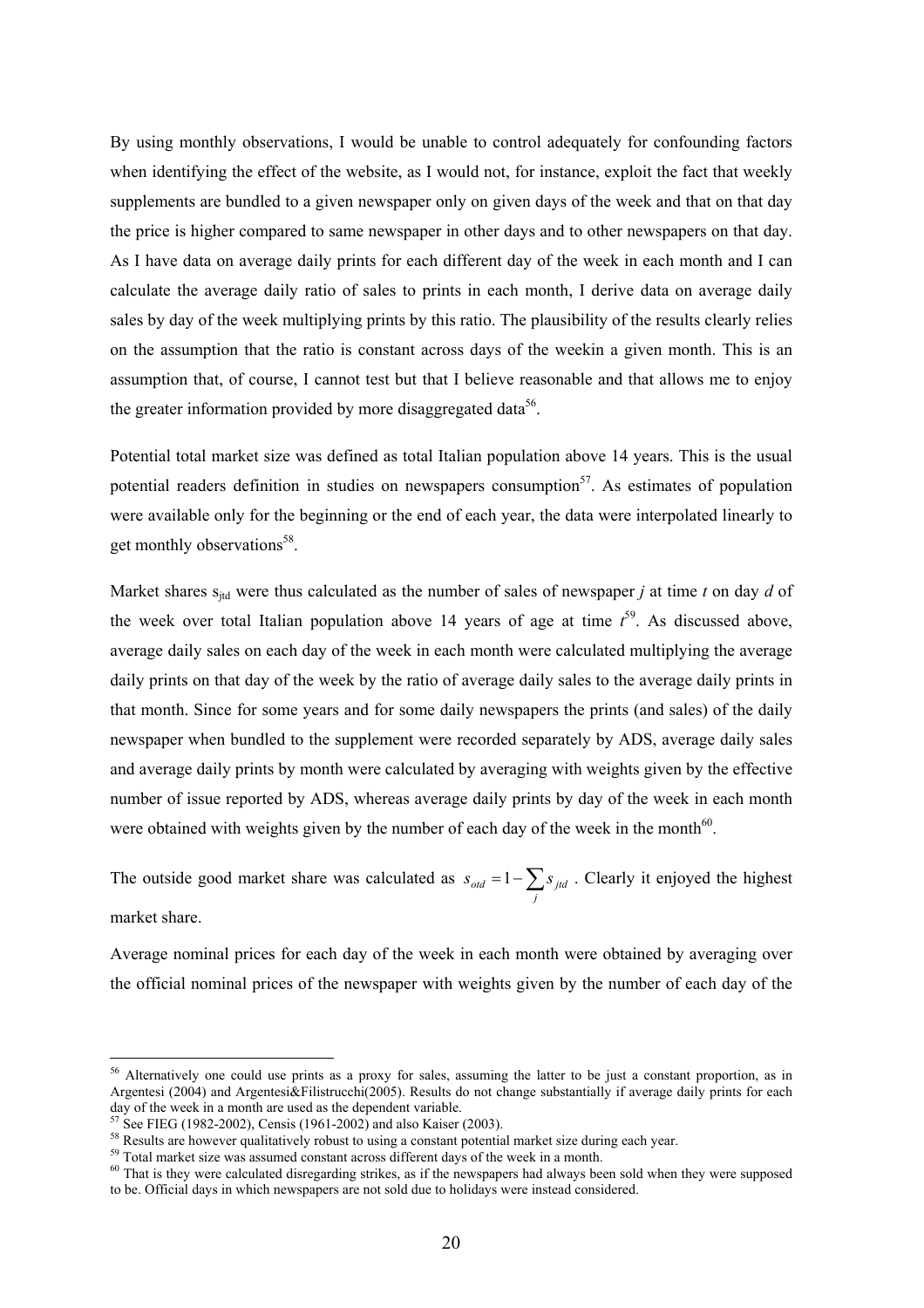week in the month<sup>61</sup>. Average real prices were then obtained dividing average nominal prices by the Italian monthly CPI.

Most characteristics included in  $x_{jtd}$  were dichotomous and had to be introduced as dummy variables. All of them however changed across time and product. They included dummies for supplements<sup>62</sup> (both of generalist and women's kind<sup>63</sup>), for having a Monday issue<sup>64</sup>, for newspaper editors in chief as a proxy for editorial line (some of them switched from one newspaper to the other during the period under consideration), and for games of the "lotto" kind played simply and only by buying the newspaper. I also included the number of competitors' websites as an additional regressor.

Finally, as already mentioned, newspaper-day fixed effects were used as well as time fixed effects.

### **7. ESTIMATION**

Estimating equation (13) as it is leads to substantial autocorrelation in the residuals. The main source of shocks to demand in the market for daily newspapers can be expected to be news itself. Since some events take place either in more than one month or in between two of them, the error term  $\eta_{\text{tid}}$  might be auto correlated. If so, the autocorrelation due to news could probably be assumed to be of order one and common to all newspapers.

Yet, there is also another potential source of autocorrelation: the omission of dynamics. Figure 1 above clearly shows that dynamics is relevant, at least in order to explain the diffusion of *La Repubblica*. Dynamics in our model can be due to the presence of consumer habits<sup>65</sup> and/or the existence of consumption externalities, the latter affecting either consumers' evaluation of the product (that is the indirect utility of consuming it) or consumers' knowledge about the product (that is the choice set). In any case aggregate market shares today would not only be a function of newspapers characteristic and random shocks today, but also of market shares yesterday. Similarly for the ratio of any newspaper market share with respect to the outside good.

<span id="page-23-0"></span> $61$  See note 60.

<span id="page-23-1"></span> $62$  In particular, I control for the effect of the supplement on the day it is issued but also for the promotional effect on the other days of the week. See Argentesi (2004) 63 Women's supplements are *Io Donna* for *Corriere della Sera* and *D-Donna della Repubblica* for *La Repubblica*.

<span id="page-23-2"></span>Generalist supplements are instead *Il Venerdì* of *La Repubblica*, *Sette* of *Corriere della Sera* and *Specchio* of *La Stampa*. The day in which they are issued has for some of them changed through time. 64 La Repubblica started to have a Monday issue in January 1994, *La Stampa* in January 1992 (though there was a

<span id="page-23-3"></span>Monday issue of *La Stampa* Sera up to December 1991, when this evening edition of *La Stampa* ceased to be published) and Il Giornale in January 1980.<br><sup>65</sup> Dewenter (2002) finds evidence of myopic habits formation while rejecting rational addiction in the market for

<span id="page-23-4"></span>newspapers in Germany.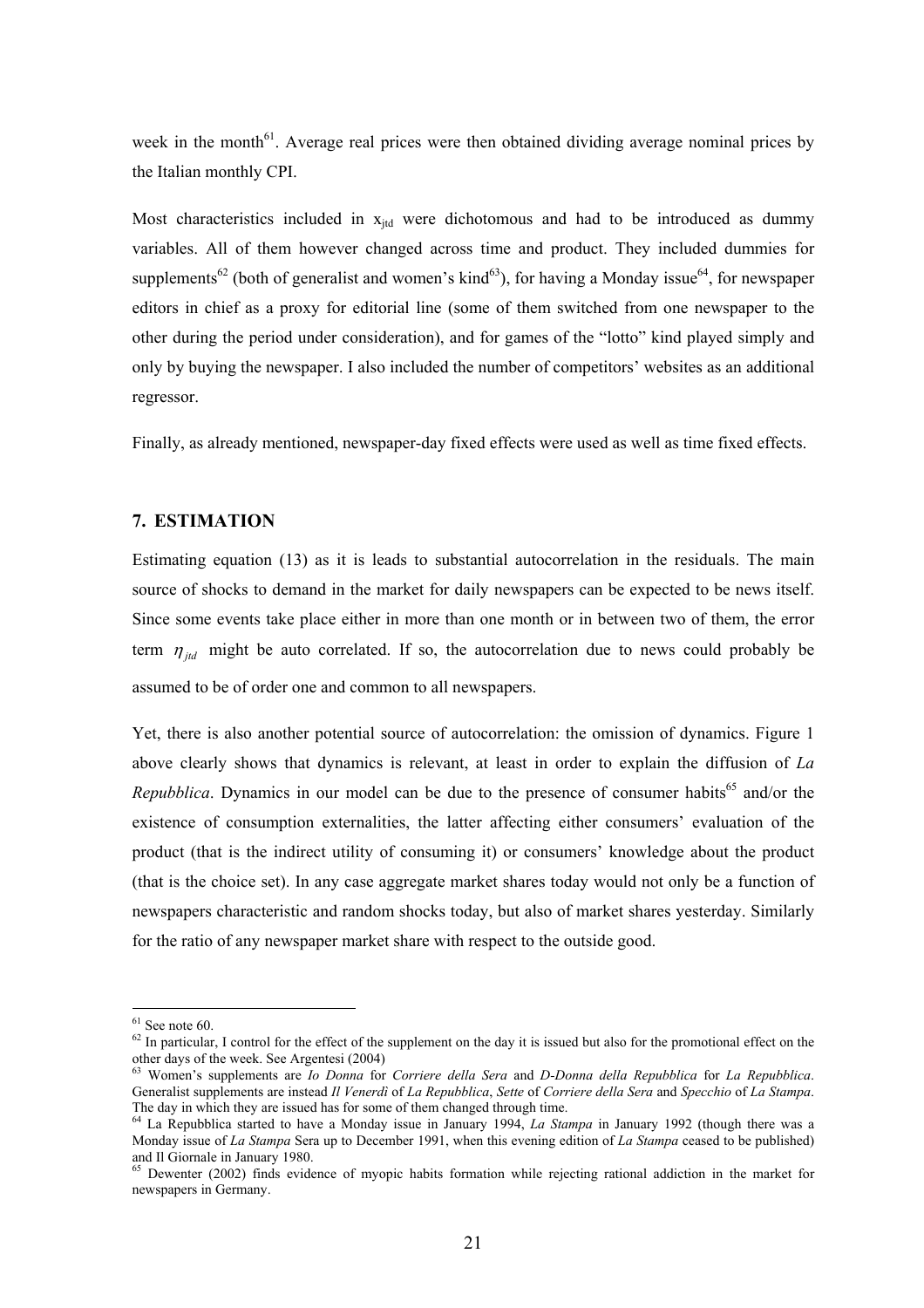I thus estimated the equation above also with the inclusion of lags of the dependent variable, instead of or in addition to an auto correlated random shock, as adding lags of the dependent variable is the usual way to take dynamics into account when estimating a structural model of demand which starts from the specification of an aggregate demand equation. This specification is however not fully consistent with the utility maximization framework at the basis of the aggregate logit model.<sup>66</sup>

If one lag of the dependent variable is introduced, the estimated equation, becomes

$$
\ln(s_{\rm jd} / s_{\rm ord}) = \rho \ln(s_{\rm jt-1d} / s_{\rm ot-1d}) + \bar{x}_{\rm jd} \beta + \alpha p_{\rm jd} + \varsigma_{\rm jd} + \varsigma_t + \eta_{\rm jd}
$$
(14)

Then (10), (11) and (12) are short-run effects, whereas the long-run effects of the characteristics are unfortunately not defined as including a lag in the equation above only imposes the inter-period marginal effects to be such that

$$
\frac{\partial s_{jdt+T}}{\partial x_{jd}} = \rho^T \beta s_{jdt+T} + \frac{s_{jdt+T}}{s_{0dt+T}} \frac{\partial s_{0dt+T}}{\partial x_{jd}} \quad \forall T > 0^{67}
$$
\n
$$
(15)
$$

and therefore the long-run effects of a permanent change in x to be such that

$$
\lim_{T \to \infty} \left( \sum_{s=0}^{T} \frac{\partial s_{jdt+T}}{\partial x_{jdt+T-s}} \right) = \lim_{T \to \infty} \left( \beta \frac{1 - \rho^{T+1}}{1 - \rho} s_{jdt+T} + \frac{s_{jdt+T}}{s_{0dt+T}} \sum_{s=0}^{T} \frac{\partial s_{0dt+T}}{\partial x_{jdt-s}} \right)
$$
(16)

$$
\frac{\partial(\ln s_{jdt+T} - \ln s_{0dt+T})}{\partial x_{jtd}} = \frac{\partial(\ln s_{jdt+T} - \ln s_{0dt+T})}{\partial(\ln s_{jdt} - \ln s_{0dt})} \frac{\partial(\ln s_{jdt} - \ln s_{0dt})}{\partial x_{jtd}} = \rho^T \beta
$$

but

$$
\frac{\partial(\ln s_{jdt+T} - \ln s_{0dt+T})}{\partial x_{jd}} = \frac{\partial \ln s_{jdt+T}}{\partial x_{jtd}} - \frac{\partial \ln s_{0dt+T}}{\partial x_{jtd}},
$$
\nso that\n
$$
\frac{\partial \ln s_{jdt+T}}{\partial x_{jd}} - \frac{\partial \ln s_{0dt+t}}{\partial x_{jd}} = \rho^T \beta
$$
\n
$$
\frac{1}{s_{jdt+T}} \frac{\partial s_{jdt+T}}{\partial x_{jd}} - \frac{1}{s_{0dt+T}} \frac{\partial s_{0dt+T}}{\partial x_{jd}} = \rho^T \beta
$$
\n
$$
\frac{\partial s_{jdt+T}}{\partial x_{jd}} = \rho^T \beta s_{jdt+T} + \frac{s_{jdt+T}}{s_{0dt+T}} \frac{\partial s_{0dt+T}}{\partial x_{jd}}
$$

<span id="page-24-0"></span><sup>&</sup>lt;sup>66</sup> Usually, the problem of dynamics is not recognised in the empirical literature on discrete choice models of product differentiation, which treats observations on the same market at different points in time as observations of different markets. See for instance Nevo (2001) and Brenkers & Verboven (2002). Whereas the issue might not be relevant in a market for durable goods such as automobiles, where those who buy in period *t* are not likely to buy again in period *t*+1, it certainly is an issue in a market for non durables, such as magazines, newspapers or cereals, where multiple purchases in time by the same consumer can be expected to be the rule rather than the exception.  $67$  That is because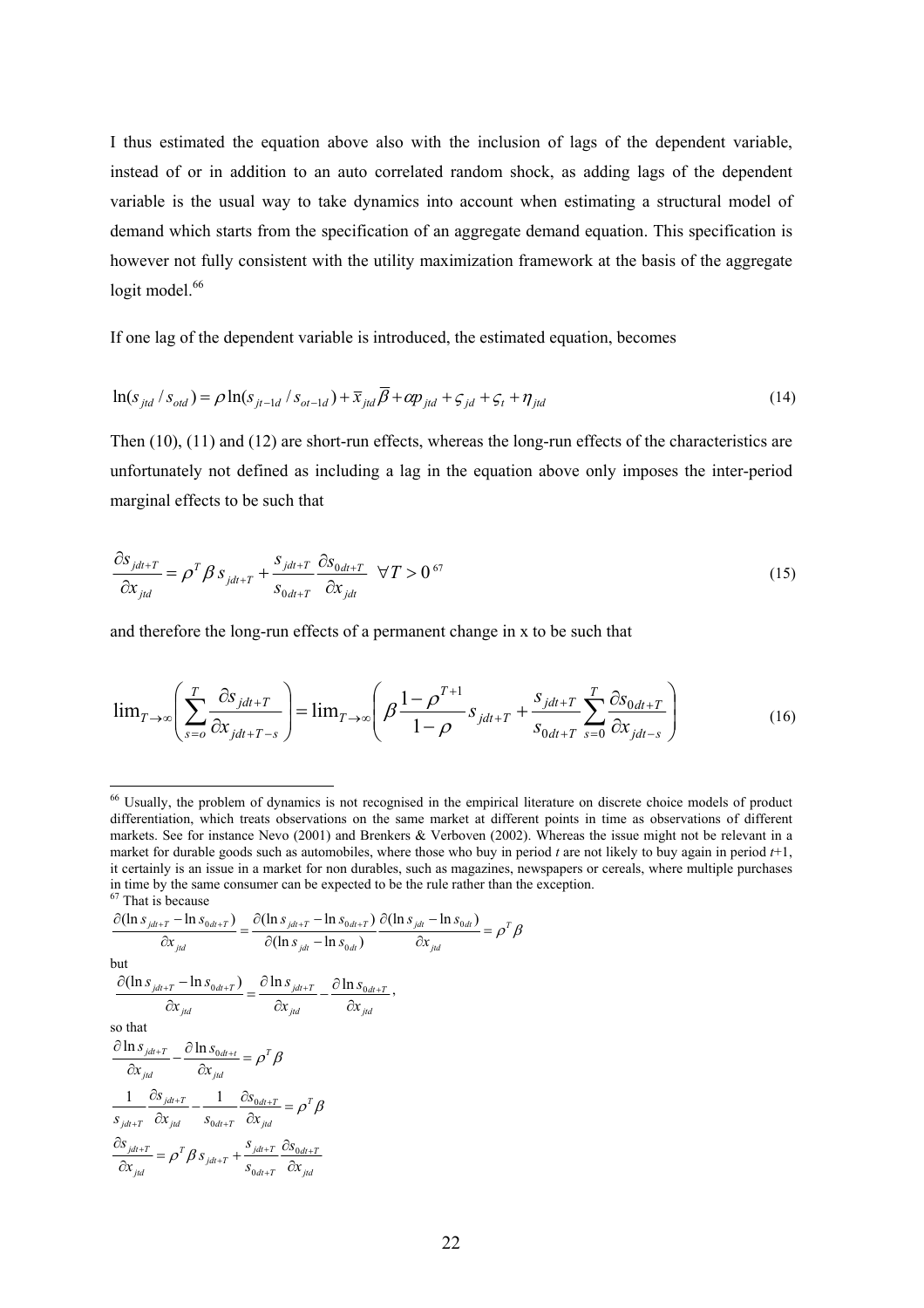There is therefore more than one structural random utility model which satisfies the condition above. As a result it is not possible to calculate the long-run effect unless we impose some structure on the sources of dynamics. And even so, as the model is nonlinear, assumptions are needed on the behaviour extra sample of the price, the other characteristics, and all the other explanatory variables. [68](#page-25-0) 

However, if we assume market-shares to be constant through time, then the condition above is satisfied by

$$
\frac{\partial s_{jdt+T}}{\partial x_{jd}} = \rho^T \beta s_{jdt} (1 - s_{jdt})
$$
\n(17)

and

$$
\frac{\partial s_{kdt+T}}{\partial x_{jtd}} = -\rho^T \beta s_{jdt} s_{0dt} \ \forall k \neq j \tag{18}
$$

in which case the long-run effects are

$$
\sum_{s=0}^{\infty} \frac{\partial s_{jdt+s}}{\partial x_{jtd}} = \frac{1}{1-\rho} \beta s_{jdt} (1-s_{jdt})
$$
\n(19)

and

$$
\sum_{s=0}^{\infty} \frac{\partial S_{kdt+s}}{\partial x_{jtd}} = -\frac{1}{1-\rho} \beta S_{jdt} S_{kdt} \ \forall k \neq j.
$$
\n(20)

Similar problems arise when calculating the long-run effects of a change in a dummy variable. But under the assumption of constant market shares the long-run own effect is

$$
\sum_{s=t}^{+\infty} \frac{\Delta s_{jsd}}{\Delta x_{jd}} = \left( \frac{\exp(\delta_{jd}(1))}{1 + \sum_{n \neq 0, J} \exp(\delta_{nd}(0)) + \exp(\delta_{jd}(1))} - \frac{\exp(\delta_{jd}(0))}{1 + \sum_{n \neq 0} \exp(\delta_{nd}(0))} \right) \frac{1}{(1 - \rho)}
$$
(21)

for any newspaper *j* , while the long-run cross effect is

$$
\sum_{s=t}^{+\infty} \frac{\Delta s_{jsd}}{\Delta x_{kd}} = \left( \frac{\exp(\delta_{jtd}(0))}{1 + \sum_{n \neq 0,k} \exp(\delta_{ntd}(0)) + \exp(\delta_{kd}(1))} - \frac{\exp(\delta_{jtd}(0))}{1 + \sum_{n \neq 0} \exp(\delta_{ntd}(0))} \right) \frac{1}{(1-\rho)}
$$
(22)

<span id="page-25-0"></span><sup>&</sup>lt;sup>68</sup> See Filistrucchi(2005).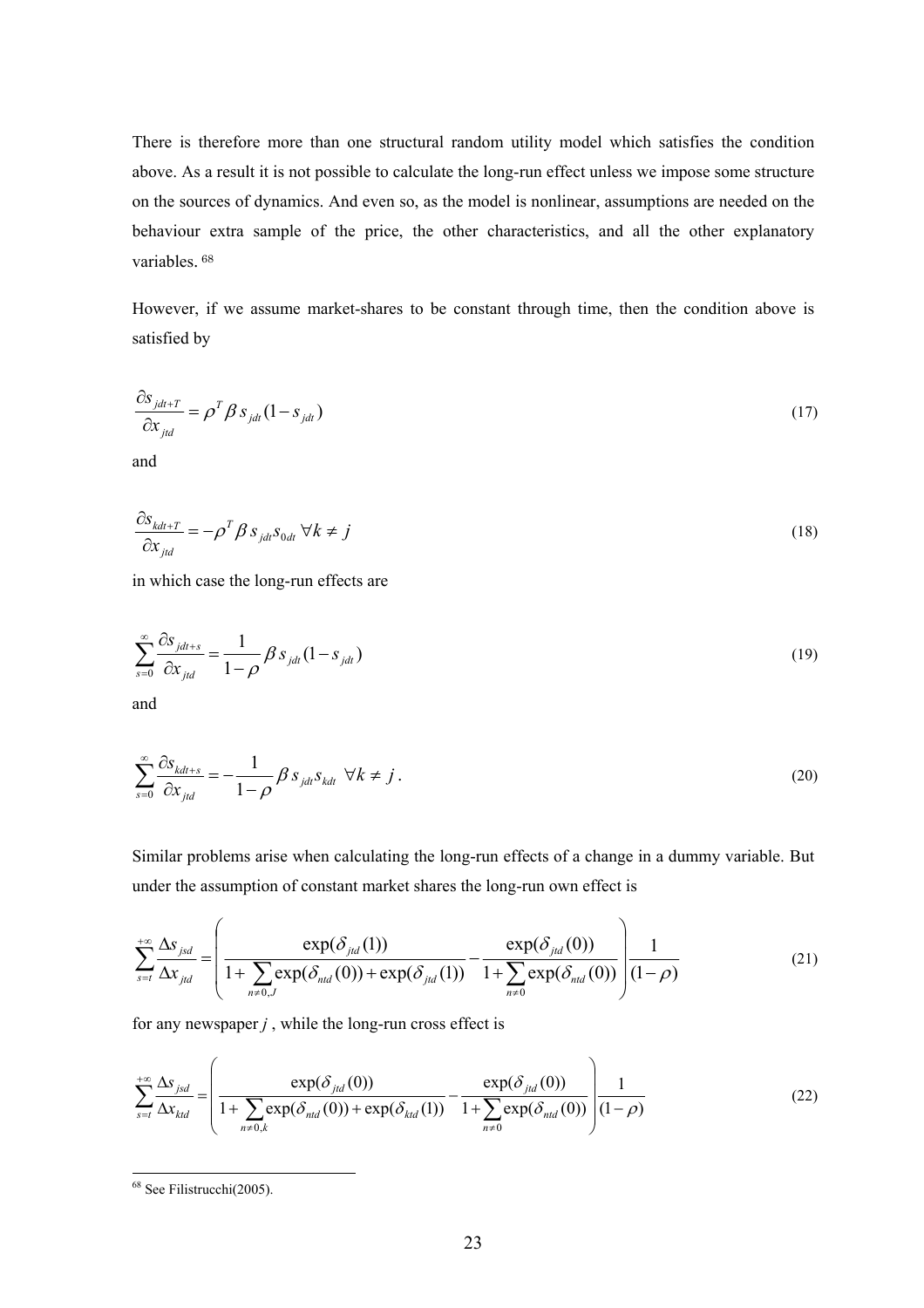for any newspaper *j* and

$$
\sum_{s=t}^{+\infty} \frac{\Delta s_{osd}}{\Delta x_{kd}} = \left( \frac{1}{1 + \sum_{n \neq 0,k} \exp(\delta_{ntd}(0)) + \exp(\delta_{kd}(1))} - \frac{1}{1 + \sum_{n \neq 0} \exp(\delta_{ntd}(0))} \right) \frac{1}{(1 - \rho)}
$$
(23)

for the outside good.

I estimate the dynamic model above by OLS. As discussed by Nickell (1981), including lags of the dependent variable, or more generally predetermined variables, in a fixed effects model leads to estimates which are inconsistent for  $n \rightarrow \infty$  but consistent for  $t \rightarrow \infty$ . Given that in our case n=28 &  $t=312$  the relevant asymptotics is that for  $t \rightarrow \infty$  and OLS estimates are consistent.

Although they are usually recognised as endogenous and instrumented, I did not instrument prices. Given the already discussed lack of price competition among newspapers in Italy, I claim they can be considered exogenous or at least predetermined. It is a common assumption in discrete choice models of product differentiation to assume that product characteristics are exogenous or predetermined<sup>69</sup>. Given the evidence provided above, there is no reason to believe prices too cannot be considered econometrically exogenous or predetermined in this case.

There is finally a potential endogeneity issue to be discussed about the decision to open a website. As it is very difficult to find an instrument for the opening of a website, I cannot do much about it, except pointing out that it is anyway a one-time decision, not one that is repeated each period, so that econometrically it is in many periods predetermined.<sup>70</sup> Again not instrumenting for the website dummy is therefore as much right as not instrumenting for characteristics in any discrete choice model of product differentiation. In addition, as I discuss in Section 9, it is possibly an unavoidable decision, one that is mainly driven by the appearance of a new technology, which would have in any case been adopted, as shown by the data on news websites in Table 3.

#### **8. RESULTS**

 $\overline{a}$ 

Results from the OLS estimation of equation (14) are reported below in Table 5 below. In an aggregate logit model the estimated parameters are the taste parameters in the indirect utility function, which are assumed not to vary across consumers. Therefore a negative (positive) coefficient indicates that a given characteristic of the newspaper on average reduces (increases)

<span id="page-26-0"></span> $69$  See for instance Nevo (2001) or Brenkers & Verboven (2002).

<span id="page-26-1"></span> $70$  Regarding the direction of the possible bias, if those who opened a website did it because their sales were already declining more (less) or where expected to decline more (less) than those who didn't, then the negative effect is probably overestimated (underestimated) and might not even be there (might anyway be there).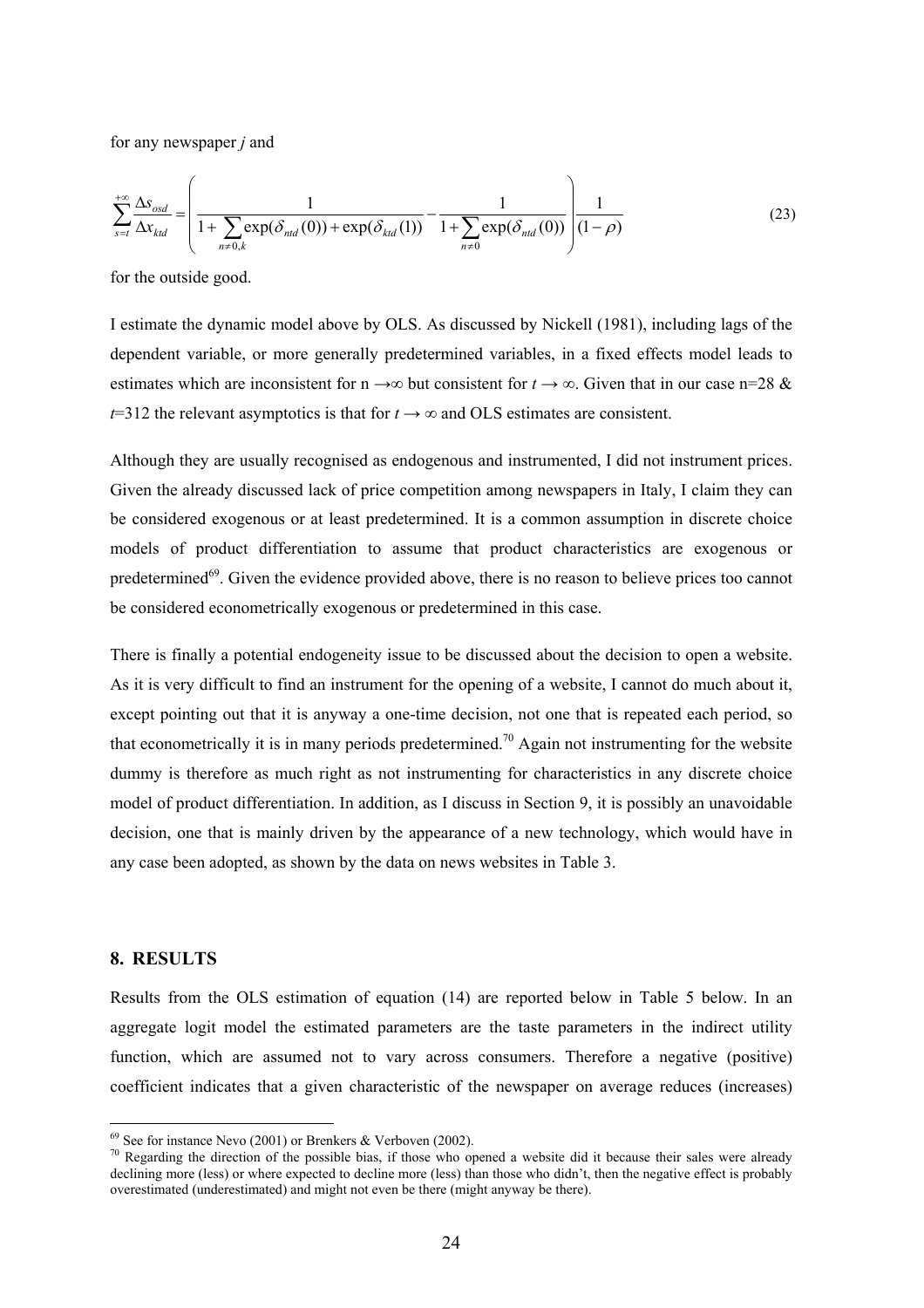readers' utility from reading it. But of course it also implies that the characteristic taken into consideration had a negative (positive) impact on the newspaper market shares.

The coefficient for the availability of a website has a negative sign and is significant. Therefore the availability of a website decreases mean consumer utility from reading that newspaper on paper<sup>71</sup>, as it appears to have had, in general, a negative impact on its market shares. So that daily newspapers and their websites are to be understood, at least at the aggregate level, as substitutes rather than complements or independent goods.

Also the estimated coefficient for the number of rivals' websites has a negative sign, though significant only at a 90% confidence level. Thus, the presence of another newspaper's website decreases mean readers' utility from reading a given newspaper. So that there is also a stealing effect from other daily newspapers' websites. Overall, the effect of opening a website is a substitution from all newspapers in the market to that newspaper's website.

The coefficient for real price, though small in size, is negative and significant at a 95% confidence level. The bundling of weekly generalist magazines to some of the newspapers appears to have had a positive impact on market shares both on the day of the week of issue and on the other days of the week, whereas the bundling of weekly women magazines does not appear to have had any effect<sup>72</sup>.

Finally, the possibility to play games such as Lotto simply and only by buying a copy of the daily newspaper appears to yield a positive utility to consumers and therefore to have had a significant positive impact on newspapers market shares.

<span id="page-27-0"></span> $71$  This is however different from saying that the introduction of websites decreased consumers' welfare because in order to measure the change in consumers' welfare one would need to measure consumers' mean utility from reading the online newspapers.

<span id="page-27-1"></span> $72$  See Argentesi(2004).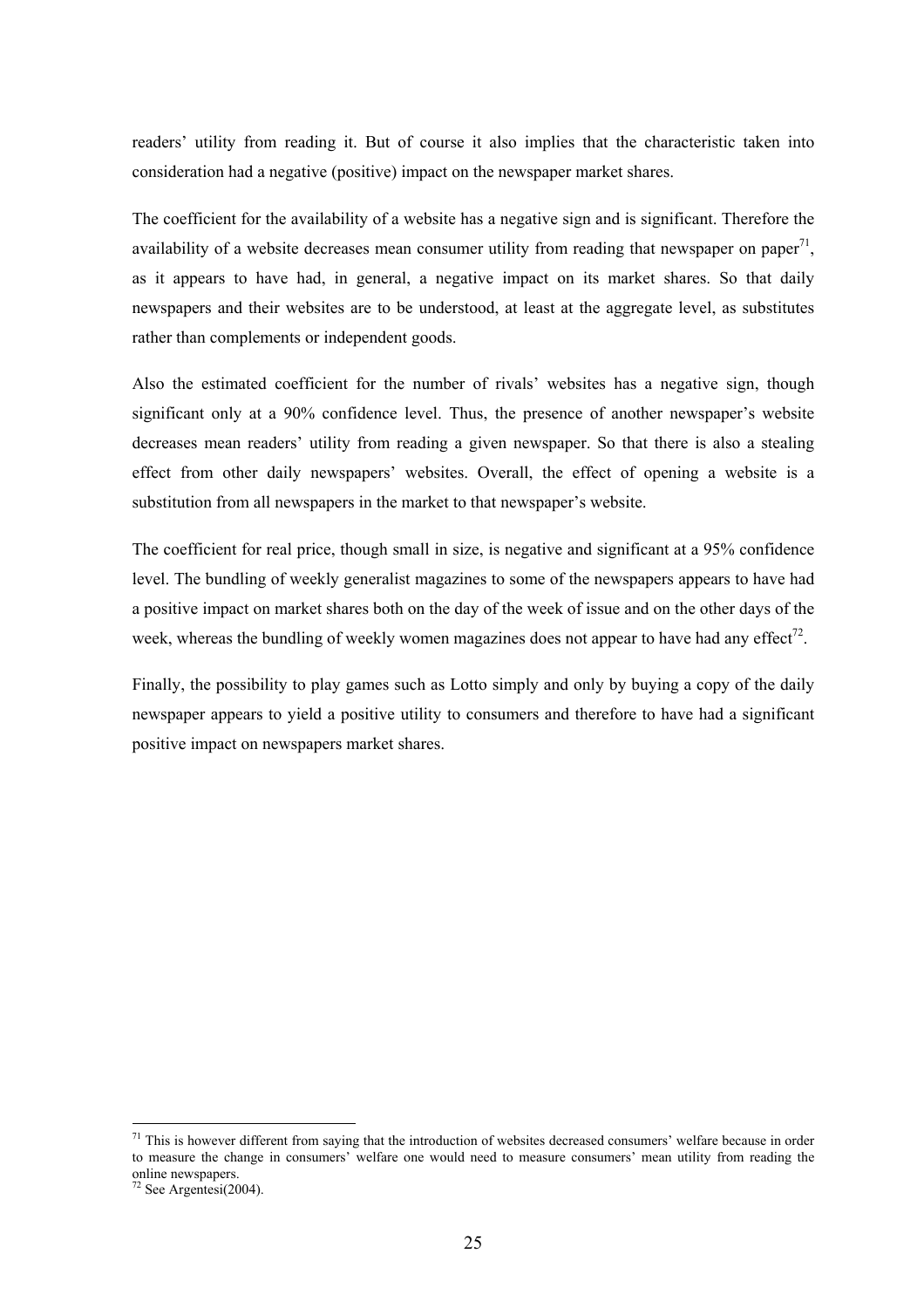| <b>Explanatory variable</b>      | Coefficient        |
|----------------------------------|--------------------|
|                                  | (standard error)   |
| Website                          | $-0.0323***$       |
|                                  | (0.0082)           |
| N° of rival newspapers' websites | $-0.0162*$         |
|                                  | (0.0085)           |
| Real price                       | $-3.34*10^{-15**}$ |
|                                  | $(1.53*10-5)$      |
| Games                            | $+0.0325***$       |
|                                  | (0.0047)           |
| Generalist supplement            | $+0.0373***$       |
| (day of issue)                   | (0.0096)           |
| Women's Supplement               | $+0.0212*$         |
| (day of issue)                   | (0.0116)           |
| Generalist supplement            | $+0.0853***$       |
| (all days)                       | (0.0063)           |
| Women's Supplement               | $-0.0075$          |
| (all days)                       | (0.0127)           |
| $\rho$                           | $+0.8820$ ***      |
|                                  | (0.0051)           |

Table 5 – Logit estimates of taste parameters<sup>73</sup>

*dependent variable*  $\ln(S_{\text{jtd}} / S_{\text{old}})$ ; \*\*\* 1% \*\*5% \* 10%; *number of observations: 8160; number of regressors: 366 ; R<sup>2</sup> : 0.9859* 

From the estimated taste parameters, using the formulas reported above, I calculate the own and cross effect in number of copies sold of the decisions to go on-line of *Corriere della Sera*, *La Repubblica* and *La Stampa*.

<span id="page-28-0"></span> <sup>73</sup> Estimated coefficients and standard errors for editors dummies, newspaper-day and time fixed-effects are not reported.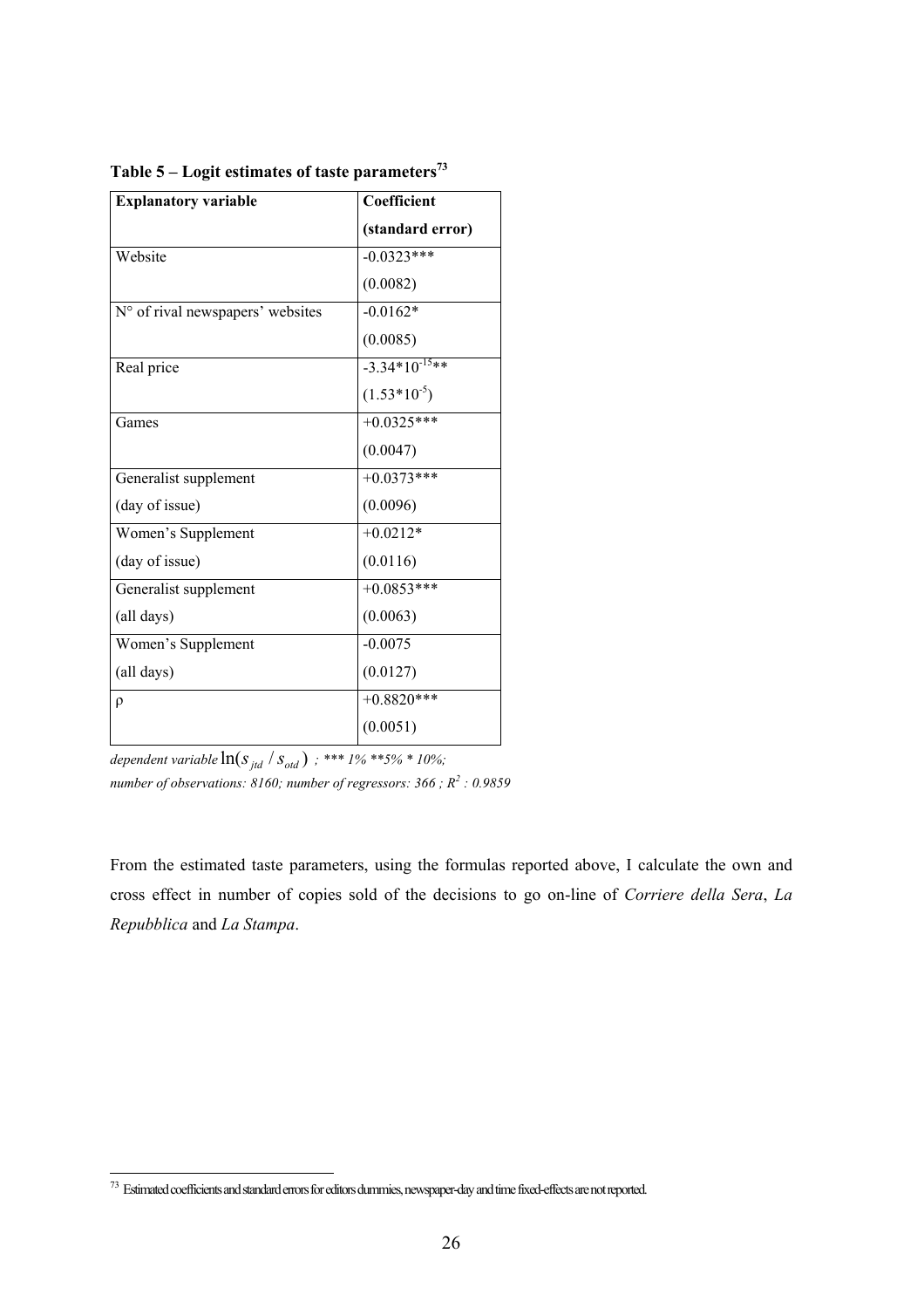| Effect of (row) | Corriere   |               |           | Il Giornale | <b>Outside Good</b> |  |
|-----------------|------------|---------------|-----------|-------------|---------------------|--|
| On (column)     | della Sera | La Repubblica | La Stampa |             |                     |  |
| corriere.it     | $-19,830$  | $-8,743$      | $-5,041$  | $-3,415$    | $+37,029$           |  |
|                 | (6,140)    | (5,766)       | (3,318)   | (2,258)     | (15, 172)           |  |
| repubblica.it   | $-9,627$   | $-17,988$     | $-5,042$  | $-3,416$    | $+36,073$           |  |
|                 | (6,050)    | (5,555)       | (3,308)   | (2,254)     | (14,966)            |  |
| lastampa.it     | $-7,567$   | $-8,979$      | $-10,707$ | $-3,486$    | $+30,738$           |  |
|                 | (5,017)    | (5,591)       | (3,315)   | (2,173)     | 14,514              |  |

 **Table 6 – Average short-run own and cross effects of a website (number of copies lost in a day)** 

*bootstrapped standard errors in parenthesis* 

**Table 7 – Average approximated long-run own and cross effects of a website (number of copies lost in a day)** 

| Effect of (row) | Corriere della |               |           | Il Giornale | <b>Outside Good</b> |  |
|-----------------|----------------|---------------|-----------|-------------|---------------------|--|
| On (column)     | <b>Sera</b>    | La Repubblica | La Stampa |             |                     |  |
| corriere.it     | $-168,123$     | $-74,123$     | $-42,744$ | $-28,957$   | $+313,947$          |  |
|                 | (53, 022)      | (50,087)      | (28, 814) | (19,609)    | (132, 555)          |  |
| repubblica.it   | $-81,623$      | $-152,509$    | $-42,751$ | $-28,959$   | $+305,841$          |  |
|                 | (52, 525)      | (47, 963)     | (28, 721) | (19, 579)   | (130,702)           |  |
| lastampa.it     | $-64,152$      | $-76,131$     | $-90,774$ | $-29,553$   | $+260,610$          |  |
|                 | (43,510)       | (48, 491)     | (28,616)  | (18, 876)   | (126, 434)          |  |

*bootstrapped standard errors in parenthesis* 

Table 6 reports the average short-run effects on sales, whereas the average approximated long-run effects are reported in Table 7. Also reported are bootstrapped standard errors for these averages obtained by 1,000 draws with repetition from the data<sup>74</sup>. The opening of an own website is estimated to have caused a short-run loss in sales of 19,830 to *Corriere della Sera*, of 17,988 to *La Repubblica* and of 10,707 to *La Stampa*. These losses are on average approximately 3.1% of their sales (with a bootstrapped standard error of.0.9%). The estimated long-run losses are instead 168,123, 152,509 and 90,774 respectively, on average approximately 26.4% of their sales. Also losses due to a rival's website are substantial: around 1.5% (s.e.0. 95-0.99%) in the short-run and 12.8% in the long-run.

<span id="page-29-0"></span> <sup>74</sup> Given that for each product the model predicts a different effect at each time *t* on each day of the week *d* the reported estimates are averages over more than 400 observations. The latter is one of the reasons why the bootstrapped standard errors are so high.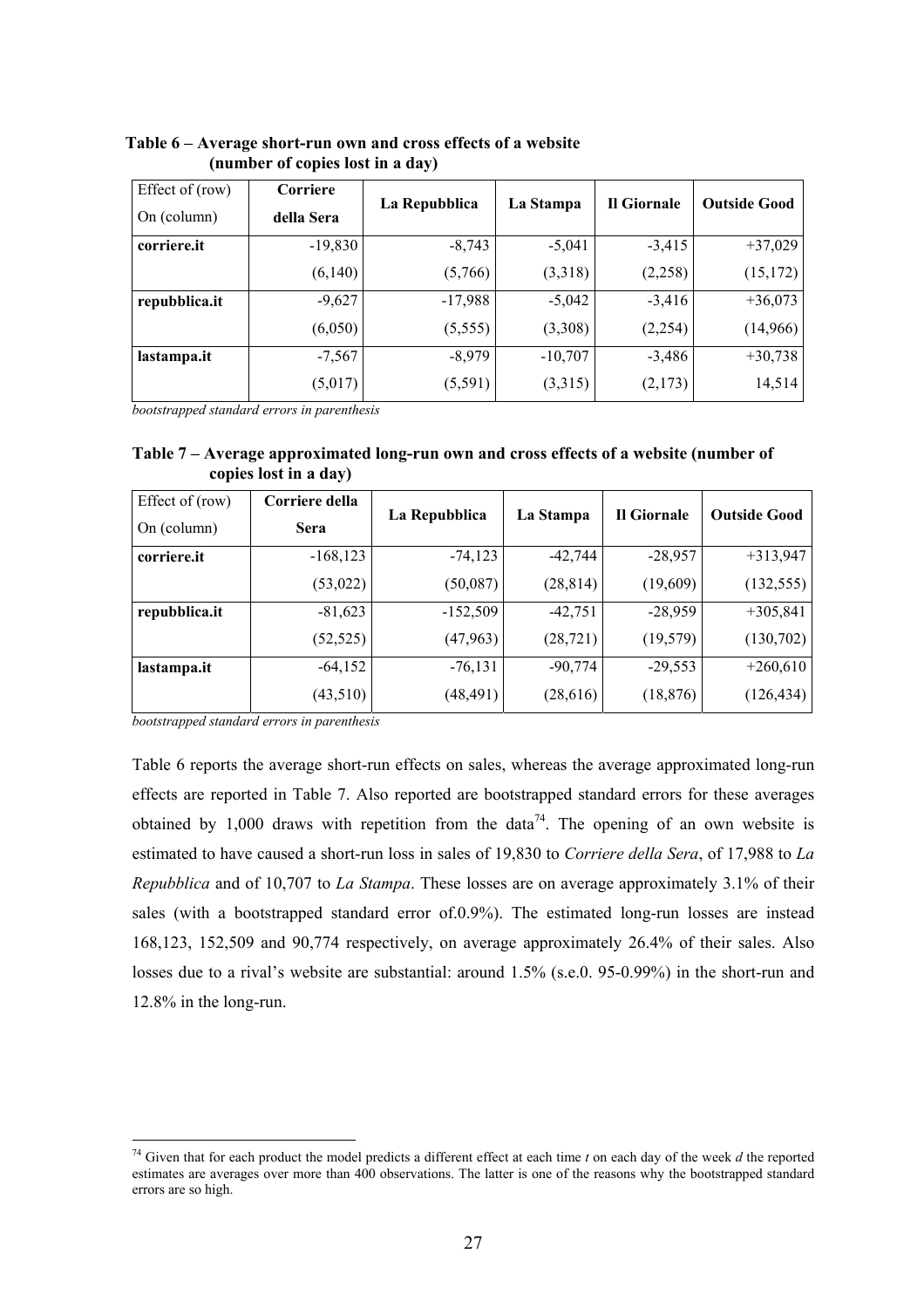Clearly, losses in sales imply losses in sales revenues. However, as first pointed out by Corden(1952) and Reddaway(1963), a newspaper publisher maximizes profits obtained by selling both newspapers and advertising slots on them, taking into account possible indirect externalities between the two markets, particularly the one whereby the more readers a newspaper has the highest the demand for advertising space<sup>75</sup>. Consistently Chapter 2 find a significant coefficient for circulation in the aggregate demand equation for advertising. As a result, the estimated loss in sales is likely to have lead ceteris paribus to a loss in advertising revenues on paper. Table 8 below reports the average profit margin per printed copy for each year in the period 1997-2001. The margin is calculated by dividing the total annual revenues from sales and advertising of each newspaper<sup>[76](#page-30-1)</sup> in my sample by the number of copies sold, subtracting from the revenue per copy of each newspaper the average cost per copy in paper and other non durable material<sup>77</sup> for daily newspapers with an average circulation higher than  $200,000$  a day<sup>78</sup> and then averaging across the four newspapers.

| Year | Average profit margin |
|------|-----------------------|
| 1997 | 1,640                 |
| 1998 | 1,695                 |
| 1999 | 1,884                 |
| 2000 | 2,135                 |
| 2001 | 1,775                 |

**Table 8 – Average profit margin (per printed copy)** 

*Source: FIEG, ADS and Deloitte&Touche&FIEG unit of measure: 1995 Italian lire* 

An approximation to the short and long-run losses in profits on the traditional market can then be calculated by multiplying the estimated average daily losses in sales by the average profit per copy. The estimated losses in profits per newspaper issue are the ones reported in Tables 9 and 10.

<sup>&</sup>lt;sup>75</sup> The daily newspaper market is therefore a two-sided market. See Argentesi&Filistrucchi(2005).<br><sup>76</sup> These are reported in FIEG (1986-2002).

<span id="page-30-1"></span><span id="page-30-0"></span>

<span id="page-30-2"></span><sup>&</sup>lt;sup>77</sup> As in Argentesi&Filistrucchi(2005) I choose costs net of both labour costs (which include journalists and editors) and other services costs (which include also freelance journalists) as they should not affect the marginal cost of a copy.<br><sup>78</sup> These are reported in Deloitte & Touche & FIEG (1993-2002). They also report the average cost acr

<span id="page-30-3"></span>newspapers. However, given that the other national newspapers are very small and might thus have very different costs, I prefer to use the average cost for daily newspapers with circulation higher than 200,000. The latter however also include sport newspapers such as *La Gazzetta dello Sport* and business ones such as *Il Sole24 Ore*.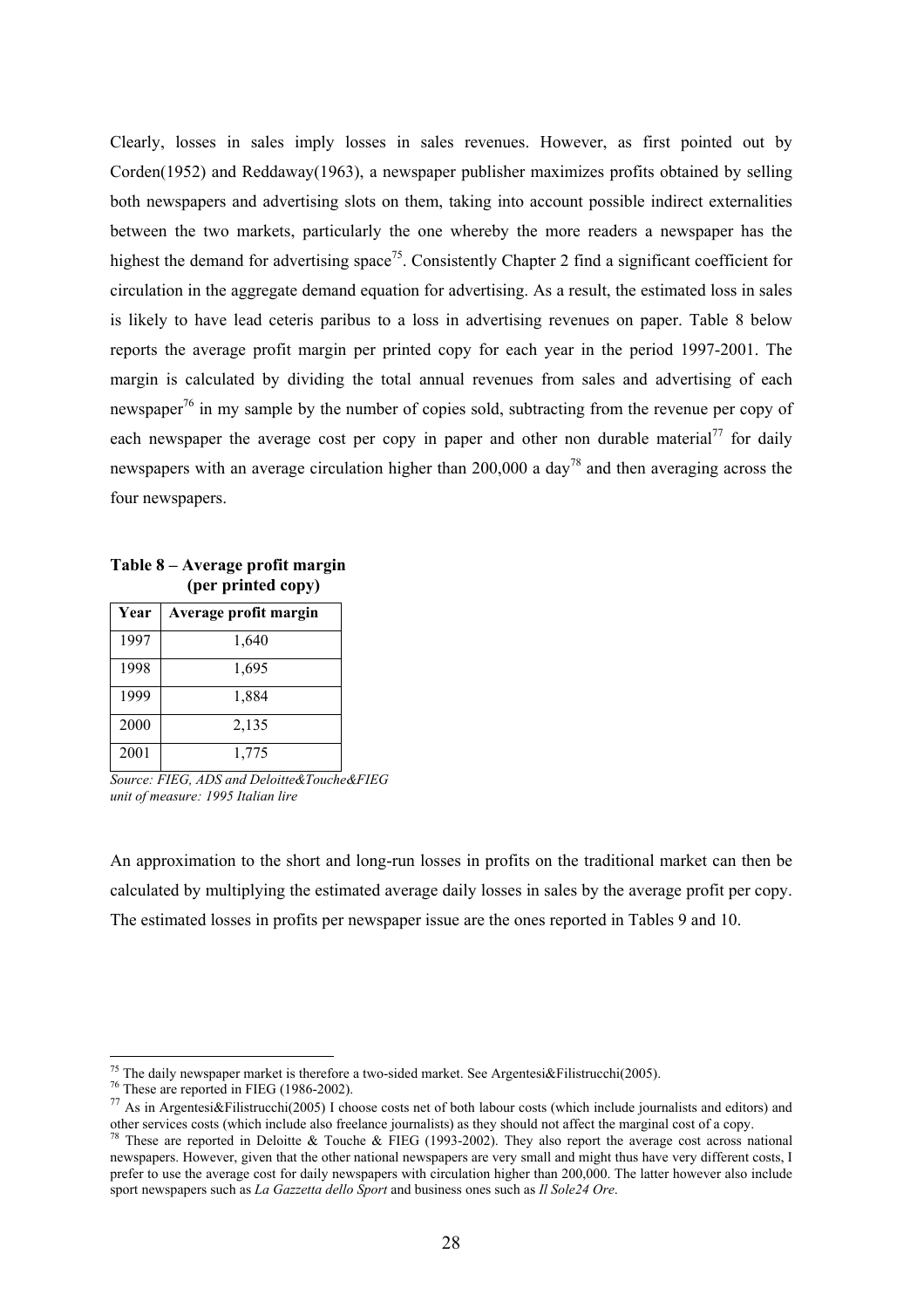| Effect of (row)<br>on (column) | Corriere della Sera | La Repubblica | La Stampa     | Il Giornale  |
|--------------------------------|---------------------|---------------|---------------|--------------|
| corriere.it                    | $-51,505,421$       | $-22,412,560$ | $-15,218,082$ | $-9,709,789$ |
| repubblica.it                  | $-25,029,742$       | $-46,206,001$ | $-15,236,930$ | $-9,721,968$ |
| lastampa.it                    | $-25,161,181$       | $-22,558,397$ | $-31,448,533$ | $-9,772,163$ |

**Table 9 – Average short-run own and cross effects of a website from 1997 to 2001 (profits lost in a day)** 

*unit of measure: 1995 Italian lire* 

**Table 10 – Average approximated long-run own and cross effects of a website from 1997 to 2001 (profits lost in a day)** 

| Effect of (row)<br>on (column) | Corriere della Sera | La Repubblica  | La Stampa        | Il Giornale   |
|--------------------------------|---------------------|----------------|------------------|---------------|
| corriere.it                    | $-436,680,350$      | $-190,021,251$ | $-129,024,034$   | $-82,322,866$ |
| repubblica.it                  | $-212,210,598$      | $-391,750,071$ | $-129, 183, 838$ | $-82,426,127$ |
| lastampa.it                    | $-213,324,988$      | $-191,257,703$ | $-266,631,281$   | $-82,851,700$ |

*unit of measure: 1995 Italian lire* 

As discussed above, thanks to the use of time fixed-effects, in as much as it is possible to assume that the general availability of news on line has the same negative percentage impact on the market shares of all the newspapers in the sample, the ones reported in Tables 6 and 7 are the estimated losses in sales of a traditional newspaper due to people who shift to reading the same newspaper website or a competitor's website (effect 3 discussed in section 1). I cannot instead identify the other substitution effects (effects 1 and 2), that is those due either to people allocating less time to reading (and thus not buying newspapers) in order to surf the web or to people not buying newspapers as they prefer to read news via Internet. These are however captured, among many other things, by the time dummy variables. Figure 4 shows a graph through time of the estimated time fixed effects. Although in the whole sample period they are not a monotonic function of time, they appear to have been slowly declining since the second half of  $1997^{79}$ , just as internet news have been growing considerably (see Table 3 above). The implied increase in the utility of the outside good might thus be due also to the appearance of Internet.

<span id="page-31-0"></span> $79$  This might be due also to the fact that in November 1997 costs of phonecalls to connect to the Internet were cut substantially as a consequence of a specific government decree which aimed at increasing Internet use in the country. More or les in the same period many portals started to offer free internet access, e-mail and web space.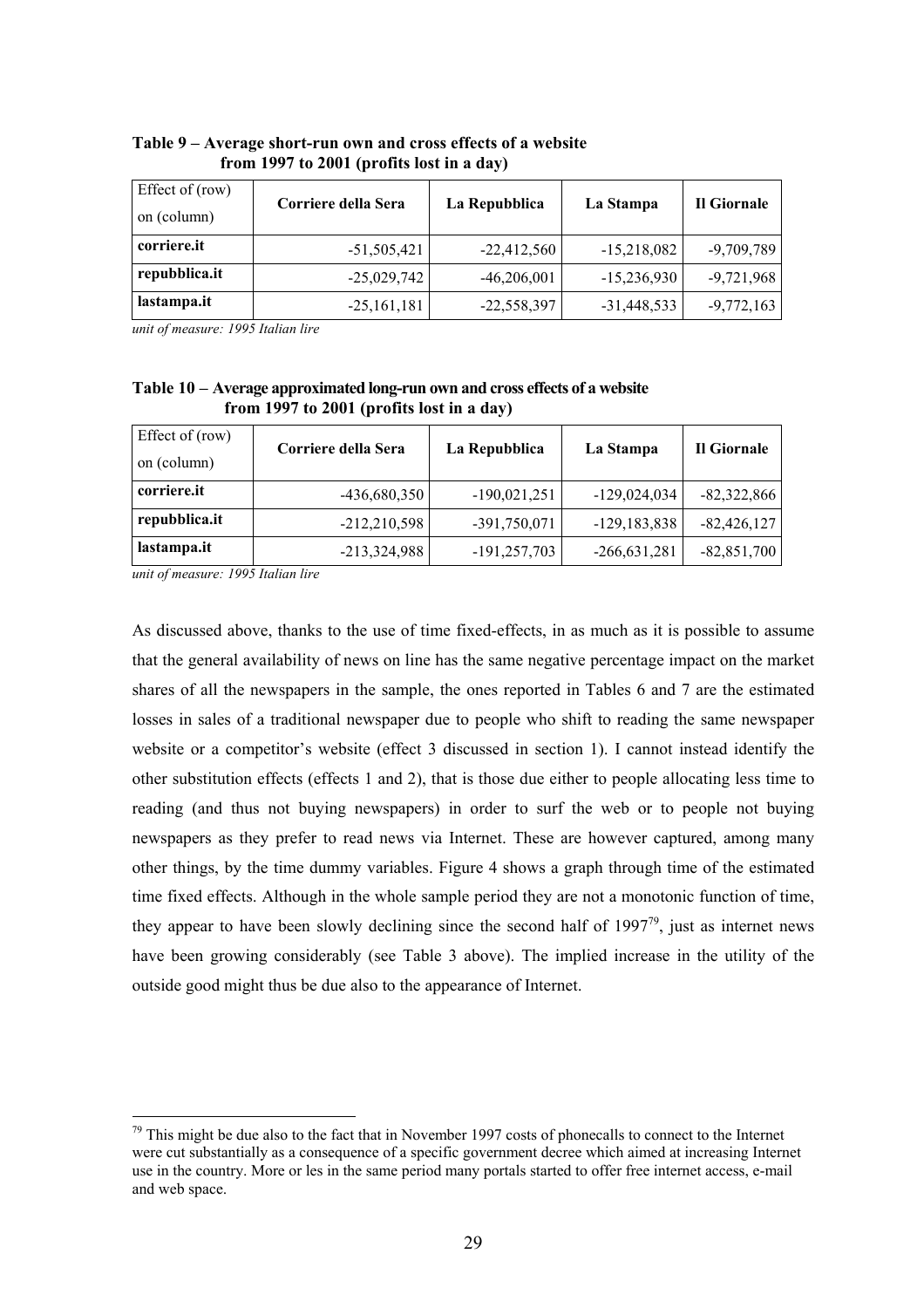

**Figure 4 - Estimated changes in the utility of the outside good** 

### **9. CONCLUSIONS**

All in all, Internet appears to have had a negative impact on the sales of the four main national daily newspapers in Italy. So that news on line and daily newspapers appear to be substitute goods at least at the aggregate level. But of course it is not possible to rule out that for some people they are not only independent goods but even complements, in which case my analysis simply suggests that the number of those who consider them substitutes is higher than those for whom they are complements. Also the estimated long-run, albeit approximated, effect does not support the idea that they will disappear, but rather predicts a substantial drop in sales, all other things being equal (including the absence of on-line fees).

These findings are qualitatively in line with those of Simon (2005) for the magazine market in the US and those by Gentzkow (2005) for the daily newspaper market in Washington DC. They are also not inconsistent with Kaiser (2003) who analyses the women's magazine market in Germany. I believe the reason why I find such a significant negative effect lies in the particular feature of the Italian daily newspaper market in the period I consider, as publishers were making available online for free the exact articles published on paper. As a result the degree of substitutability between the traditional newspapers and its website was at its maximum, as suggested also by Simon (2005). For women's magazines in Germany instead the features of the websites seem to suggest a lower degree of substitutability and possibly leave more room to complementarity between the two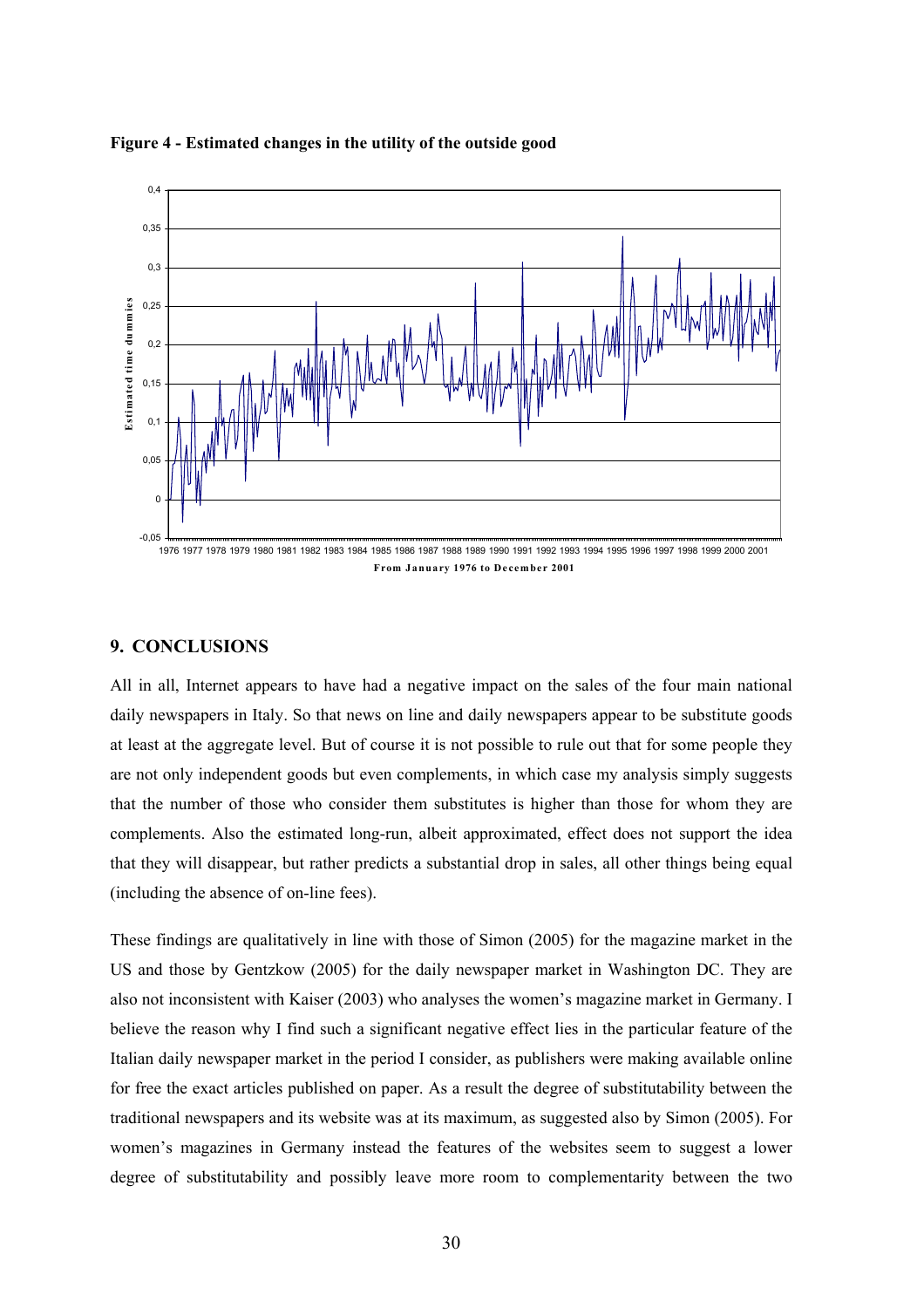products. The reason why my estimates are higher than Gentzkow (2005) might instead be, in addition to analysing a different market, that he cannot fully exploit the time dimension in order to identify the effect of websites.

Some caution is needed when discussing the implication of the finding that for a daily newspaper opening a website leads to a loss in sales. As discussed in the previous section such a loss will surely lead not only to a loss in sales revenues but also to a loss in advertising revenues. Yet opening a website might still have been a profitable choice or at least a rational one. If so, possible explanations for why traditional newspapers publishers opened websites and even put online for free the exact content of the paper edition could therefore be a) the prediction (or at least the expectation) that they would be able to raise on-line advertising revenues that compensate or more than compensate the costs of on-line publishing, the loss in paper sales and that in advertising revenues of the paper edition<sup>[80](#page-33-0)</sup> or b) the attempt to establish a position in the new market or to build up consumers loyalty, especially among young people, in the expectation of a shift of news consumption from paper to the web and with the objective to set a fee for newspapers on-line once they succeeded in this. Even if predicted (or expected) not to be profitable, because overall on-line revenues do not cover the costs of on-line publishing, the loss in paper sales and in advertising, the choice to open a website might still have been a rational one, if c) publishers expected in any case a shift of consumption to the new media and therefore chose to minimize loss by attracting to their website part of the readers who would anyway have switched to on-line reading. The latter explanation is in particular consistent with the estimation of a negative effect of rival newspapers' websites.

These reasons, though not necessarily only one of them, might explain why *La Repubblica* set up a fee for reading online the paper edition from January 2002, five years after the first opening of the website, and why its example was soon followed by many other daily newspapers, including *La Stampa* and, in part, *Corriere della Sera*. More generally, this choice appears part of a new business strategy of daily newspapers in Italy after 2001<sup>81</sup>, a strategy which seems to build on a) attempting to reduce substitutability, while increasing complementarity by adding additional related content and services to the website, and b) trying to get additional on-line revenues, not only through fees but also by enjoying the higher advertising value of those on-line readers who register in order to access on-line the paper edition of the newspaper.

<span id="page-33-0"></span><sup>&</sup>lt;sup>80</sup> There might also be an additional loss in advertising sales if also online and on-paper advertising are substitutes, an issue which has not been analysed yet in the empirical literature.

<span id="page-33-1"></span> $\frac{81}{10}$  This tendency is not only a feature of the Italian market. From September 2005 the New York Times started to charge visitors to access part of its online content: the editorials and the archive. The announcement set the end of the New York Times exception in the U.S.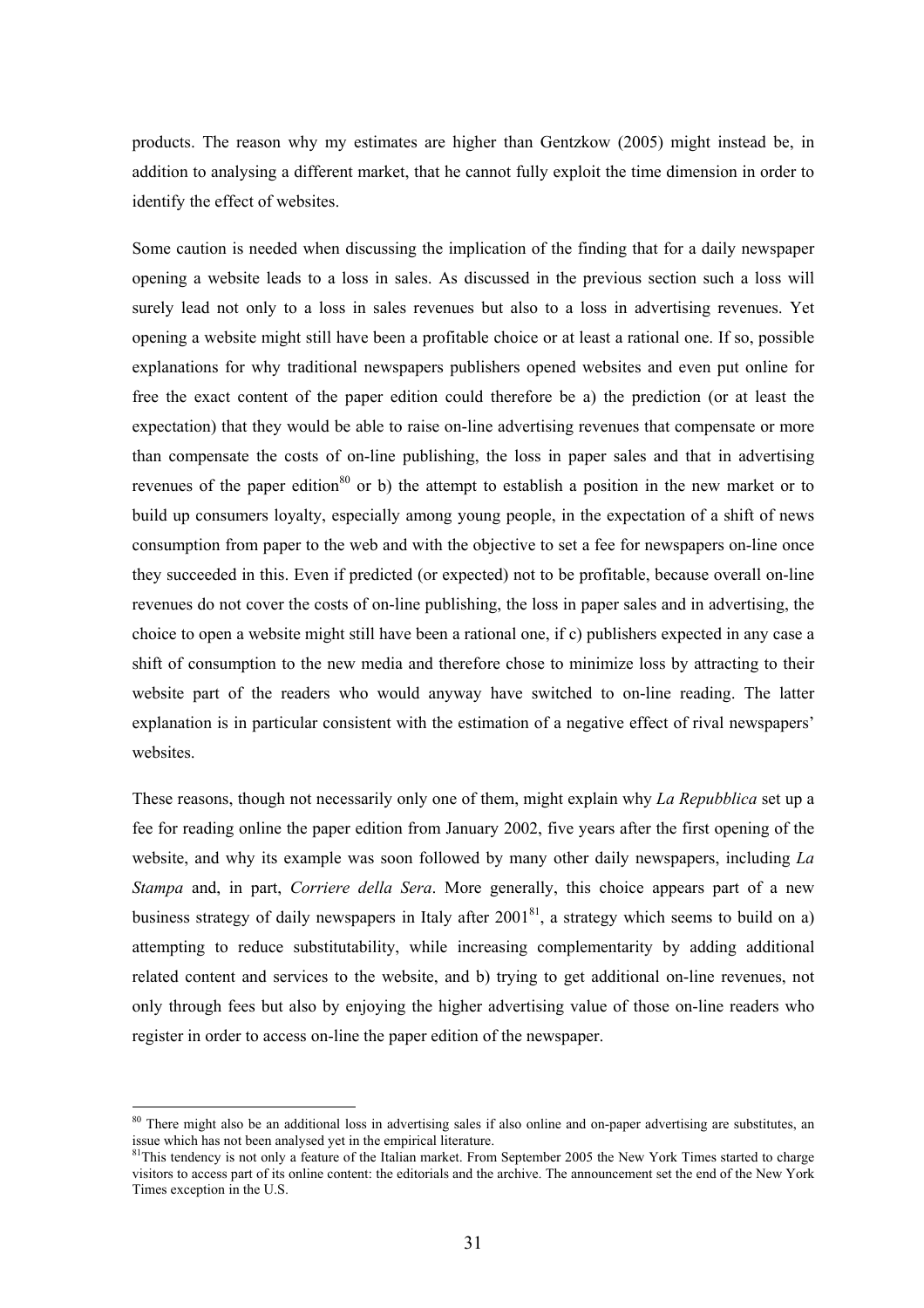#### **REFERENCES**

**Anderson Simon P., de Palma André & Thisse Jacques-François**, Discrete Choice Theory of Product Differentiation, Cambridge (Massachusetts)-London (UK): The MIT Press, 1992.

**Argentesi Elena**, Demand Estimation for Italian Newspapers: The Impact of Weekly Supplements, European University Institute Economics Working Paper n. 28, 2004.

**Argentesi Elena & Filistrucchi Lapo,** Estimating Market Power in a Two-Sided Market: the Case of Newspapers, European University Institute Economics Working Paper n.7, 2005.

**Barsh J., Shao-Chi L. & Miles A.,** Beyond print: A future for magazines, *The McKinsey Quarterly*, 3, 1999.

**Berry S.,** Estimating Discrete-choice Models of Product Differentiation, The *RAND Journal of Economics*, 1994, 25(2), 242-262.

**Berry S., Levinsohn J. & Pakes A.,** Automobile Prices in Market Equilibrium, *Econometrica*, 1995, 63, 841-890

**Blair Roger D. & Romano Richard E.**, Pricing Decision of the Newspaper Monopolist, *Southern Economic Journal*, 1993, 59 (4), 721-32.

**Booth, D. L., Kanetkar V., Vertinsky I. & Whistler D.,** An Empirical Model of Capacity Expansion and Pricing in an Oligopoly with Barometric Price Leadership: A Case Study of the Newsprint Industry in North America, The Journal of Industrial Economics, 1991, 39(4),255-276.

**Brenkers Randy & Verboven Frank**, Liberalizing a Distribution System: the European Car Market , *CEPR Discussion Paper n*◦ *3622*, September 2002.

**Cameron G.T, Hollander B.A., Nowak G.J. & Shamp S.A.,** Assessing the potential of a fullfeatured electronic newspaper for the young adult market, *Media Management Review*, 1997,15-28.

**Cameron, G. T., Curtin, P. A., Hollander, B. A., Nowak, G. J., & Shamp, S. A.,** Electronic Newspapers: Toward a Research Agenda, *Journal of Mediated Communication,* 1996, *11*, 4-53.

**Canoy Marcel & de Bijl Paul,** Publishers Caught in the Web?, *CPB Netherlands Bureau for Economic Policy Analysis Working Paper n°119*, March 2000.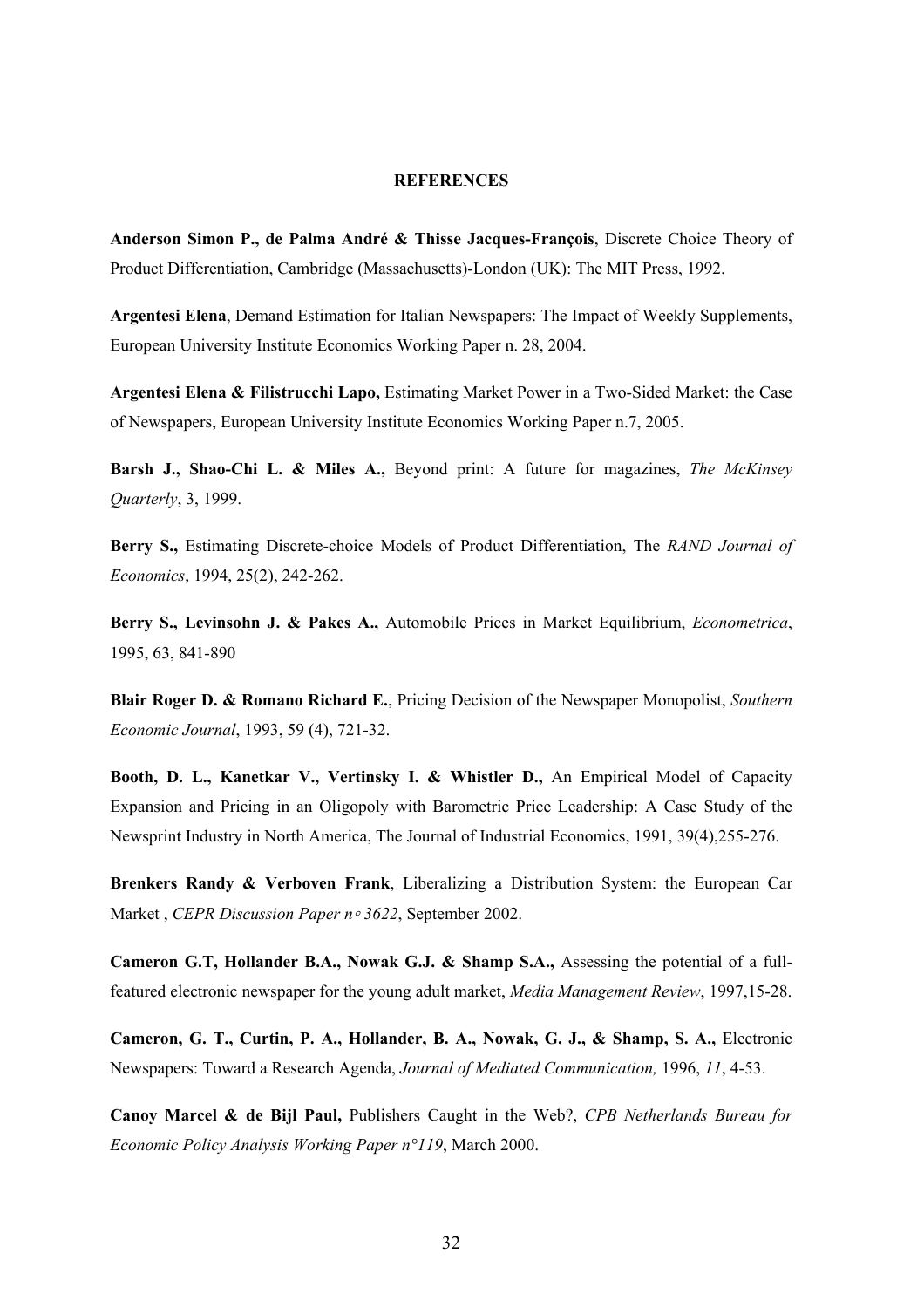**Cecchetti Stephen**, The Frequency of Price Adjustment: A Study of the Newsstand Prices of Magazines, *Journal of Econometrics*, August 1986, 31, 255-274.

**Censis**, Primo rapporto annuale sulla comunicazione in Italia. Offerta di informazione e uso dei media nelle famiglie italiane, Censis, 2001

**Censis**, Comunicazione e Cultura in Censis, Rapporto sulla Situazione Sociale del Paese, Censis, 1961-2002

**Choi Soon-Young, Stahl Dale O. & Whinston Andrew B.**, The Economics of Electronic Commerce, Indianapolis, Indiana: Macmillan Technical Publishing, 1997.

**Deloitte & Touche & FIEG,** Indagine sui bilanci delle imprese editrici di quotidiani, FIEG, 1981- 2002.

**Dertouzos James N. & Trautman William B.**, Economic Effects of Media Concentration: Estimates from a Model of the Newspaper Firm, *Journal of Industrial Economics*, September 1990, 39 (1), 1-14.

**Dewenter Ralf,** Rational Addiction to News? Habit Formation and Print Media Usage, mimeo, University of Essen, February 2002.

**FIEG**, *La Stampa* in Italia, FIEG, 1982-2002.

**Filistrucchi Lapo,** On Dynamics in Discrete Choice Models of Product Differentiation with Market Level Data, mimeo, European University Institute, August 2005.

**Fisher Timothy C.G. & Konieczny Jerzy D., Synchronization of price changes by multiproduct** firms: evidence from Canadian newspaper prices, Economics Letters, 2000, 68, 271-277.

**Gentzkow Matthew**, Valuing New Good in a Model with Complementarity: Online Newspapers, mimeo, Chicago Graduate School of Business, May 2005.

**Hakfoort Jacco & Welgand Jürgen,** Magazine Publishing-A Quiet Life? The Dutch Market for Consumer Magazines, *CPB Netherlands Bureau for Economic Policy Analysis Working Paper n°120*, March 2000.

**Kaiser Ulrich**., The Effects of website provision on the demand for German women's magazines, Centre for Economic and Business Research Discussion Paper n° 2003-01, 2003.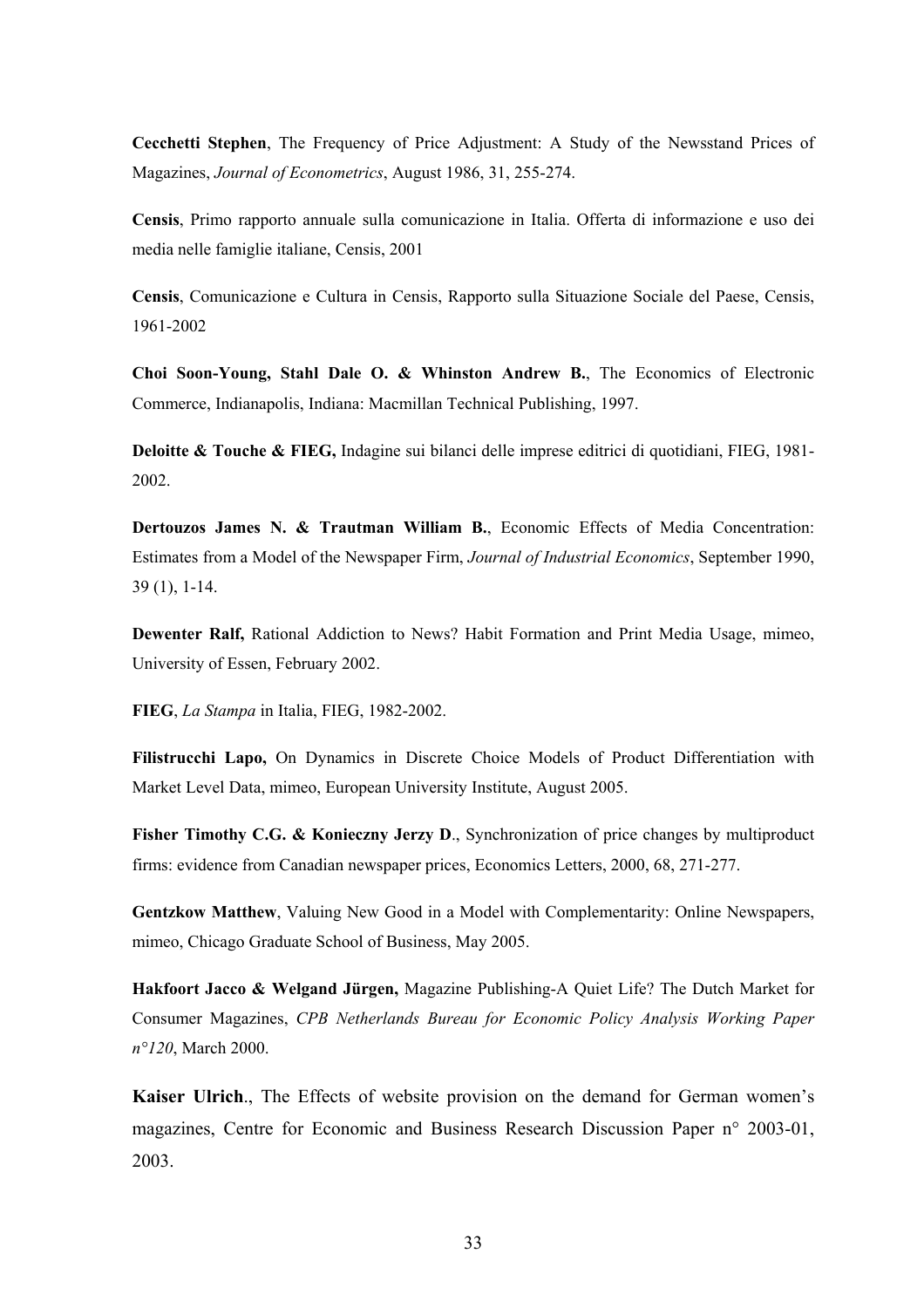**Kaiser Ulrich & Kongsted Hans Christian,** Do Magazines' "Companion Websites" Cannibalize the Demand for the Print Version?, CAM Working Papers n° 7, 2005.

**McFadden Daniel & Train Kenneth**, Mixed MNL Models for Discrete Response, mimeo, University of California at Berkeley, May 2000.

**Mings Susan M. & White Peter B.**, Profiting from Online News: The Search for Viable Business Models in *Kahin Brian & Varian Hal R., Internet Publishing and Beyond-The Economics of Digital Information and Intellectual Property, Cambridge, USA: MIT, 2000.* 

**Mosconi Franco**, Economia dei Quotidiani, Bologna: Il Mulino, 1998.

**Nevo Aviv**, A Practitioner's Guide to the Estimation of Random-Coefficients Logit Models of Demand, Journal of Economics & Management Strategy, 2000,9 (4), 513-548.

**Nevo Aviv**, Measuring Market Power in the Ready-to-eat Cereal Industry, *Econometrica*, 69(2), March 2001, 307-342.

**Nickell S.,** Biases in Dynamic Models with Fixed Effects, *Econometrica*, 49, 1981, 1417-1426.

Petrin Amil & Train Kenneth, Omitted Product Attributes in Discrete Choice Models, mimeo, University of Chicago & University of California at Berkeley, December 2002.

**Petrin Amil**, Quantifying the Benefits of New Products: the Case of the Minivan, Journal of Political Economy,1110(4),2002,705-729.

**Reekie W. Duncan**, The price elasticity of demand for evening newspapers, *Applied Economics*, 1976, 8, 69-79.

**Rosse James N.**, Estimating Cost Functions Parameters without Using Cost Data: Illustrated Methodology, *Econometrica*, 38, 1970, 255-275.

**Rosse James N., Owen B.M. & Dertouzos James N.,** Trends in the Daily Newspaper Industry, 1923-1973, *Stanford University Studies in Industry Economics* n° 99, 1975.

**Rosse James N.,** The daily newspaper firm: a 24 equation reduced form model, *Stanford University Studies in Industry Economics* n° 76, 1977.

**Rosse James N.,** The evolution of one newspapers cities, *Stanford University Studies in Industry Economics* n° 95, 1978.